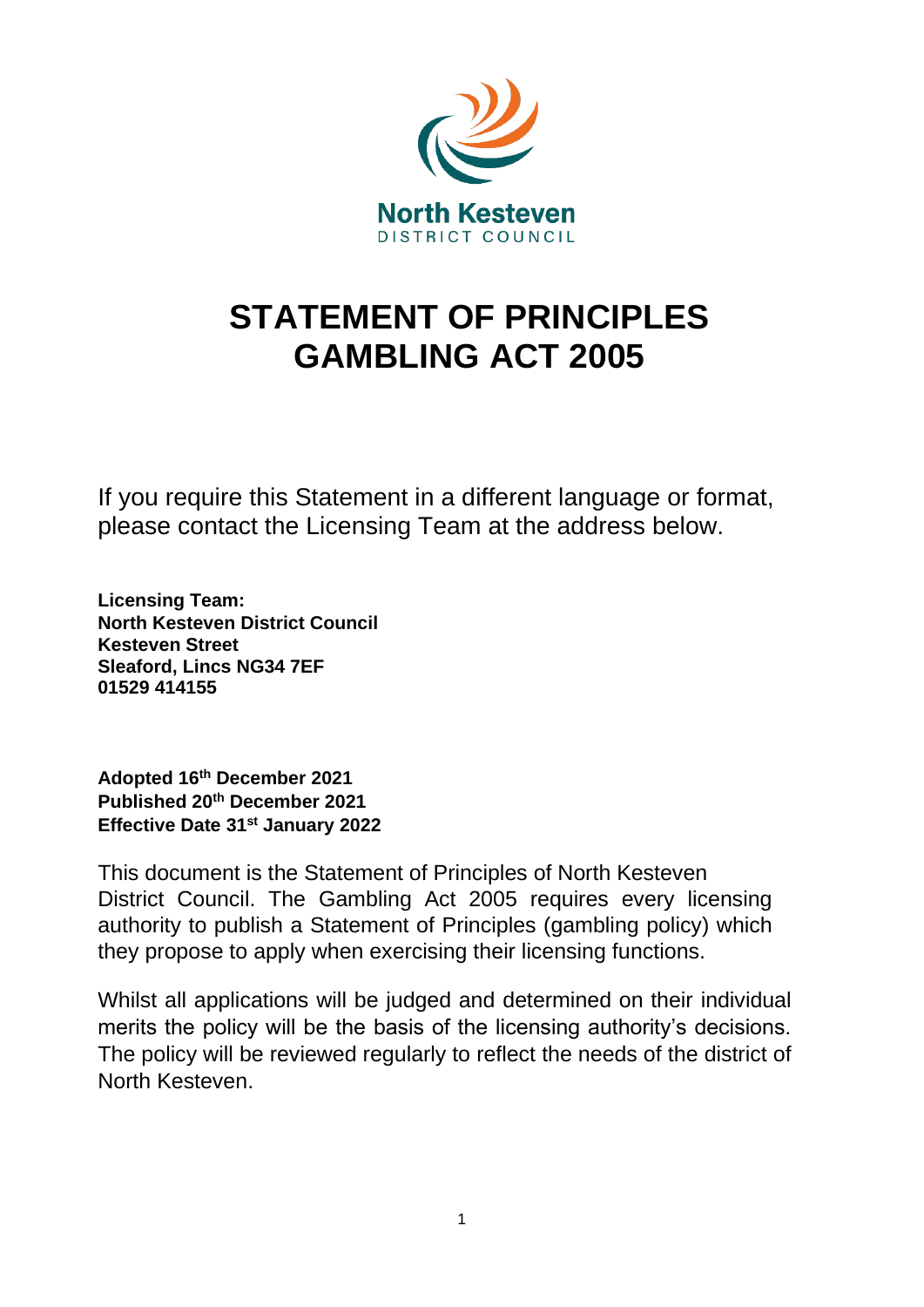| <b>Item</b>                                                              | Page           |
|--------------------------------------------------------------------------|----------------|
| Part A                                                                   |                |
| 1. Introduction                                                          | 3              |
| 2. The licensing objectives                                              | 4              |
| 3. Area Profile and General Matters                                      | 4              |
| 4. Declaration                                                           | 7              |
| 5 Responsible Authorities                                                | $\overline{7}$ |
| <b>6 Interested Parties</b>                                              | 7              |
| 7. Exchange of Information                                               | 8              |
| 8. Enforcement and Inspection                                            | 9              |
| <b>Part B - Premises licences</b>                                        |                |
| 1. General Principles                                                    | 11             |
| 2. Adult Gaming Centres                                                  | 19             |
| 3. Licensed Family Entertainment Centres                                 | 20             |
| 4. Casinos                                                               | 21             |
| 5. Bingo Premises                                                        | 21             |
| 6. Betting Premises                                                      | 22             |
| 7. Tracks                                                                | 23             |
| 8. Travelling Fairs                                                      | 24             |
| 9. Provisional Statements                                                | 25             |
| 10. Reviews                                                              | 26             |
| 11. Appeals                                                              | 27             |
| Part C - Permits / Temporary and Occasional Use                          |                |
| <b>Notices</b>                                                           |                |
| 1. Unlicensed Family Entertainment Centre Gaming                         | 28             |
| Machine Permits (Statement of Principles on Permits)                     |                |
| 2. Alcohol Licensed Premises Gaming Machine Permits<br>and Notifications | 30             |
| 3. Prize Gaming Permits (Statement of Principles)                        | 32             |
| 4. Club Gaming and Club Machines Permits                                 | 33             |
| 5. Temporary Use Notices                                                 | 34             |
| 6. Occasional Use Notices                                                | 35             |
| Lotteries<br>7.                                                          | 35             |
| Review<br>8.                                                             | 37             |
| Appendix 1 - Summary of delegated powers                                 | 38             |
| <b>Appendix 2 - Consultees</b>                                           | 45             |
| <b>Appendix 3 - Glossary</b>                                             | 46             |

## **Contents**

North Kesteven District Council approved this Statement of Principles on (tbc). All references to "the guidance for local authorities" refer to the Gambling Commission's Guidance to Licensing Authorities.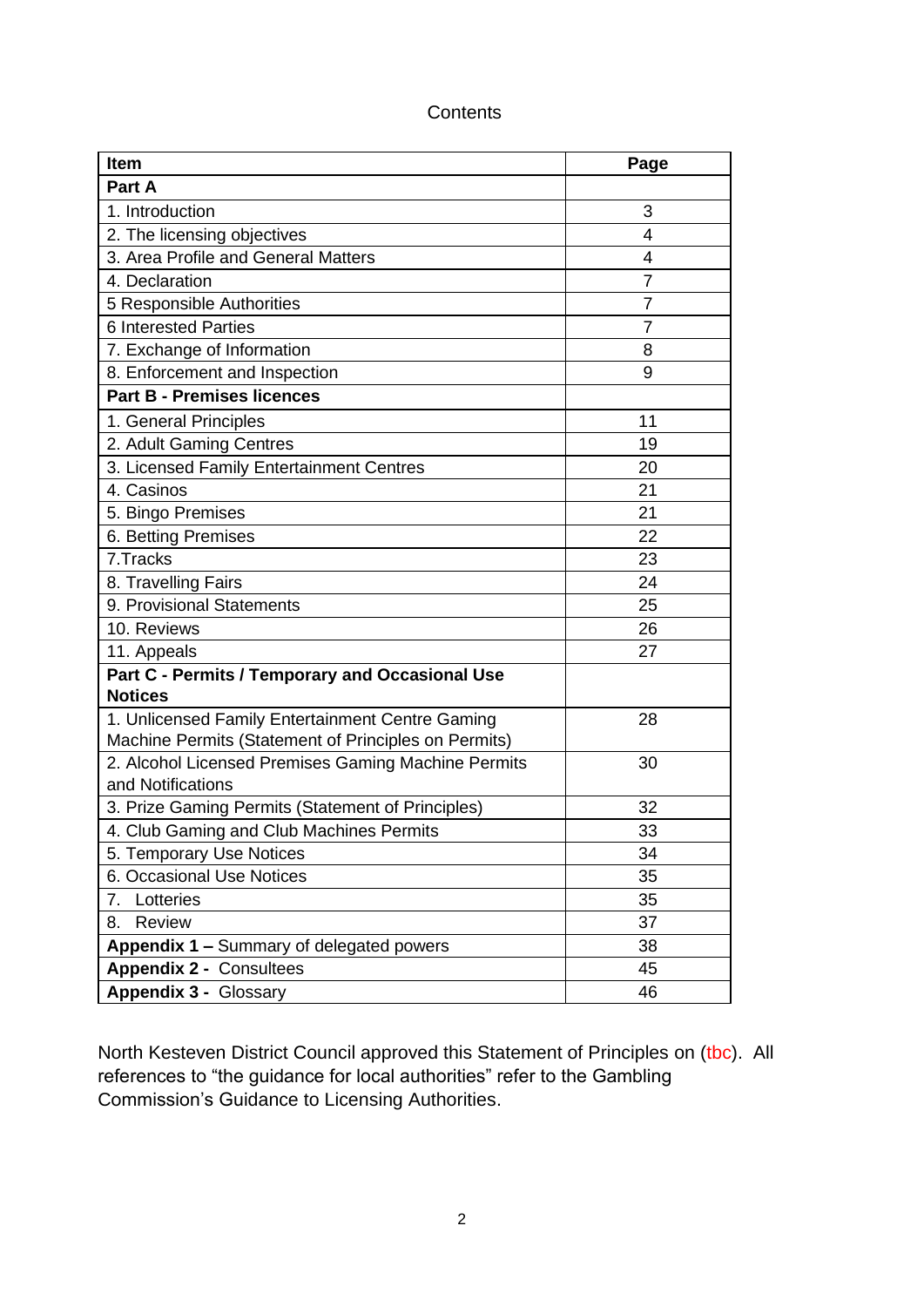## **NORTH KESTEVEN DISTRICT COUNCIL**

## **STATEMENT OF PRINCIPLES – GAMBLING ACT 2005**

## **Part A**

#### **1. Introduction**

- 1.1 The Gambling Act 2005 (the "2005 Act") came into force in 2007 and brought in a new, comprehensive system for gambling regulation in Great Britain, bringing the vast majority of commercial gambling together into a single regulatory framework.
- 1.2 The 2005 Act established a dedicated regulator, at a national level, in the form of the Gambling Commission (the Commission). But it also recognised the potential local impact and importance of gambling by creating local regulators, whose job is to manage gambling in line with local circumstances. Those regulators are the various licensing authorities of England, Wales and Scotland.
- 1.3 North Kesteven District Council ("the council") is the Licensing Authority responsible for the licensing of premises and the issuing of permits and authorisations under the 2005 Act within the district of North Kesteven. The Authority's main functions under the 2005 Act are;
	- Responsible for the licensing of premises where gambling activities are to take place by issuing premises licences
	- Issuing of provisional statements
	- Regulate members' clubs and miners' welfare institutes who wish to undertake certain gaming activities via the issuing of club gaming permits and/or club machine permits
	- Issue club machine permits to commercial clubs
	- Grant permits for the use of certain lower stake gaming machines at unlicensed family entertainment centres (uFEC)
	- Receive notifications from premises licensed for the sale and consumption of alcohol on the premises under the Licensing Act 2003 (the "2003 Act") for the use of two or fewer gaming machines
	- Issue licensed premises gaming machine permits for premises licensed to sell/supply alcohol (for consumption on the licensed premises), under the 2003 Act, where there are more than two machines
	- Register small society lotteries below prescribed thresholds
	- Issue prize gaming permits
	- Receive and endorse temporary use notices
	- Receive occasional use notices
	- Provide information to the Commission regarding details of licences and permits issued (see section on 'information exchange')
	- Maintain registers of the permits and licences that are issued under these functions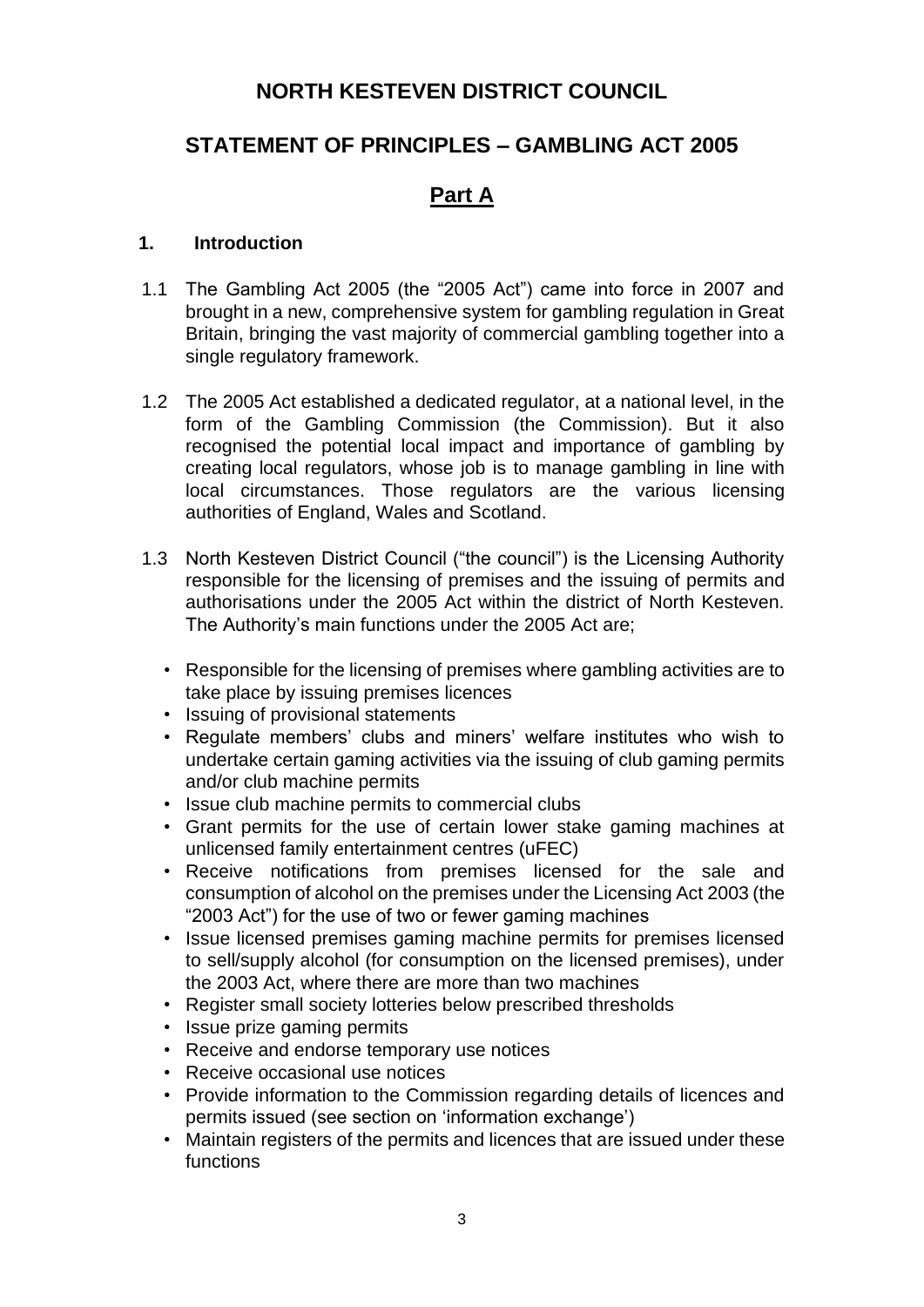1.4 This Statement of Principles ("Statement") is intended to provide clarity to applicants, interested parties and responsible authorities on how this licensing authority will determine applications. Guidance is available to assist applicants, that guidance does not form part of this Statement.

#### **2. The Licensing Objectives**

- 2.1 In exercising most of their functions under the 2005 Act, licensing authorities must have regard to the licensing objectives as set out in section 1 of the Act. The licensing objectives are:
- Preventing gambling from being a source of crime or disorder, being associated with crime or disorder or being used to support crime
- Ensuring that gambling is conducted in a fair and open way
- Protecting children and other vulnerable persons from being harmed or exploited by gambling
- 2.2 In practice, the objective of protecting children from being harmed or exploited by gambling means not only preventing them from taking part in gambling, but also preventing them from being in close proximity to gambling.
- 2.3 The Commission has the power to issue two types of code of practice. The first is a social responsibility (SR) code. An SR code must be followed and has the force of a licence condition. The Commission may also issue ordinary codes, which are intended to set out industry best practice. They are not mandatory but operators are expected to follow them unless they have alternative arrangements in place that they can demonstrate are equally effective. Both codes are set out in the Commission's [Licence](http://www.gamblingcommission.gov.uk/for-gambling-businesses/Compliance/LCCP/Licence-conditions-and-codes-of-practice.aspx)  [Conditions and Codes of Practice](http://www.gamblingcommission.gov.uk/for-gambling-businesses/Compliance/LCCP/Licence-conditions-and-codes-of-practice.aspx) or as gambling codes of practice consolidated for all forms of gambling.
- 2.4 S.153 of the 2005 Act requires licensing authorities, in exercising their functions, to have regard to the codes of practice.

#### **3. Area Profile and General Matters**

- 3.1 The District of North Kesteven is a large, diverse, rural area, stretching from the Witham in the east almost to the Trent in the west and from the sparsely populated villages to the south of Sleaford to the more densely populated Lincoln fringe in the north.
- 3.2 North Kesteven is one of seven districts in Lincolnshire and covers an area of approximately 92,000 hectares (356 square miles). The District is characterised by small settlements and large areas of farmland. More than 64% of the population live in rural settlements, including villages or market towns, therefore the area has been classified as 'mainly rural'.
- 3.3 There are around 100 communities in the North Kesteven District. The population of the District is 116,915 (Office for National Statistics mid-year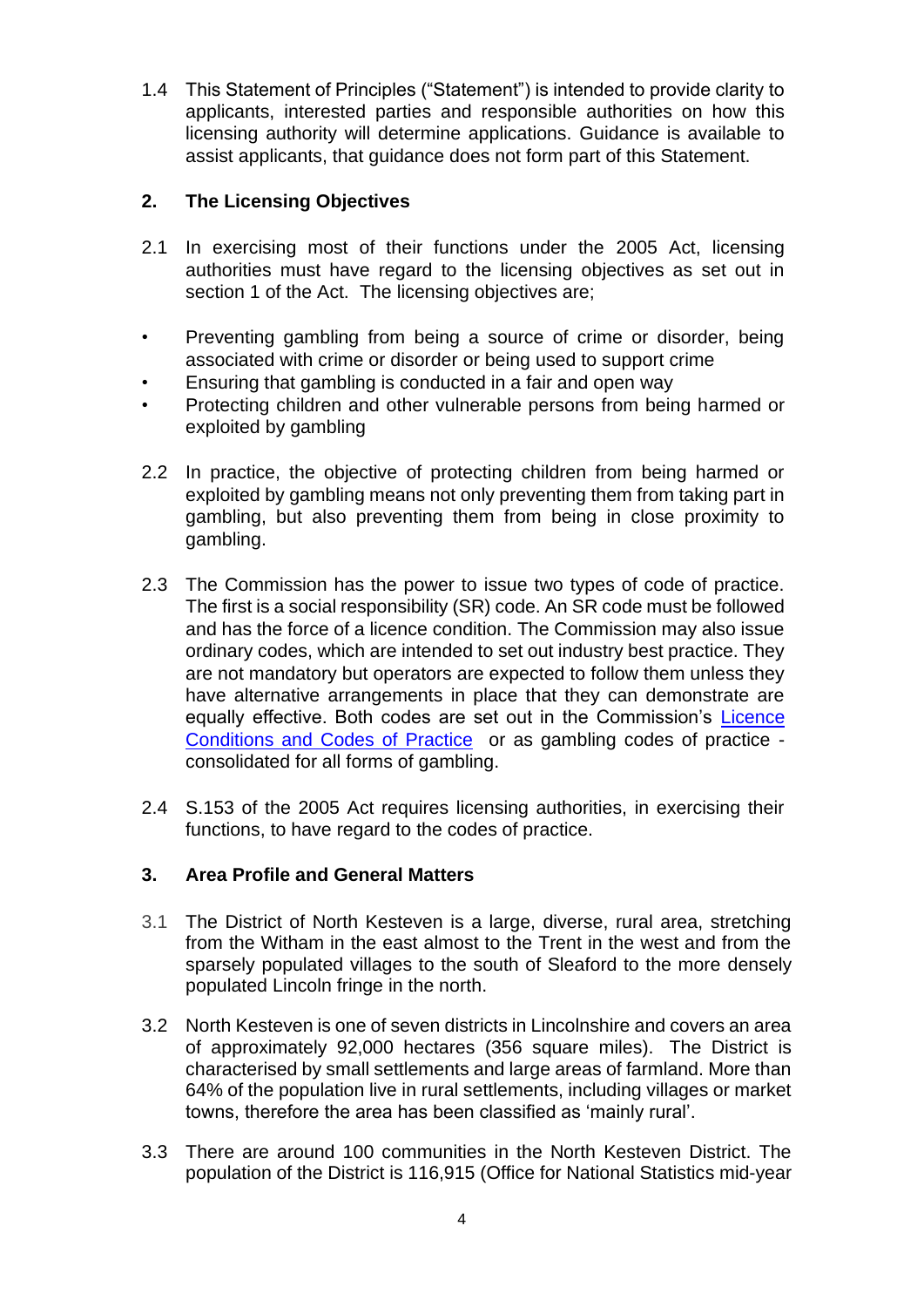population estimate 2019). Major concentrations are in Sleaford, with a population of nearly 19,500; North Hykeham, with around 16,400 residents; and 11 larger villages with populations of over 5,000. Within the District, nearly a third of the population live in the "Lincoln Fringe", the area immediately surrounding Lincoln City.

- 3.4 The principal sectors of the economy include food and agriculture, engineering, tourism and construction. The emergent engineering sector has potential to grow, with a focus on engines and turbines, and sector specialisms related to medical, precision and optical equipment, and electrical machinery. There are low unemployment rates and relatively good skills levels in the district.
- 3.5 North Kesteven also has a relatively underdeveloped transport and communications infrastructure. As a result, local communities have historically been self-reliant, with parish and town councils providing services, such as playing fields or play areas.
- 3.6 At the time of reviewing this Statement the licensing authority was responsible for the following licences and permits:

| <b>Betting premises</b>                            | 04            |
|----------------------------------------------------|---------------|
| <b>Bingo premises</b>                              |               |
| Adult gaming centres (AGC's)                       |               |
| Family entertainment centre (FEC)<br>premises      |               |
| uFEC permit                                        | n             |
| Club gaming permit                                 | 05            |
| Club machine permit                                | 01            |
| Alcohol licensed premises gaming<br>machine permit | 07            |
| Alcohol licensed premises:                         | 44            |
| notification of up to 2 gaming                     |               |
| machines                                           |               |
| Small society lotteries                            | 150<br>(40th) |

(16th December 2021)

It can be seen that the district has very few premises licensed directly for gambling, most permissions being for premises concerned with the sale of alcohol or small society lotteries raising money for good causes.

- 3.7 The licensing authority has worked in partnership with the other Lincolnshire local authorities in preparing this Statement, which is based, in part, on the [guidance for local authorities](http://www.gamblingcommission.gov.uk/for-licensing-authorities/GLA/Guidance-to-licensing-authorities.aspx) [.](http://www.gamblingcommission.gov.uk/for-licensing-authorities/GLA/Guidance-to-licensing-authorities.aspx)
- 3.8 In adopting this Statement, the licensing authority recognises its duties to consider the impact of all its functions and decisions on crime and disorder under the requirements of section 17 of the Crime and Disorder Act 1998. The council acknowledges the benefits to the community of properly regulating gambling in the district.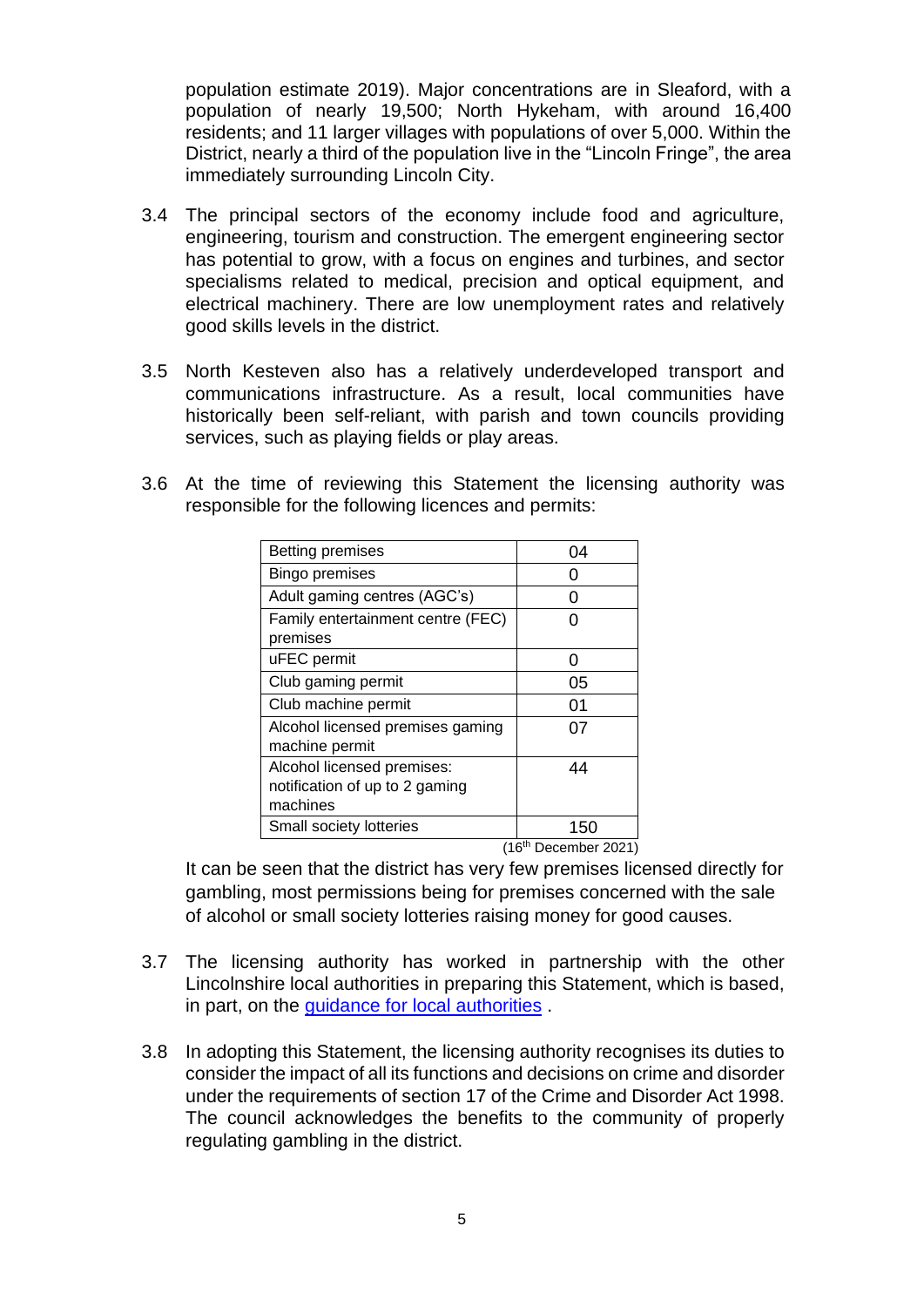- 3.9 The Licensing Act 2003 provides the delegated and procedural arrangements for the establishment of licensing authorities.
- 3.10 Licensing committees established under section 6 of the 2003 Act are also the relevant committees for the purpose of gambling functions. Therefore, the same committee that deals with applications and other issues in relation to the 2003 Act will also be responsible for premise licence applications and other issues (i.e. permits) in relation to gambling. For the council the relevant committee is the Alcohol and Entertainment Licensing Committee.
- 3.11 The proceedings of the licensing committee are regulated by section 9 of the 2003 Act (and regulations made under that section). Particular provision can be made for proceedings in relation to just the 2003 Act functions or just the 2005 Act functions.
- 3.12 The functions of the licensing authority under the 2005 Act may be carried out by the Alcohol and Entertainment Licensing committee, by a subcommittee or by one or more officers acting under delegated authority. Delegated powers shall be in accordance with the table at Appendix 1 of this document.
- 3.13 Licensing authorities are required by the 2005 Act to publish a statement of the principles, which they proposed to apply when exercising their functions. This statement must be published at least every three years. The statement must also be reviewed as required and any amended parts re-consulted upon, the statement must be then re-published.
- 3.14 The 2005 Act requires that the following parties be consulted by licensing authorities:
	- The chief officer of police
	- One or more persons who appear to the authority to represent the interests of persons carrying on gambling businesses in the authority's area
	- One or more persons who appear to the authority to represent the interests of persons who are likely to be affected by the exercise of the authority's functions under the 2005 Act
- 3.15 The licensing authority consulted upon this Statement before finalising and publishing. A list of the persons and bodies consulted is provided in Appendix 2. The consultation took place between 21<sup>st</sup> June and 23<sup>rd</sup> August 2021.
- 3.16 The Statement was submitted for approval at a meeting of the Council on 16<sup>th</sup> December 2021 and published on the council's website. Copies are available from the Council Offices at Kesteven Street, Sleaford. The Statement is effective from 31 January 2022.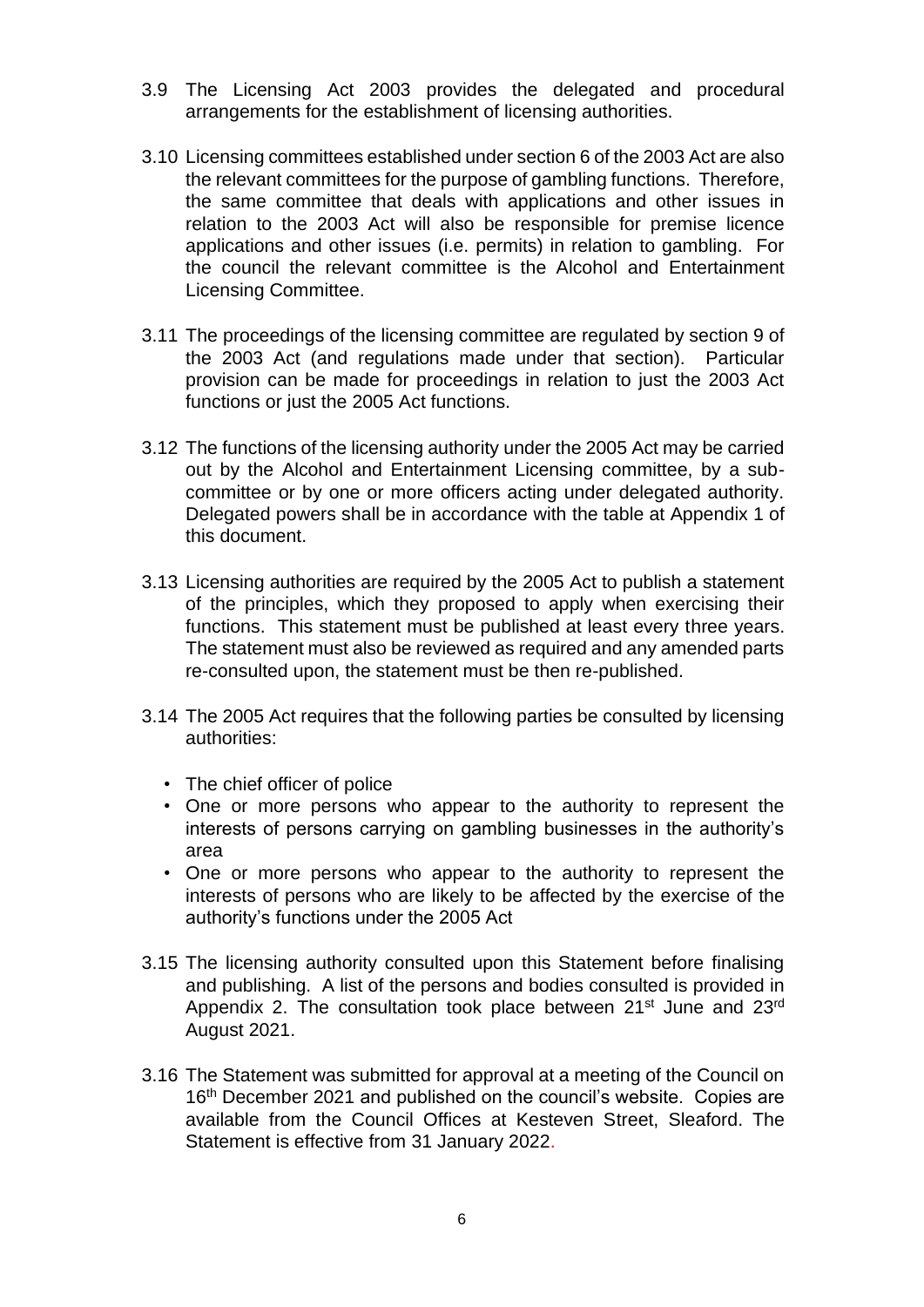3.17 This Statement will not override the right of any person to make an application, make representations about an application, or apply for a review of a licence, as each will be considered on its own merits and according to the statutory requirements of the 2005 Act.

#### 4 **Declaration**

4.1 In producing the Statement, the licensing authority declares that it has had regard to the licensing objectives of the 2005 Act, the guidance issued by the Gambling Commission, and any responses from those consulted on this statement.

#### 5 **Responsible Authorities**

- 5.1 The licensing authority is required by regulations to state the principles it will apply in exercising its powers under section 157(h) of the 2005 Act to designate, in writing, a body, which is competent to advise the authority about the protection of children from harm. The principles are:
	- The need for the body to be responsible for an area covering the whole of the licensing authority's area
	- The need for the body to be answerable to democratically elected persons, rather than any particular vested interest group and
	- That this body is experienced in dealing with the protection of children

The body considered competent by the licensing authority for this purpose is the Lincolnshire Safeguarding Children Partnership.

#### 6 **Interested parties**

6.1 Interested parties can make representations about licence applications, or apply for a review of an existing licence. These parties are defined in the 2005 Act as follows:

*"For the purposes of this part a person is an interested party in relation to an application for or in respect of a premises licence if, in the opinion of the licensing authority which issues the licence or to which the application is made, the person-*

*Lives sufficiently close to the premises to be likely to be affected by the authorised activities,*

*Has business interests that might be affected by the authorised activities, or* 

*Represents persons who satisfy paragraph (a) or (b)" e.g. members of parliament and ward councillors.* 

#### 6.2 **Principles of determining Interested Parties**: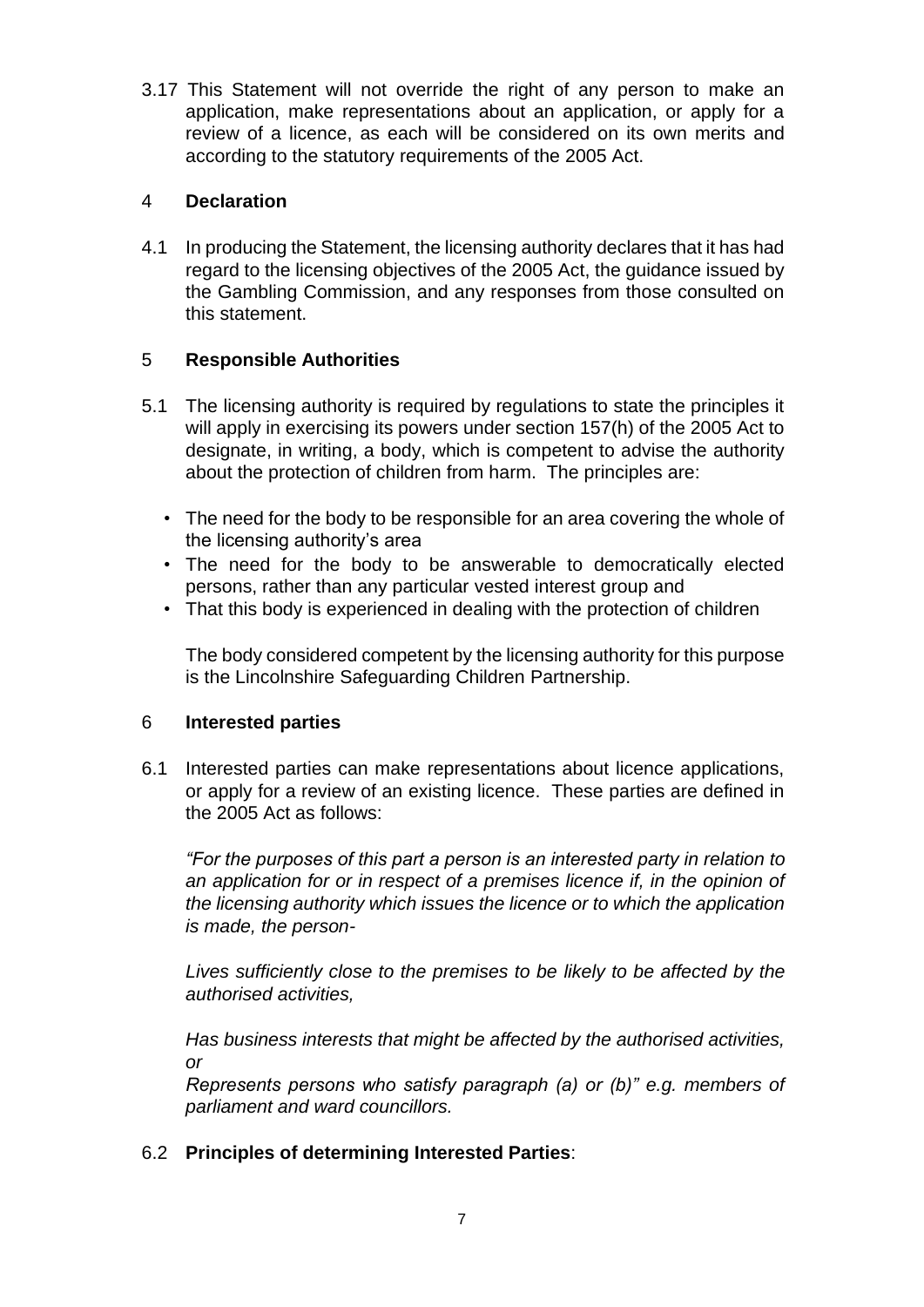The licensing authority is required by regulations to state the principles it will apply in exercising its powers under the 2005 Act to determine whether a person is an interested party.

The licensing authority, in determining whether a person is an interested party, will consider each case on its merits. The Authority will not apply a rigid rule to its decision making. In reaching its decision, the licensing authority will consider factors such as the likelihood of the person/business being affected by the licensable activities at the premises as well as the geographical proximity. Larger premises may affect people over a broader geographical area than smaller premises offering the same facilities.

"Business interests" will be given its widest possible interpretation and may include partnerships, charities, faith groups and medical practices.

Interested parties can be people who are democratically elected such as councillors and MPs. This will include county, borough and parish councillors providing they represent the ward likely to be affected. Other than these persons, the licensing authority will require written evidence that a person 'represents' someone who either lives sufficiently close to the premises and is likely to be affected by the authorised activity/activities and/or has a business interest that might be affected by the authorised activity/activities. A letter from one of these persons requesting the representation is sufficient.

6.3 If individuals wish to approach councillors to ask them to represent their views then care should be taken that the councillors are not part of the licensing committee dealing with the licence application. If there are any doubts please contact the Licensing Team on 01529 414155.

#### **7. Exchange of Information**

- 7.1 In its exchange of information with the parties listed in schedule 6 of the 2005 Act, the Council will have regard to:
	- the provisions of the 2005 Act, including that data protection law will not be contravened (section 352)
	- the quidance for local authorities
	- other relevant legislation and regulations
- 7.2 In accordance with section 350 and schedule 6 of the 2005 Act, the council may exchange information with the following statutory bodies or individuals:
	- A constable or police force
	- An enforcement officer
	- A licensing authority
	- Her Majesty's Revenue and Customs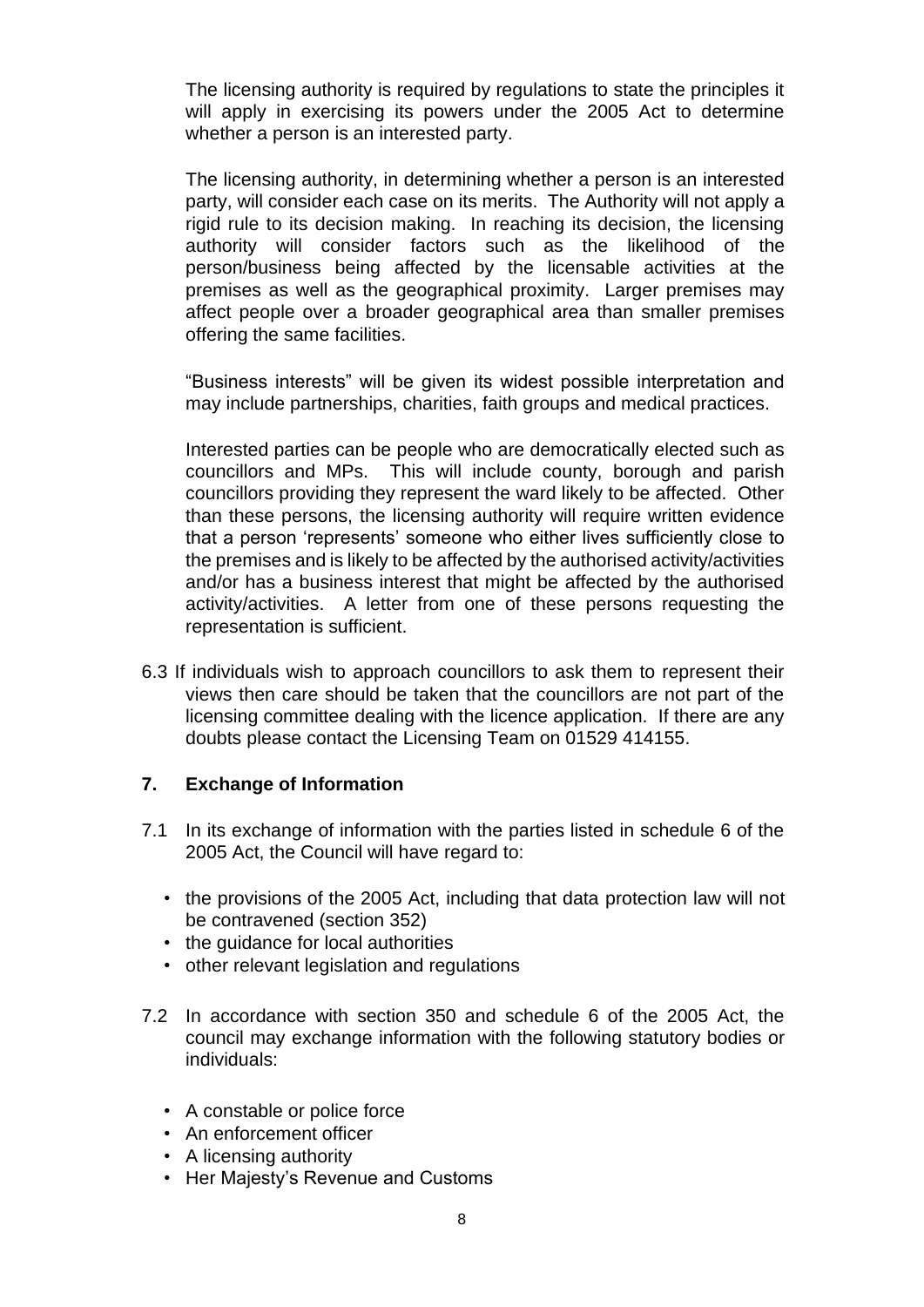- The Gambling Appeal First Tier Tribunal
- The Secretary of State
- Scottish Ministers; and
- Any other person or body designated by the Secretary of State in accordance with the 2005 Act

The council may also exchange information provided by applicants with law enforcement agencies for purposes connected with the prevention and detection of crime, but we will only share any personal details for this purpose if required to do so by law.

- 7.3 The licensing authority will inform the Commission immediately if information that causes the licensing authority to question the suitability of a person or business holding or applying to hold an operating licence is received.
- 7.4 The Council is a signatory to a joint protocol on information exchange under the provisions of Section 115 of the Crime and Disorder Act 1998 with the [Safer Lincolnshire Partnership.](https://www.lincolnshire.gov.uk/safer-lincolnshire-partnership) The council will use that protocol as appropriate.
- 7.5 Should any other protocols be established as regards information exchange with other bodies then they will be made available.

#### **8. Enforcement and Inspection**

- 8.1 Licensing authorities are required by regulation under the 2005 Act to state the principles to be applied by the authority in exercising the functions under Part 15 of the 2005 Act with respect to the inspection of premises; and the powers under section 346 of the 2005 Act to instigate criminal proceedings in respect of the offences specified.
- 8.2 The licensing authority's principles are that:

It will be guided by the Guidance for local authorities and it will endeavour to be:

- Proportionate: regulators should only intervene when necessary, remedies should be appropriate to the risk posed, and costs identified and minimised
- Accountable: regulators must be able to justify decisions, and be subject to public scrutiny
- Consistent: rules and standards must be joined up and implemented fairly
- Transparent: regulators should be open, and keep regulations simple and user friendly and
- Targeted: regulation should be focused on the problem, and minimise side effects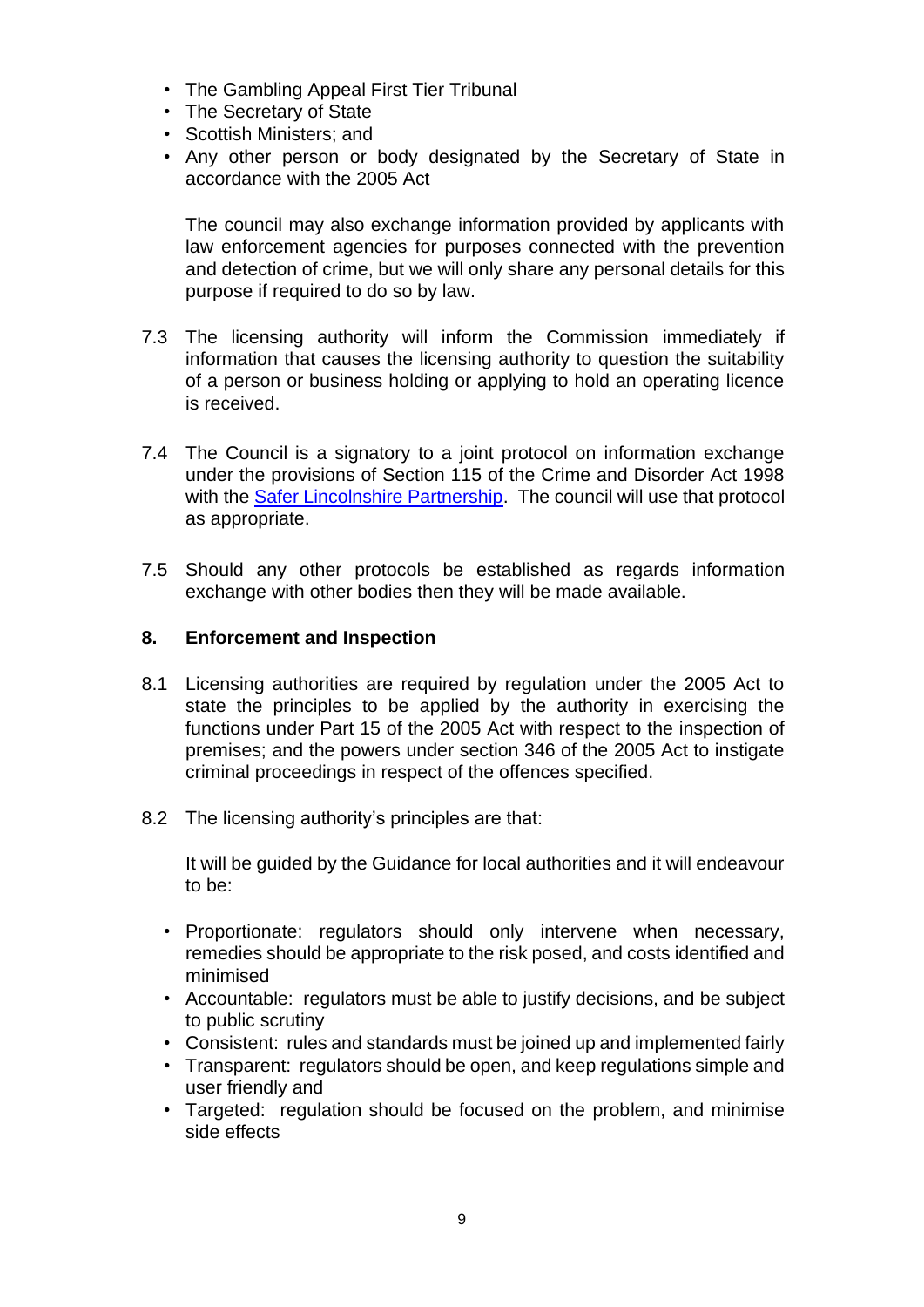- 8.3 The main enforcement and compliance role for this licensing authority in terms of the 2005 Act will be to ensure compliance with the premises licences and other permissions, which it authorises. The Commission will be the enforcement body for the operator and personal licences. It is also worth noting that concerns about manufacture, supply or repair of gaming machines will not be dealt with by the licensing authority but will be notified to the Commission.
- 8.4 As per the guidance for local authorities, this licensing authority will endeavour to avoid duplication with other regulatory regimes so far as possible.
- 8.5 The licensing authority will implement a risk-based inspection programme on a multi-agency approach, based on;
	- The licensing objectives
	- Relevant codes of practice
	- The guidance for local authorities, in particular at Part 36. The principles set out in the Statement
- 8.6 The licensing authority keeps itself informed of developments as regards the work of the better regulation executive in its consideration of the regulatory functions of local authorities.
- 8.7 In considering enforcement action, the licensing authority will bear in mind the Human Rights Act, in particular:
	- Article 1 Protocol 1 peaceful enjoyment of possessions
	- Article 6 right to a fair hearing
	- Article 8 respect for private and family life
	- Article 10 right to freedom of expression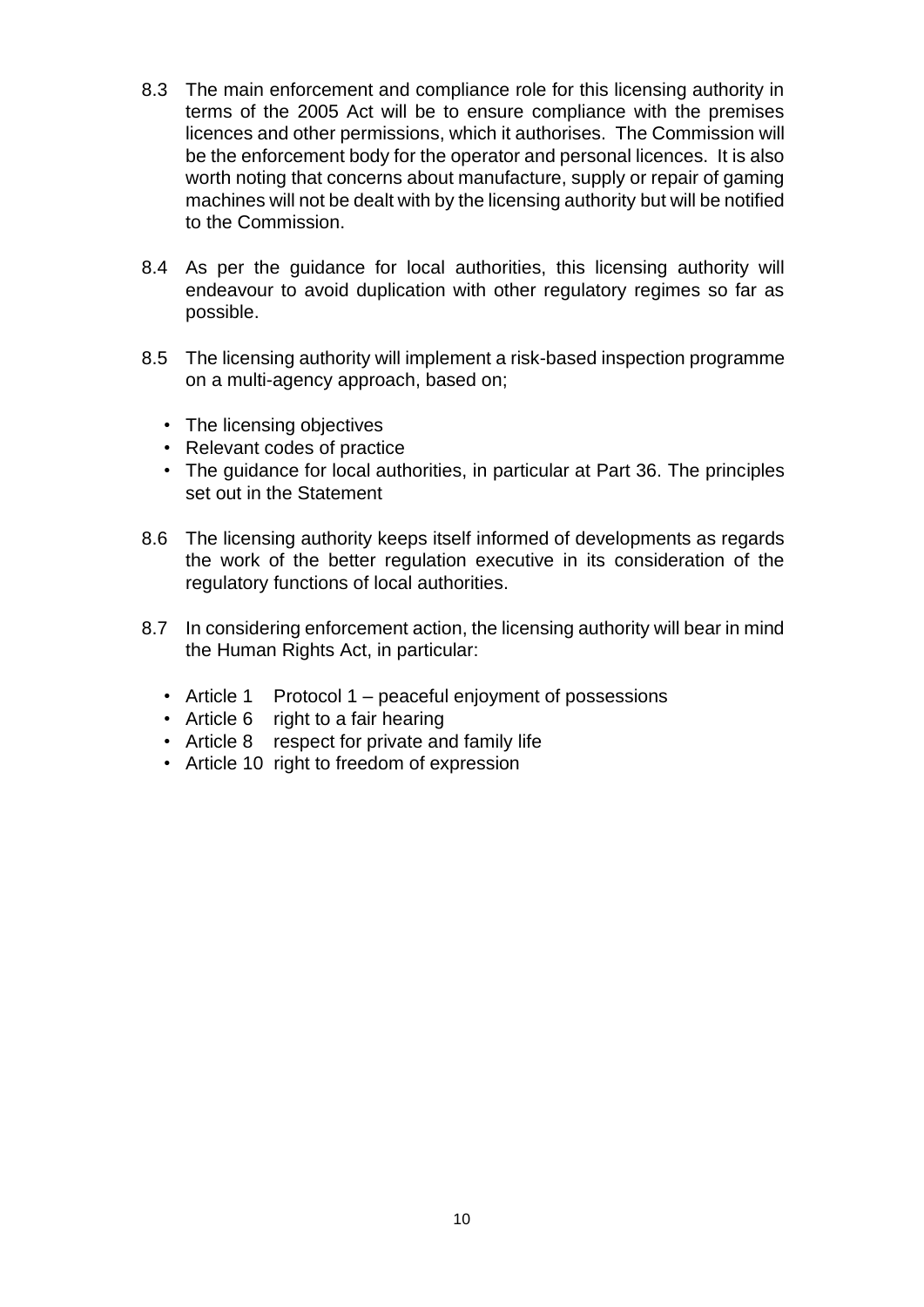## **Part B**

## **Premises licences**

#### **1. General Principles**

1.1 Premises licences are subject to the requirements set out in the 2005 Act and regulations, as well as specific mandatory and default conditions, detailed in regulations issued by the Secretary of State. Licensing authorities are able to exclude default conditions and attach others, where it is believed to be appropriate.

This licensing authority is aware that, *as per section 153*, in making decisions about premises licences, it should aim to permit the use of premises for gambling in so far as it thinks it:

- In accordance with any relevant code of practice issued by the **Commission**
- In accordance with the guidance for local authorities
- Reasonably consistent with the licensing objectives, and In accordance with the authority's licensing statement of principles

In this revision of its Statement, the licensing authority seeks to assist applicants by setting out the revised considerations it will apply when determining applications under the 2005 Act.

- 1.2 Though licensing authorities are required to 'aim to permit' gambling, there is wide scope for them to impose conditions on premises licences or to reject, review or revoke premises licences where there is a conflict with the relevant codes of practice, guidance to local authorities, the licensing objectives or this Statement.
- 1.3 Licensing authorities can request any information from an operator they may require in order to make licensing decisions. The 2005 Act requires a minimum level of information, which must be provided, but this does not preclude licensing authorities from making reasonable requests for any additional information they may require to satisfy themselves their decision is reasonably consistent with the licensing objectives and codes of practice.
- 1.4 **Local** r**isk assessment -** The licensing authority expects applicants to have a good understanding of the area in which they operate, or intend to operate. The applicant will have to provide evidence that they meet the criteria set out in this Statement and demonstrate that in operating the premises they will promote the licensing objectives.
- 1.5 Premises licence holders must conduct a local risk assessment for each of their premises. This is a Commission SR code requirement which helps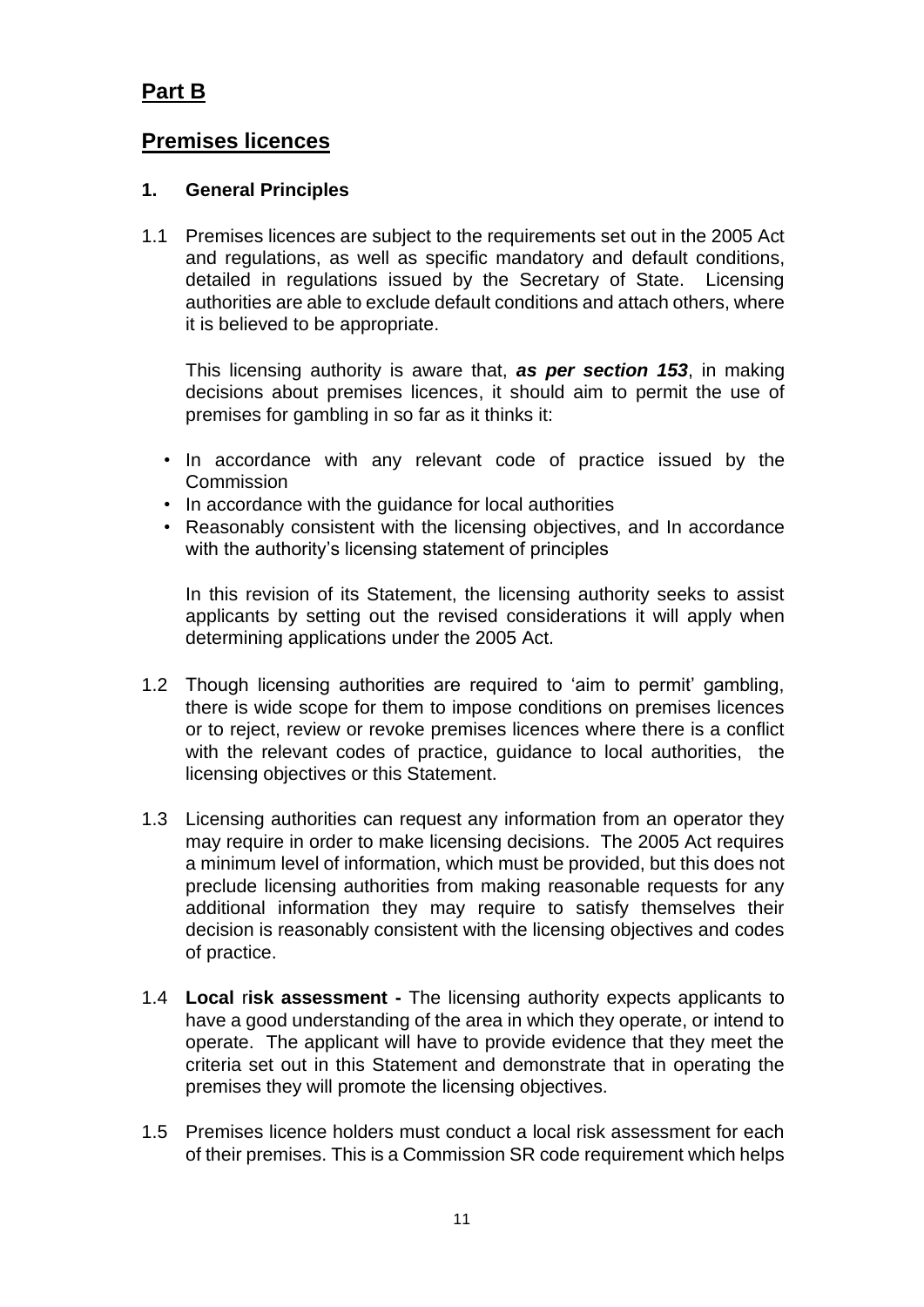licence holders demonstrate how they aim to address local risks to the licensing objectives.

This applies to;

- AGC's
- FEC's
- non-remote betting
- non-remote bingo
- non-remote casinos
- remote betting intermediaries (trading room only)

The licensing authority requires licensees to conduct or update a risk assessment when:

- applying for a new premises licence
- applying for a variation to a premises licence
- changes to the local environment or the premises warrant a new risk assessment
- 1.6 The licensing authority expects applicants for premises licences in its area to comply with the risk assessment requirement. The risk assessment should demonstrate the applicant has considered, as a minimum:
	- local crime statistics
	- any problems in the area relating to gambling establishments such as antisocial behaviour
	- the location of any nearby sensitive premises, such as hostels and other facilities used by vulnerable persons e.g. drug and alcohol addictions
	- the location of services for children such as schools, playgrounds, leisure/community centres and other areas where children will gather
	- the demographics of the area in relation to vulnerable groups
	- how vulnerable people, including people with gambling dependencies are protected
	- whether there is a prevalence of street drinking in the area, which may increase the risk of vulnerable persons using the premises
	- any indication in the area of young people attempting to access adult gambling facilities of the type offered in the area

The risk assessment should take into account the risks presented by the local landscape. For example, if they are near a school it should explain how they will mitigate the risk of underage gambling. Applicants should liaise with other gambling operators in the area to identify risks and consult with any relevant responsible authorities as necessary. The licensing authority recommends that local risk assessments are kept on the premises. The council publishes a range of [information about the](https://www.n-kesteven.gov.uk/your-council/facts-and-figures-about-the-council/information-on-the-district/) [district](https://www.n-kesteven.gov.uk/your-council/facts-and-figures-about-the-council/information-on-the-district/) in the North Kesteven district profile which will be of use to applicants in the preparation of local risk assessments.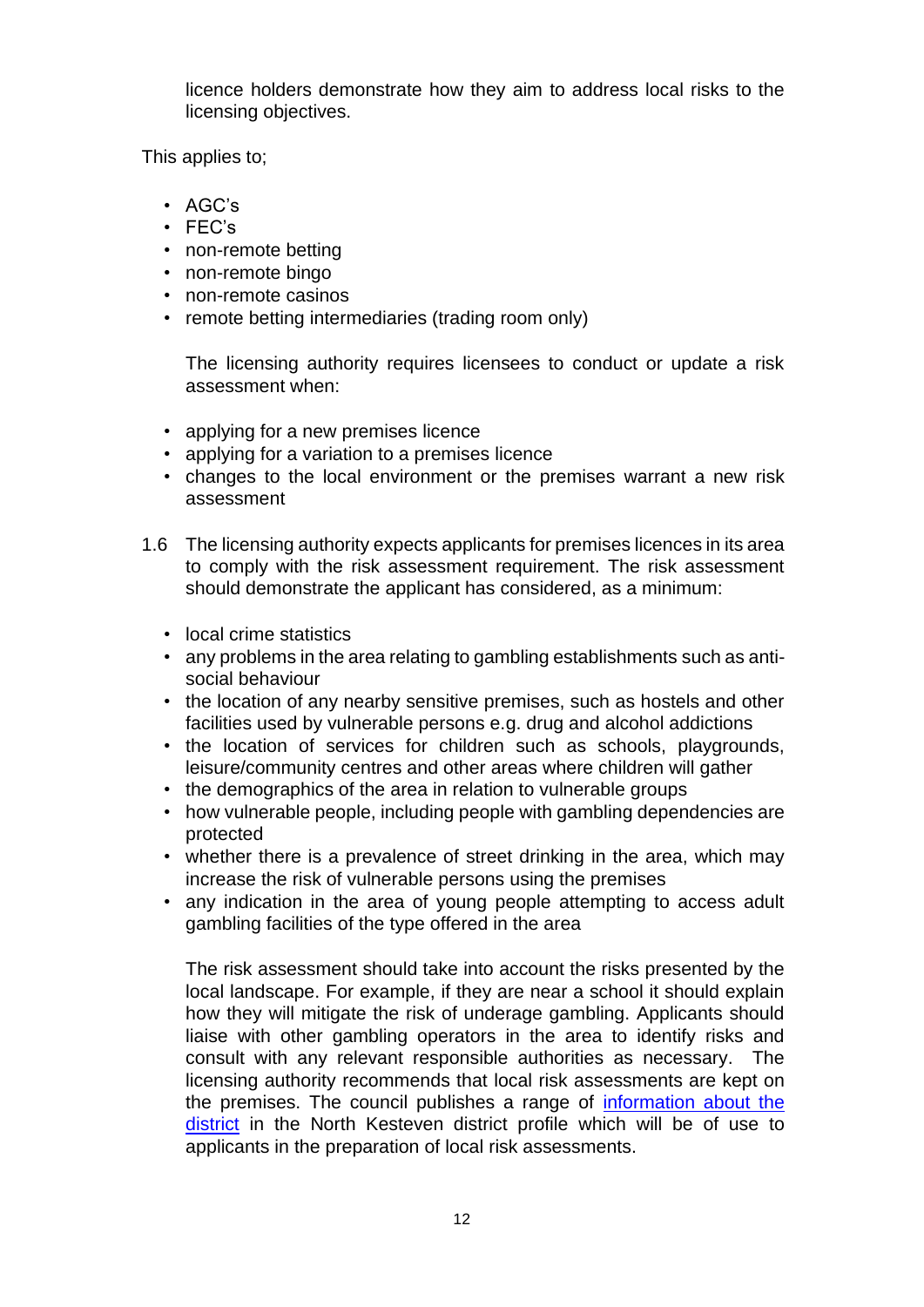- 1.7 This Statement does not preclude any application being made and every application will be decided on its individual merits, with the opportunity given for the applicant to show how potential concerns can be overcome.
- 1.8 The Authority acknowledges the guidance for local authorities that *"moral objections to gambling are not a valid reason to reject applications for premises licences"* and that unmet demand is not a criterion for a licensing authority.
- 1.9 Premises licences authorise the provision of gambling facilities on the following:
	- Casino premises
	- Bingo premises
	- Betting premises (including racetracks used by betting intermediaries)
	- AGC's
	- FEC's
- 1.10 **Definition of "premises"** Premises is defined in the 2005 Act as "any place". Different premises licences cannot apply in respect of single premises at different times. However, it is possible for a single building to be subject to more than one premises licence, provided they are for different parts of the building and the different parts of the building can be reasonably regarded as being different premises. This approach has been taken to allow large, multiple unit premises such as a pleasure park, track or shopping mall to obtain discrete premises licences, where appropriate safeguards are in place. However, the licensing authority will pay particular attention if there are issues about sub-division of a single building or plot and will ensure that mandatory conditions relating to access between premises are observed. Each case will be judged on individual merit.
- 1.11 The Commission states in its [guidance for local authorities](http://www.gamblingcommission.gov.uk/for-licensing-authorities/GLA/Part-7-Premises-licences.aspx#DynamicJumpMenuManager_1_Anchor_2) that *"in most cases the expectation is that a single building/plot will be the subject of an application for a licence, for example, 32 High Street. That does not mean that 32 High Street cannot be the subject of separate premises licences for the basement and ground floor, if they are configured acceptably. Whether different parts of a building can properly be regarded as being separate premises will depend on the circumstances. The location of the premises will clearly be an important consideration and the suitability of the division is likely to be a matter for discussion between the operator and the licensing officer. The commission does not consider that areas of a building that are artificially or temporarily separated, for example by ropes or moveable partitions, can be properly regarded as different premises".*

This licensing authority takes particular note of the Gambling Commission's [guidance for licensing authorities](http://www.gamblingcommission.gov.uk/for-licensing-authorities/GLA/Part-7-Premises-licences.aspx#DynamicJumpMenuManager_1_Anchor_4) which states that: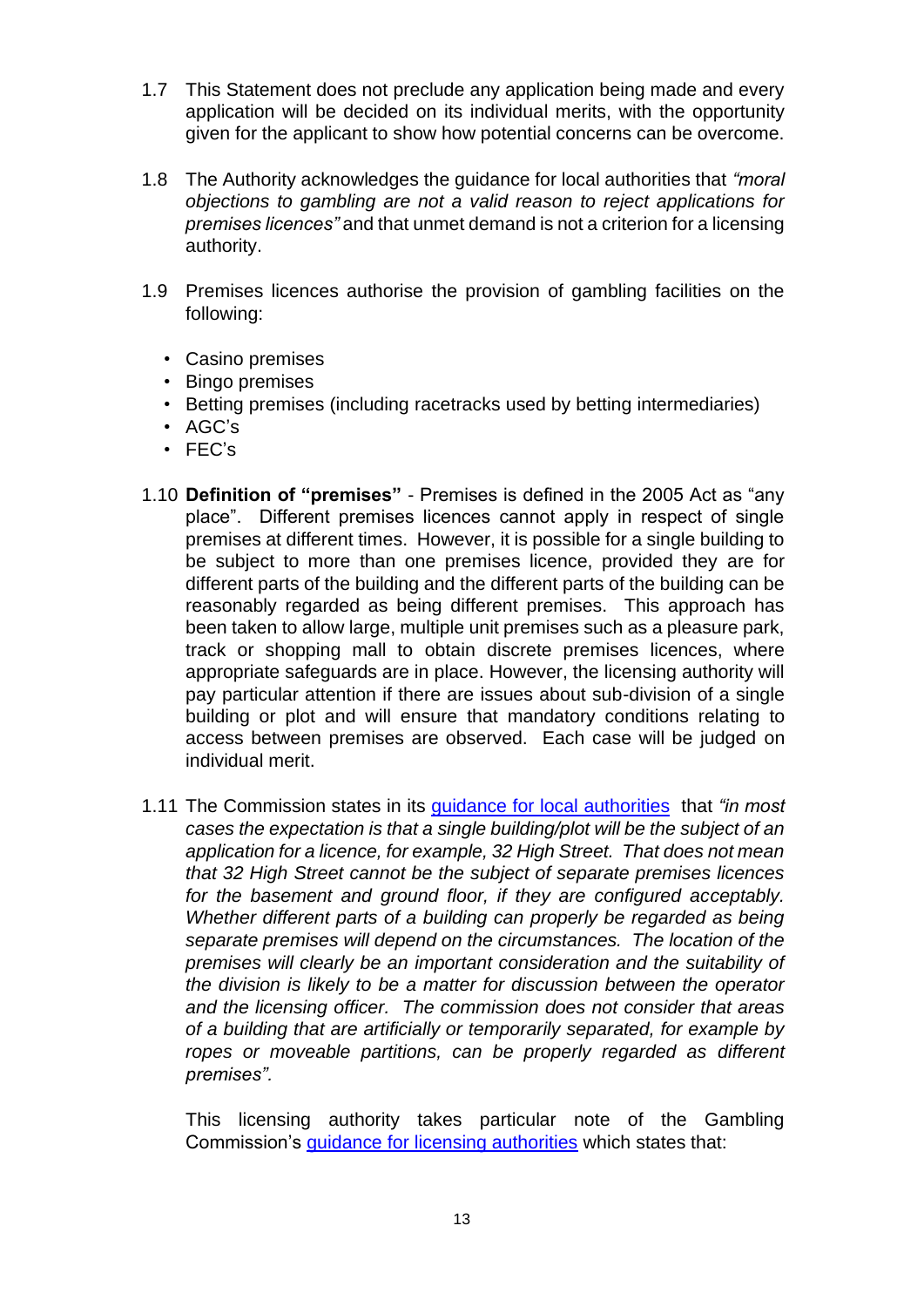*"Licensing authorities should take particular care in considering applications for multiple licences for a building and those relating to a discrete part of a building used for other (non-gambling) purposes. In particular, they should be aware of the following:* 

- *The third licensing objective seeks to protect children from being harmed by gambling. In practice that means not only preventing them from taking part in gambling, but also preventing them from being in close proximity to gambling. Therefore premises should be configured so that children are not invited to participate in, have accidental access to, or closely observe gambling where they are prohibited from participating*
- *Entrances to and exits from parts of a building covered by one or more premises licences should be separate and identifiable so that the separation of different premises is not compromised and people do not 'drift' into a gambling area. In this context it should normally be possible to access the premises without going through another licensed premises or premises with a permit*
- *Customers should be able to participate in the activity named on the premises licence"*
- 1.12 The guidance for local authorities also gives a list of factors which the licensing authority should be aware of, which may include:
	- Do the premises have a separate registration for business rates?
	- Is the premises' neighbouring premises owned by the same person or someone else?
	- Can each of the premises by accessed from the street or a public passageway?
	- Can the premises only be accessed from any other gambling premises?

The licensing authority will consider these and other relevant factors in making its decision depending on all the circumstances of the case.

- 1.13 The Commission's [guidance to local authorities](http://www.gamblingcommission.gov.uk/for-licensing-authorities/GLA/Guidance-to-licensing-authorities.aspx) details the relevant access provisions for the different types of gambling premises. The Authority will consider these in its decision making.
- 1.14 Premises 'ready for gambling' The guidance to local authorities states that a licence to use premises for gambling should only be issued in relation to premises that the licensing authority can be satisfied are going to be ready to be used for gambling in the reasonably near future, consistent with the scale of the building or alterations required before the premises are brought into use.
- 1.15 In deciding whether a premises licence can be granted where there are outstanding construction or alteration works at the premises, this Authority will determine applications on their merits, applying a two stage consideration process;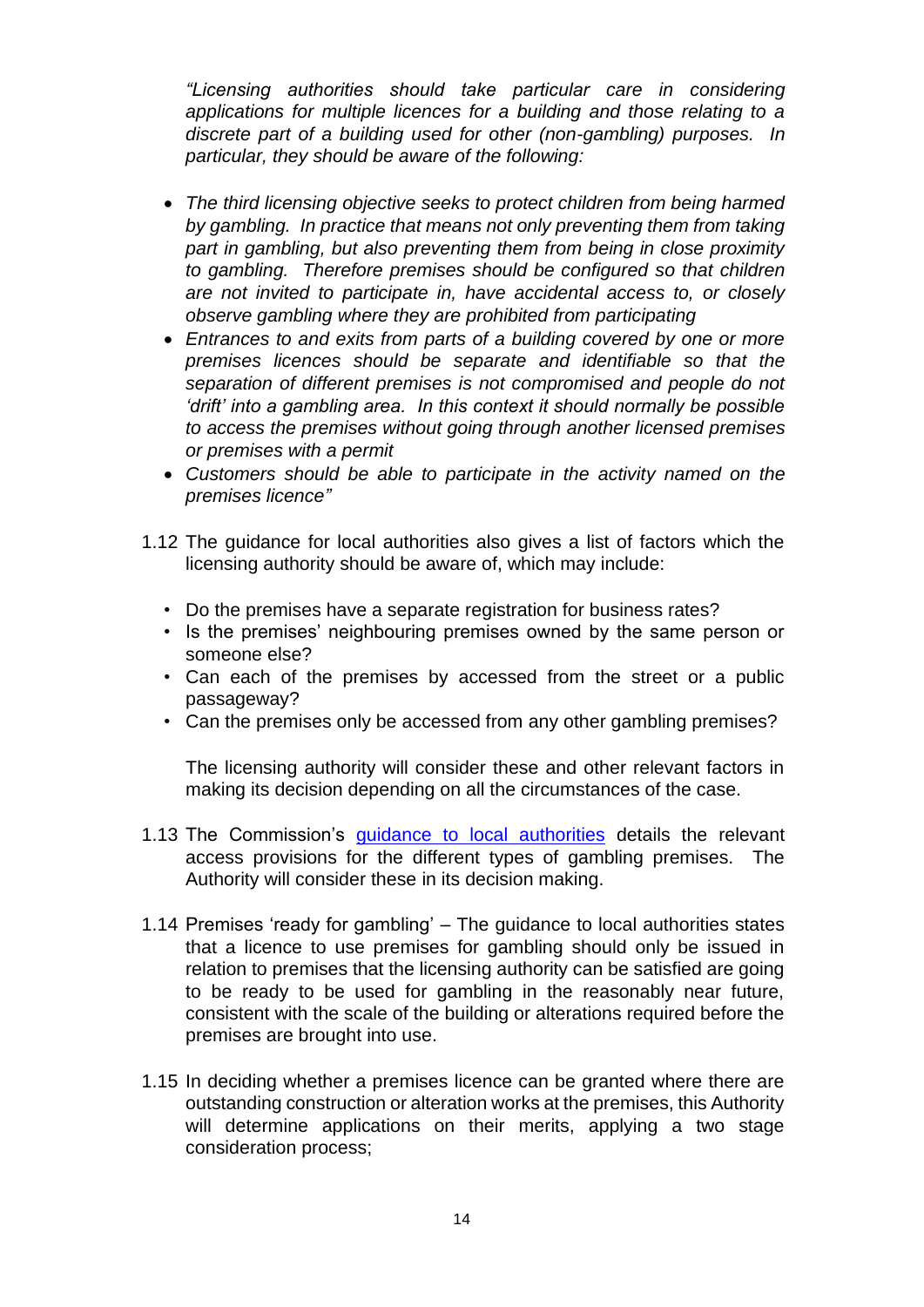- First, whether the premises ought to be permitted to be used for gambling
- Second, whether appropriate conditions can be put in place to cater for the situation that the premises are not yet in the state in which they ought to be before gambling takes place
- 1.16 If the construction of a premises is not yet complete, or if they need alteration, or if the applicant does not yet have a right to occupy them, then an application for a provisional statement can be made instead.
- 1.17 Applicants should note that this authority is entitled to decide that it is appropriate to grant a licence subject to condition, but it is not obliged to grant such a licence.
- 1.18 More detailed examples of the circumstances in which such a licence may be granted can be found in the guidance to local authorities.
- 1.19 **Location** This licensing authority is aware that demand issues cannot be considered with regard to the location of premises but that considerations in terms of the licensing objectives are relevant to its decision making. As per the guidance for local authorities, this authority will pay particular attention to the protection of children and vulnerable persons from being harmed or exploited by gambling, as well as issues of crime and disorder. Should any specific policy be decided upon as regards areas where gambling premises should not be located, this statement will be updated. It should be noted that any such policy does not preclude any application being made and each application will be decided on its merits, with the onus upon the applicant showing how potential concerns can be overcome.
- 1.20 Duplication with other regulatory regimes This licensing authority will seek to avoid duplication with other statutory / regulatory regimes where possible, including planning.
- 1.21 The authority notes the following excerpt from the quidance to local [authorities](http://www.gamblingcommission.gov.uk/for-licensing-authorities/GLA/Part-7-Premises-licences.aspx#DynamicJumpMenuManager_1_Anchor_7) *["](http://www.gamblingcommission.gov.uk/for-licensing-authorities/GLA/Part-7-Premises-licences.aspx#DynamicJumpMenuManager_1_Anchor_7)In determining applications, the licensing authority should not take into consideration matters that are not related to gambling and the licensing objectives. One example would be the likelihood of the applicant obtaining planning permission or building regulations approval for their proposal".*
- 1.22 The authority also notes the following excerpt from the guidance to local authorities:

*"When dealing with a premises licence application for finished buildings, the licensing authority should not take into account whether those buildings have to comply with the necessary planning or building consents. Nor should fire or health and safety risks be taken into account. Those matters should be dealt with under relevant planning control, building and other regulations, and must not form part of the consideration*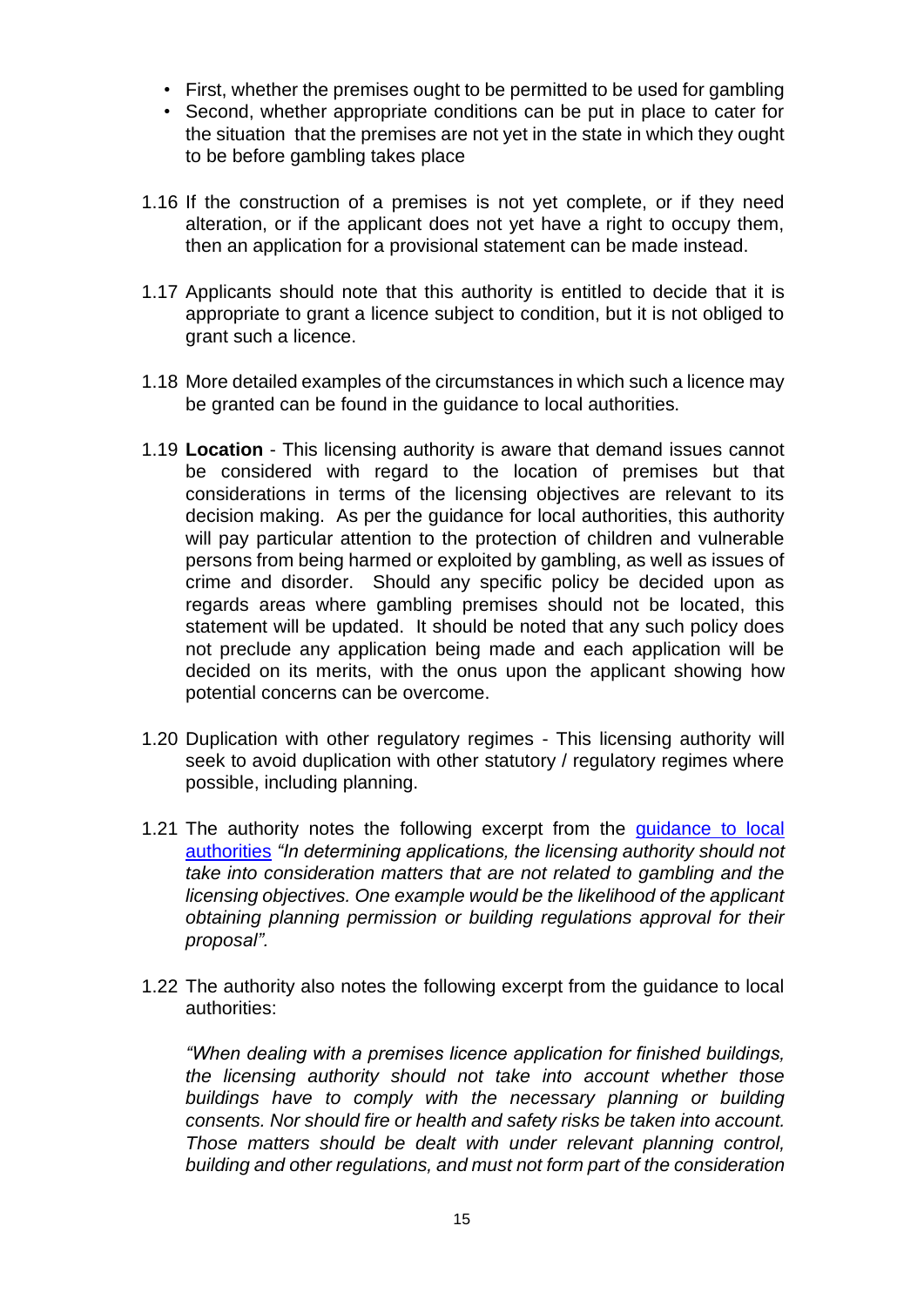*for the premises licence. S.210 of the Act prevents licensing authorities taking into account the likelihood of the proposal by the applicant obtaining planning or building consent when considering a premises licence application. Equally, the grant of a gambling premises licence does not prejudice or prevent any action that may be appropriate under the law relating to planning or building".* 

- 1.23 **Licensing objectives -** Premises licences granted must be reasonably consistent with the licensing objectives. With regard to these objectives, the licensing authority has considered the guidance to local authorities.
- 1.24 **Preventing gambling from being a source of crime or disorder, being associated with crime or disorder or being used to support crime –** The licensing authority is aware that the Commission will take a leading role in preventing gambling from being a source of crime. The guidance to local authorities does however envisage that licensing authorities should pay attention to the proposed location of gambling premises in terms of this licensing objective. Thus, where an area has known high levels of organised crime this Authority will consider carefully whether gambling premises are suitable to be located there and whether conditions may be suitable such as the provision of door supervisors. This licensing authority is aware of the distinction between disorder and nuisance and will consider factors such as whether police assistance was required and how threatening the behaviour was to those who could see it, so as to make that distinction.
- 1.25 **Ensuring that gambling is conducted in a fair and open way -** The licensing authority has noted that the Commission has stated that it would generally not expect licensing authorities to become concerned with ensuring that gambling is conducted in a fair and open way as this will be addressed via operating and personal licences. There is however more of a role with regard to tracks which is explained in more detail in the 'tracks' section below.
- 1.26 **Protecting children and other vulnerable persons from being harmed or exploited by gambling -** The licensing authority has noted the guidance to local authorities which states that this objective means preventing children from taking part in gambling and preventing them from being in close proximity to gambling (as well as restriction of advertising so that gambling products are not aimed at or are particularly attractive to children). The licensing authority considers the safeguarding of children to be a key priority and will therefore take into account whether specific measures are required at particular premises, with regard to this licensing objective.
- 1.27 The risks will vary, depending on the type of gambling activities taking place at the premises. For example, at AGCs or "High Street" betting premises, safeguarding systems should be in place to prevent young people gaining access to the premises.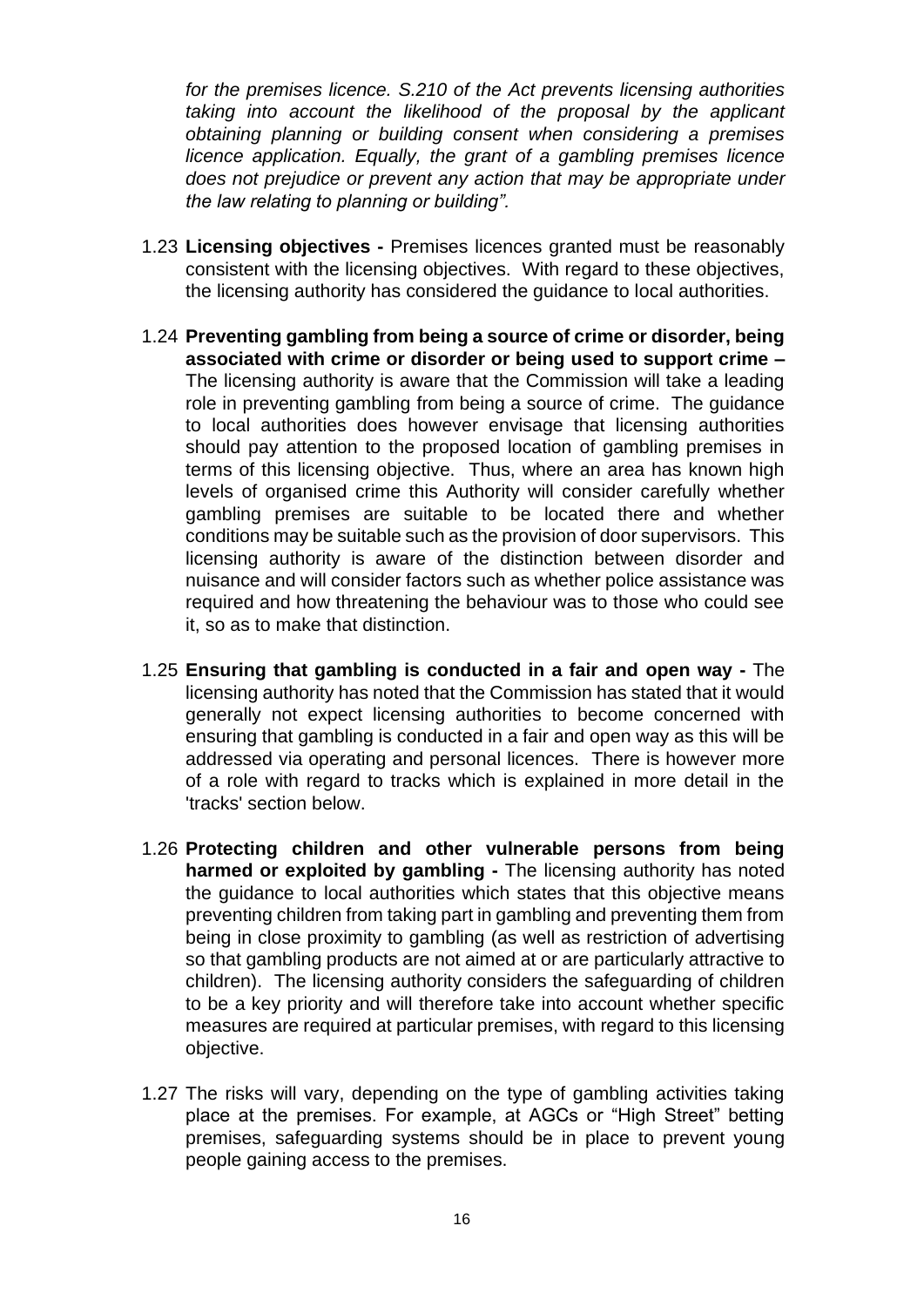- 1.28 If children are permitted access to adult gambling activities, they may be at risk of being:
	- Exposed to information or advertisements encouraging them to gamble
	- Allowed, or invited to, gamble or bet in a commercial setting
	- Financially exploited
- 1.29 To prevent children and young people accessing adult gambling activities, stringent safeguarding measures should be in place, examples of such measures could include:
	- The Challenge 25 scheme operated by all door and bar staff and only recognised proof of age accepted (for example photo driving licence or passport; PASS cards)
	- All points of entry monitored by security staff/CCTV
	- Signage prominently displayed at all points of entry regarding the prohibition of under 18's
	- Signage displayed on machines highlighting age restrictions
	- Signage prominently displayed in bar areas regarding the law and the sale of alcohol
	- Operating a membership scheme
	- All staff being trained to be vigilant and respond if a child gains illegal access to premises
- 1.30 Harm in this context is not limited to harm from children taking part in gambling but includes wider child protection considerations, including the risk of child sexual exploitation.
- 1.31 Vulnerable persons: As regards the term "vulnerable persons" it is noted that the Commission does not seek to offer a definition, but states that "it will, for regulatory purposes, assume that this group includes people who gamble more than they want to; people who gamble beyond their means; people who may not be able to make informed or balanced decisions about gambling due to, for example, mental health, a learning disability or substance misuse relating to alcohol or drugs." Information and sources of help about problem gambling may be found on the [Gambleaware](https://about.gambleaware.org/) and [Gamcare](http://www.gamcare.org.uk/) websites. This authority expects licensees and operators to be familiar with the content of these sites. The licensing authority will consider this licensing objective on a case-by-case basis.
- 1.32 The authority considers that in managing the risks and being socially responsible, the following steps should be considered for each premises:
	- Designate a member of staff to lead on problem gambling issues
	- Train staff to recognise and respond to indicators of concern
	- Train staff to deal with persons who become aggressive and to manage such situations whilst maintaining their own safety
	- Information should be made readily/discreetly available to customers on how to gamble responsibly and seek help in respect of problem gambling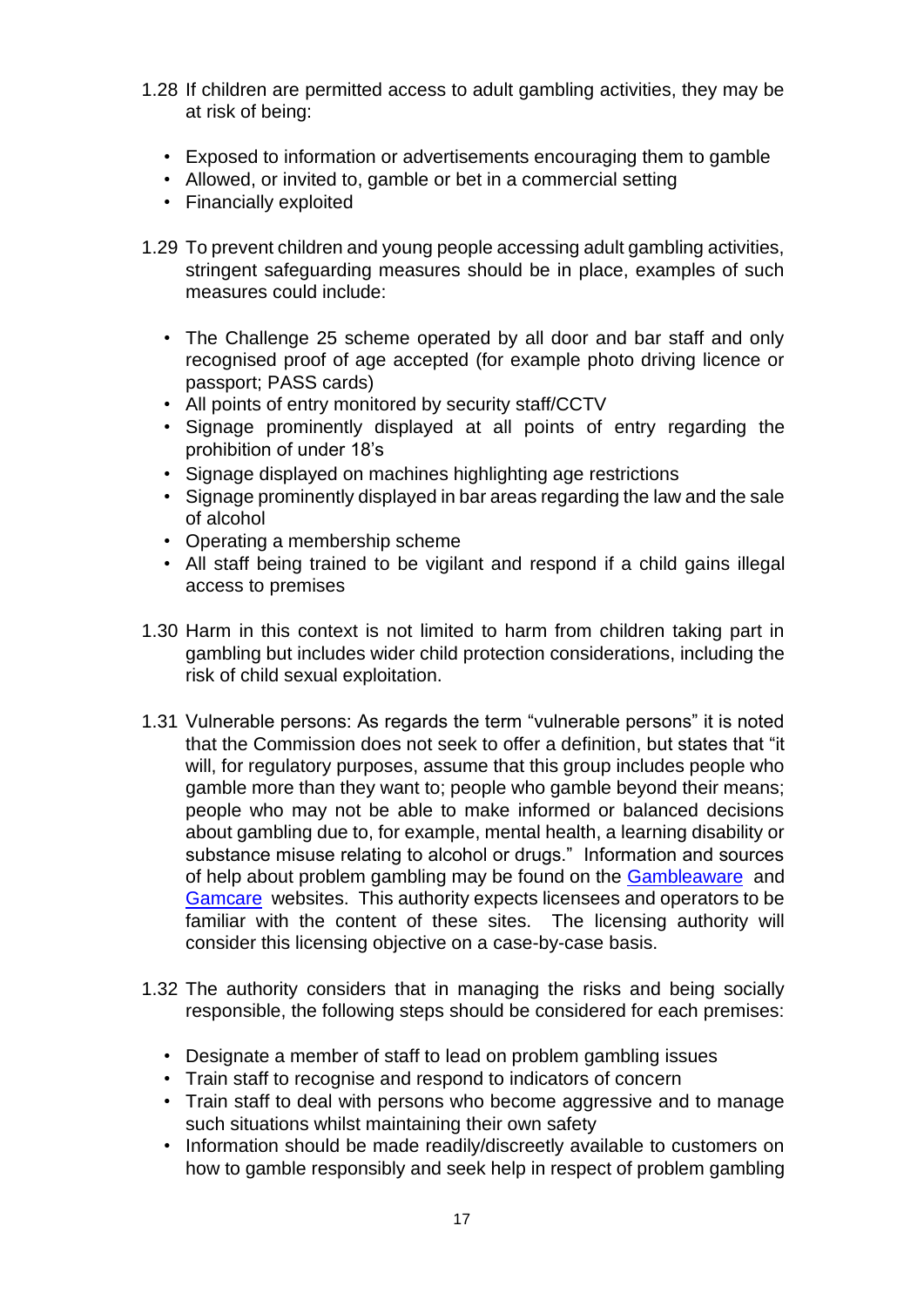- Offer a self-exclusion, or self-limit scheme, enabling individuals to restrict the amount of time or money they spend
- When offering membership schemes, the details of a contactable person should be provided in case of an emergency
- 1.33 **Conditions –** All licences will be subject to mandatory and/or default conditions and conditions imposed by the licensing authority. The licensing authority may consider that conditions other than the mandatory or default conditions are necessary to ensure the premises are reasonably consistent with the licensing objectives, the Commission's Codes of Practice and this Statement.

Any conditions attached to licences will be proportionate and will be:

- Relevant to the need to make the proposed building suitable as a gambling facility
- Directly related to the premises and the type of licence applied for
- Fairly and reasonably related to the scale and type of premises: and
- Reasonable in all other respects

Decisions upon individual conditions will be made on a case-by-case basis, although there will be a number of measures the licensing authority will consider utilising should there be a perceived need, such as the use of door supervisors and appropriate signage for adult only areas etc. There are specific comments made in this regard under some of the licence types below. This licensing authority will also expect the licence applicant to offer his/her own suggestions as to the way in which the licensing objectives can be met effectively.

This licensing authority will also consider specific measures, which may be required for buildings that are subject to multiple premises licences. Such measures may include the supervision of entrances; segregation of gambling from non-gambling areas frequented by children; and the supervision of gaming machines in non-adult gambling specific premises in order to pursue the licensing objectives. These matters are in accordance with the guidance to local authorities.

This authority will also ensure that where category C or above machines are on offer in premises to which children are admitted:

- All such machines are located in an area of the premises which is separated from the remainder of the premises by a physical barrier which is effective to prevent access other than through a designated entrance
- Only adults are admitted to the area where these machines are located
- Access to the area where the machines are located is supervised
- The area where these machines are located is arranged so that it can be observed by the staff or the licence holder; and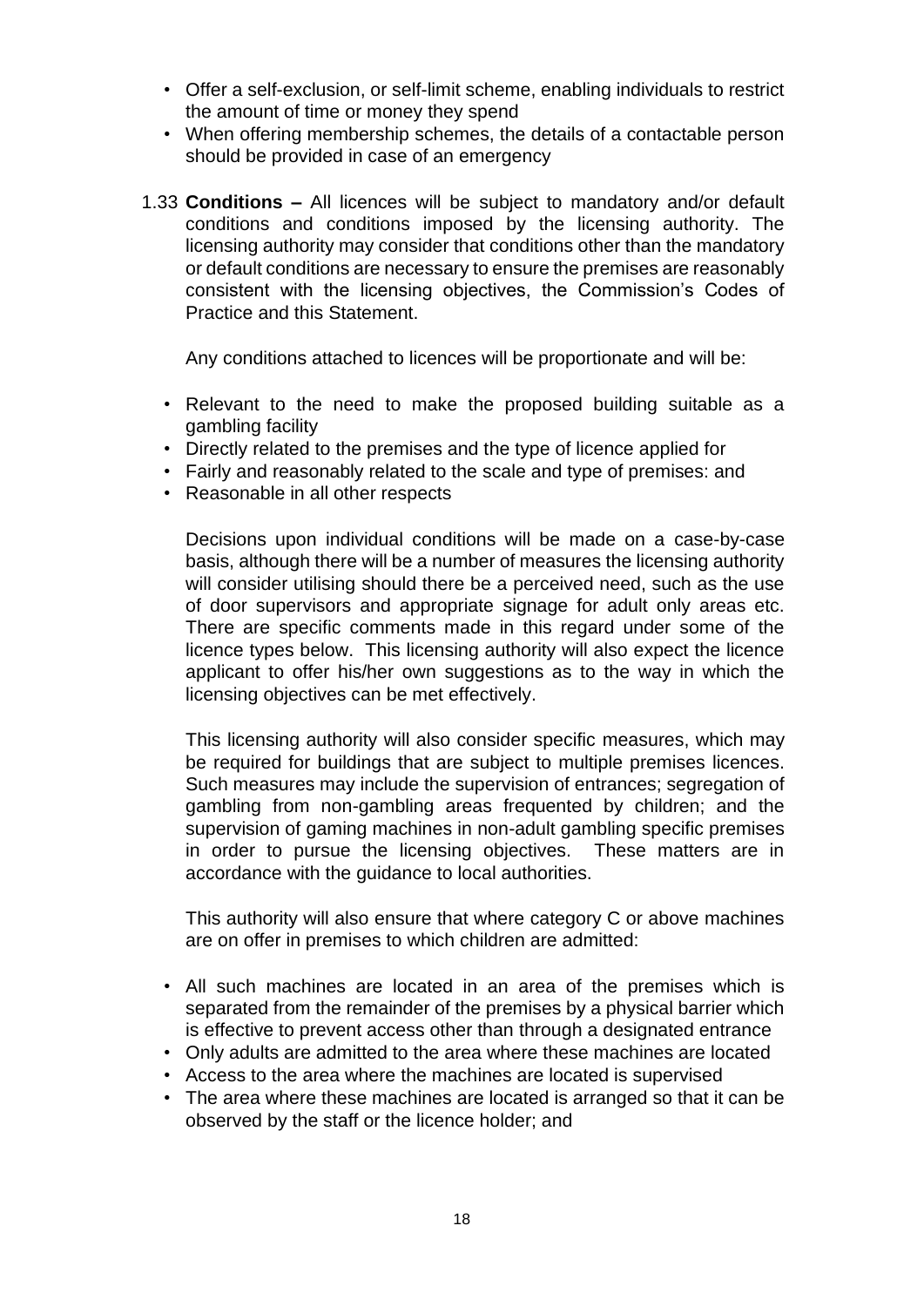• At the entrance to and inside any such areas there are prominently displayed notices indicating that access to the area is prohibited to persons under 18

These considerations will apply to premises including buildings where multiple premises licences are applicable.

This licensing authority is aware that tracks may be subject to one or more than one premises licence, provided each licence relates to a specified area of the track. As per the guidance to local authorities, this licensing authority will consider the impact upon the third licensing objective and the need to ensure that entrances to each type of premises are distinct and that children are excluded from gambling areas where they are not permitted to enter.

It is noted that there are conditions, which the licensing authority cannot attach to premises licences, which are:

- any condition which makes it impossible to comply with an operating licence condition
- conditions relating to gaming machine categories, numbers, or method of operation
- conditions which provide that membership of a club or body be required (the 2005 Act specifically removes the membership requirement for casino and bingo clubs and this provision prevents it being reinstated); and
- conditions in relation to stakes, fees, winning or prizes
- 1.34 Door supervisors If there are concerns that premises may attract disorder or be subject to unauthorised access by children and young persons, then the licensing authority may require that door supervisors control entrances to the premises. The licensing authority recognises that each premises application shall be treated on its own merit. In addition, the licensing authority shall take into account the previous trading history of the type of premises proposed and that any decision shall be necessary and proportionate.
- 1.35 Where door supervisors are imposed as a condition on a premises licence (except casino or bingo premises), section 178 of the 2005 Act requires that any person employed in that capacity will hold a relevant licence issued by the Security Industry Authority.

#### **2. Adult Gaming Centres (AGCs)**

2.1 This licensing authority will specifically have regard to the need to protect children and vulnerable persons from harm or being exploited by gambling and will expect the applicant to satisfy the authority that there will be sufficient measures to, for example, ensure that under 18 year olds do not have access to the premises.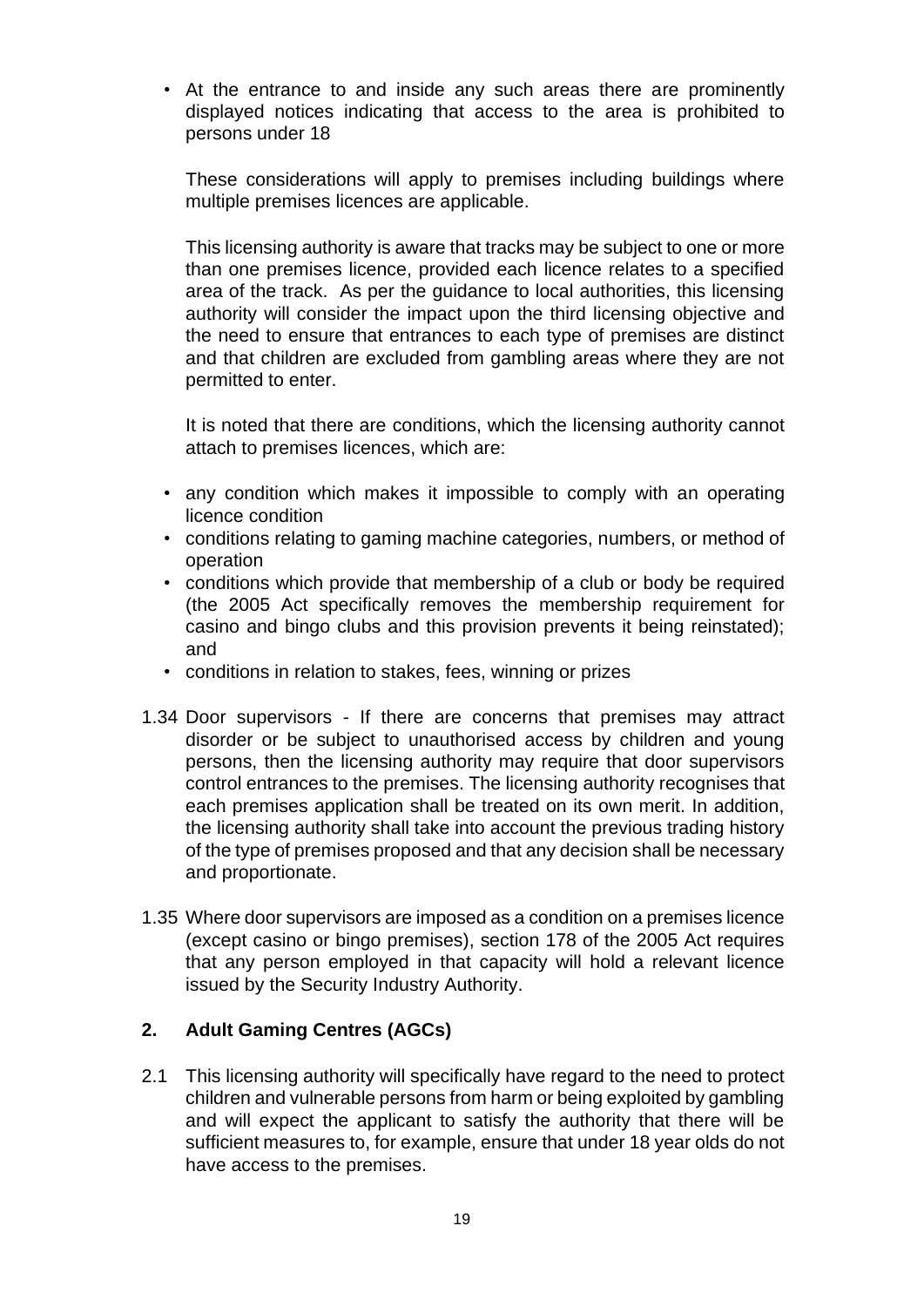- 2.2 This licensing authority may consider measures to meet the licensing objectives such as:
- Proof of age schemes
- **CCTV**
- Supervision of entrances / machine areas (door supervisors)
- Physical separation of areas
- **Location of entry**
- Notices/signage (including the statutory requirement in relation to the display of GamCare stickers)
- Specific opening hours
- Self-exclusion schemes
- Provision of information leaflets/helpline numbers for organisations such as Gamcare

This list is not mandatory, nor exhaustive, and is merely indicative of example measures.

2.3 The licensing authority will expect applicants to adopt an approved proof of age scheme (such as Challenge 21), for staff to be suitably trained and aware of the gambling laws, social responsibility and statutory requirements relating to age restrictions.

#### **3. Licensed Family Entertainment Centres (FECs)**

- 3.1 The licensing authority will specifically have regard to the need to protect children and vulnerable persons from harm or being exploited by gambling and will expect the applicant to satisfy the authority, for example, that there will be sufficient measures to ensure that under 18 year olds do not have access to the adult only gaming machine areas. Children and young persons are permitted to enter an FEC and may play on category D machines. They are not permitted to play on category C machines, and it is a requirement that there is clear segregation between the two types of machine, to prevent access by children and young persons to category C machines.
- 3.2 This licensing authority may consider measures to meet the licensing objectives such as:
- CCTV
- Supervision of entrances / machine areas (door supervisors)
- Physical separation of areas
- Location of entry
- Notices / signage (including the statutory requirement for GamCare Stickers)
- Specific opening hours
- Self-exclusion schemes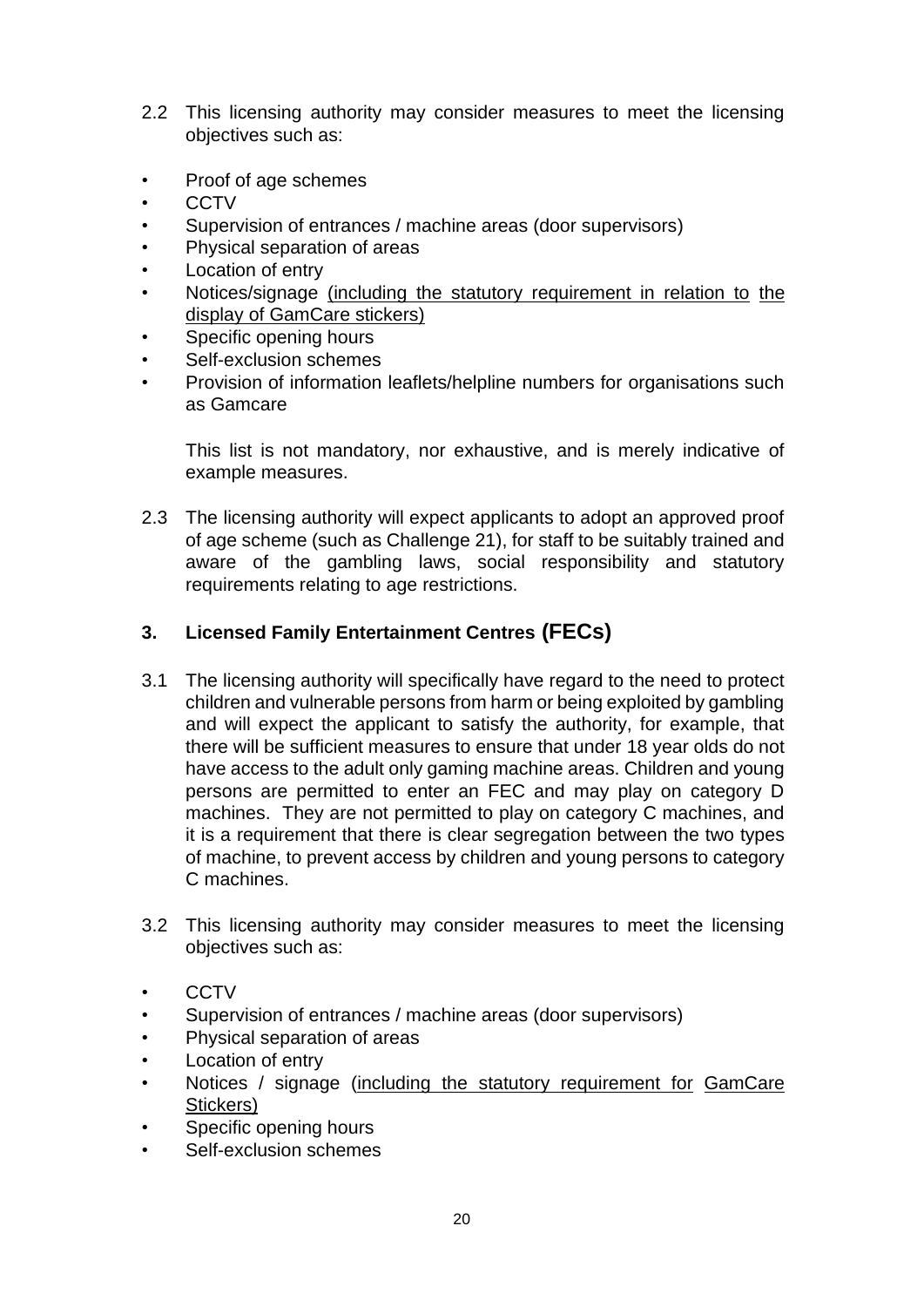- Provision of information leaflets/helpline numbers for organisations such as GamCare
- Measures/training for staff on how to deal with suspected truant school children on the premises

This list is not mandatory, nor exhaustive, and is merely indicative of example measures.

- 3.3 This licensing authority will, as per the guidance to local authorities, refer to the commission's website to see any conditions that apply to operating licences covering the way in which the area containing the category C machines should be delineated.
- 3.4 The licensing authority acknowledges that only premises that are wholly or mainly used for making gaming machines available may hold a uFEC gaming machine permit or a FEC premises licence. Both a licensed FEC and an uFEC are classified as 'premises'. The licensing authority considers that, generally, premises such as an entire shopping centre, motorway service station or similar would not be suitable for licensing or to hold a permit. Further the authority believes that the machines should be in a designated, enclosed area, they should not be in walkways or corridors forming part of a larger building
- 3.5 The licensing authority expects that there will be dedicated staff supervision of FEC areas, whether using a premises licence or permit. The authority expects applicants to provide evidence to show that such direct supervision is in place and not falling to others, for example security or cleaning staff associated with the wider development (e.g. shopping centre). The authority will be especially concerned to see that staff are aware of the need to be vigilant for children who may be truanting from school and may add licence conditions if appropriate.

## **4. Casinos**

4.1 **No casinos resolution** – This licensing authority has not passed a 'no casino' resolution under section 166 of the 2005 Act, but is aware that it has the power to do so. Should the licensing authority decide in the future to pass such a resolution, it will update this Statement with details of that resolution. Any such resolution will be made at a meeting of the Council.

## **5. Bingo Premises**

5.1 This licensing authority notes the *guidance to local authorities* which states:

*"Licensing authorities need to satisfy themselves that bingo can be played in any bingo premises for which they issue a premises licence. An operator may choose to vary their licence to exclude a previously licensed area of that premises, and then apply for a new premises licence, or*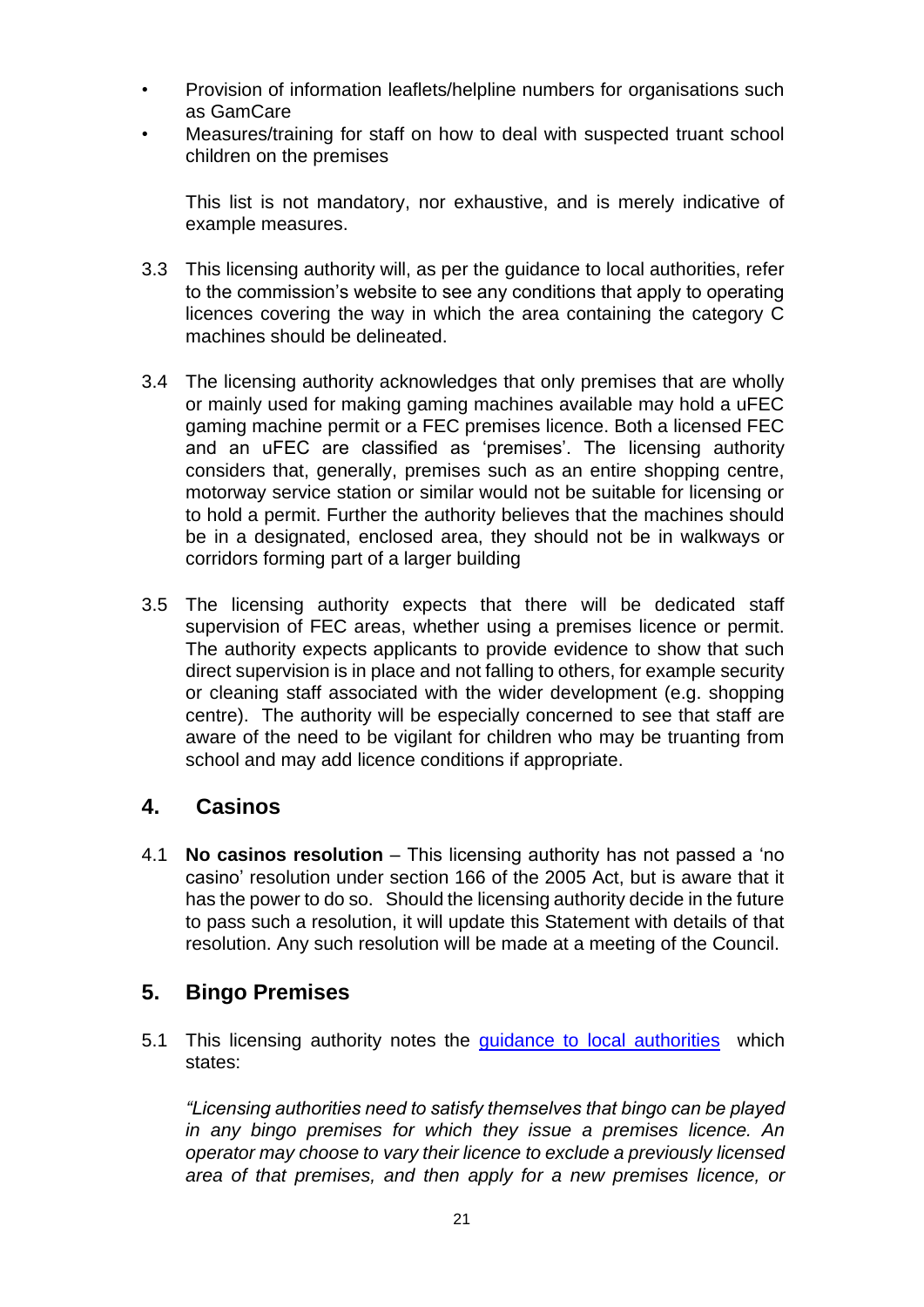*multiple new premises licences, with the aim of creating separate premises in that area. Essentially providing multiple licensed premises within a single building or site. Before issuing additional bingo premises licences, licensing authorities need to consider whether bingo can be played at each of those new premises".* 

- 5.2 This Authority also notes the [guidance to local authorities regarding the](http://www.gamblingcommission.gov.uk/for-licensing-authorities/GLA/Part-18-Bingo.aspx#DynamicJumpMenuManager_1_Anchor_3) [provision](http://www.gamblingcommission.gov.uk/for-licensing-authorities/GLA/Part-18-Bingo.aspx#DynamicJumpMenuManager_1_Anchor_3) of gaming machines in premises subject of a bingo premises licence.
- 5.3 Children and young persons are allowed into bingo premises; however, they are not permitted to participate in the bingo and if category B and C machines are made available for use these must be separated from areas where children and young people are allowed.
- 5.4 Where category C or above machines are available in the bingo premises to which children are admitted, the licensing authority will seek to ensure that:
- all such machines are located in an area of the premises separated from the remainder of the premises by a physical barrier which is effective to prevent access other than through a designated entrance
- only adults are admitted to the area where the machines are located
- access to the area where the machines are located is supervised
- the area where the machines are located is arranged so that it can be observed by staff of the operator or the licence holder; and
- at the entrance to, and inside any such area there are prominently displayed notices indicating that access to the area is prohibited to persons under 18
- *5.*5 Where bingo is provided in alcohol-licensed premises and it reaches a certain threshold, it will no longer be authorised as equal chance gaming and a bingo operating licence will need to be obtained from the Commission. The aim of this provision is to prevent bingo becoming a predominant commercial activity on such non-gambling premises.

## **6. Betting Premises**

- 6.1 The licensing authority is responsible for issuing and monitoring premises licences for all betting premises. Children and young persons are not permitted entry to a premises which has a betting premises licence. They may, however, be permitted entry to tracks and special rules will apply. The licensing authority recommends that an applicant for gaming machines in betting premises consider carefully the location of betting machines to ensure that they are not in sight of the entrance of the premises*.*
- 6.2 **Betting machines:** This licensing authority is aware that section 181 of the 2005 Act contains an express power for licensing authorities to restrict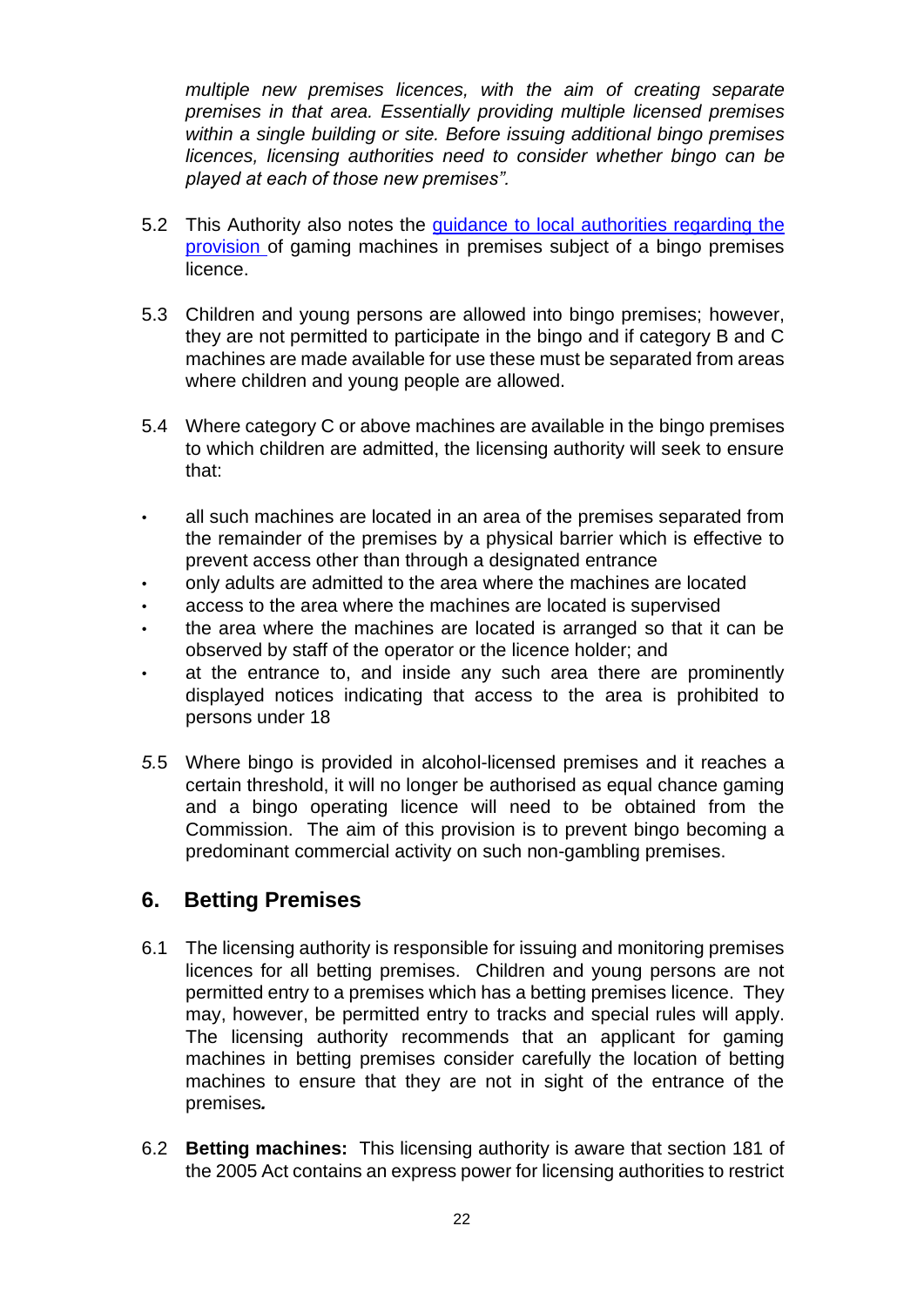the number of Self Service Betting Terminals (SSBT), their nature and the circumstances in which they are made available by attaching a licence condition to a betting premises licence. When considering whether to impose a condition to restrict the number of SSBTs in particular premises, the licensing authority will, amongst other things, take into account the ability of employees to monitor the use of the machines by children and young persons or by vulnerable people.

## **7. Tracks**

- 7.1Note: there are currently no tracks operating in the district; however, this Statement contains provision for the event of such a premises being established.
- 7.2 This licensing authority is aware that tracks may be subject to one or more than one premises licence, provided each licence relates to a specified area of the track. As per the guidance to local authorities, this licensing authority will especially consider the impact upon the third licensing objective (i.e. the protection of children and vulnerable persons from being harmed or exploited by gambling) and the need to ensure that entrances to each type of premises are distinct and that children are excluded from gambling areas where they are not permitted to enter.
- 7.3 This authority will therefore expect the premises licence applicant to demonstrate suitable measures to ensure that children do not have access to adult only gaming facilities. It is noted that children and young persons will be permitted to enter track areas where facilities for betting are provided on days when dog-racing and/or horse racing takes place, but that they are still prevented from entering areas where gaming machines (other than category D machines) are provided.
- 7.4 This licensing authority may consider measures to meet the licensing objectives such as:
- Proof of age schemes
- CCTV
- Supervision of entrances / machine areas (door supervisors)
- Physical separation of areas
- Location of entry
- Notices / signage (including the statutory requirement for GamCare Stickers)
- Specific opening hours
- Self-exclusion schemes
- Provision of information leaflets / helpline numbers for organisations such as GamCare

This list is not exhaustive, and is merely indicative of measures that may be taken.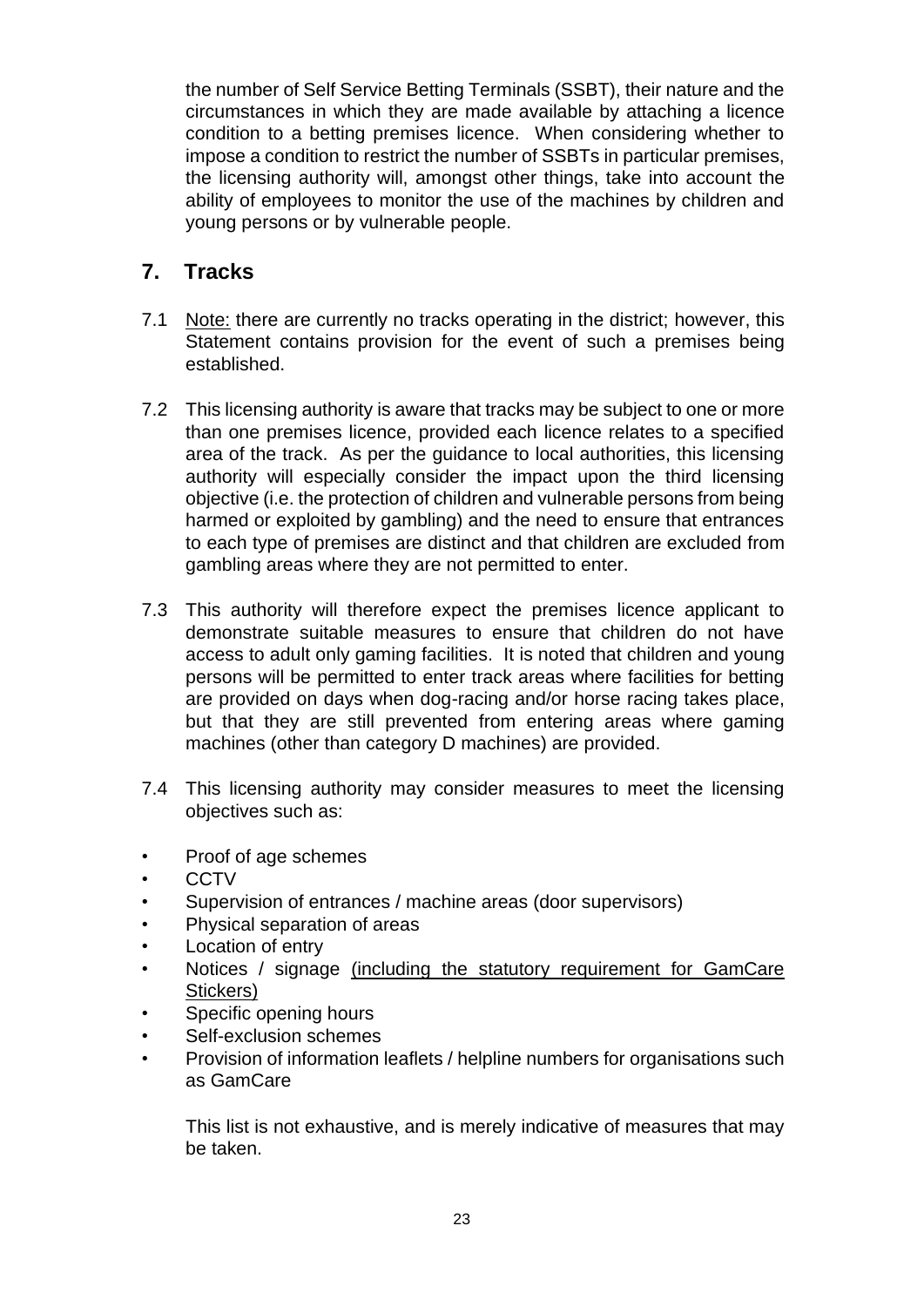- 7.5 **Gaming machines** Where the applicant holds a pool betting operating licence and is going to use the entitlement to up to four gaming machines, machines (other than category D machines) should be located in areas from which children are excluded.
- 7.6 **Betting machines -** Licensed operators may install SSBTs on tracks. There is no restriction on the number of SSBTs that may be in use but operators must, by virtue of their operating licence conditions, supervise such terminals to prevent them being used by those under 18 years of age.
- 7.7 **Applications and plans** *–* The 2005 Act (section 151) requires applicants to submit plans of the premises with their application in order to ensure that the licensing authority has the necessary information to make an informed judgement about whether the premises are fit for gambling. The plan will also be used for the licensing authority to plan future premises inspection activity.
- 7.8 Plans for tracks do not need to be in a particular scale, but should be drawn to scale and should be sufficiently detailed to include the information required by the regulations.
- 7.9 This authority acknowledges the quidance to local authorities that *"it is sometimes difficult to define the precise location of betting areas on tracks. The precise location of where betting facilities are provided is not required to be shown on track plans, both by virtue of the fact that betting is permitted anywhere on the premises and because of the difficulties associated with pinpointing exact locations for some types of track. Licensing authorities should satisfy themselves that the plan provides sufficient information to enable them to assess an application".*
- 7.10 The licensing authority recommends an applicant seek further advice from the Gambling Commission prior to submission of their application.

## **8. Travelling Fairs**

- 8.1 This licensing authority is responsible for deciding whether, where category D machines and / or equal chance prize gaming without a permit is to be made available for use at travelling fairs, the statutory requirement that the facilities for gambling amount to no more than an ancillary amusement at the fair is met.
- 8.2 The licensing authority will also consider whether the applicant falls within the statutory definition of a travelling fair.
- 8.3 It has been noted that the 27-day statutory maximum for the land being used as a fair applies on a calendar year basis, and that it applies to the piece of land on which the fairs are held, regardless of whether it is the same or different travelling fairs occupying the land. The licensing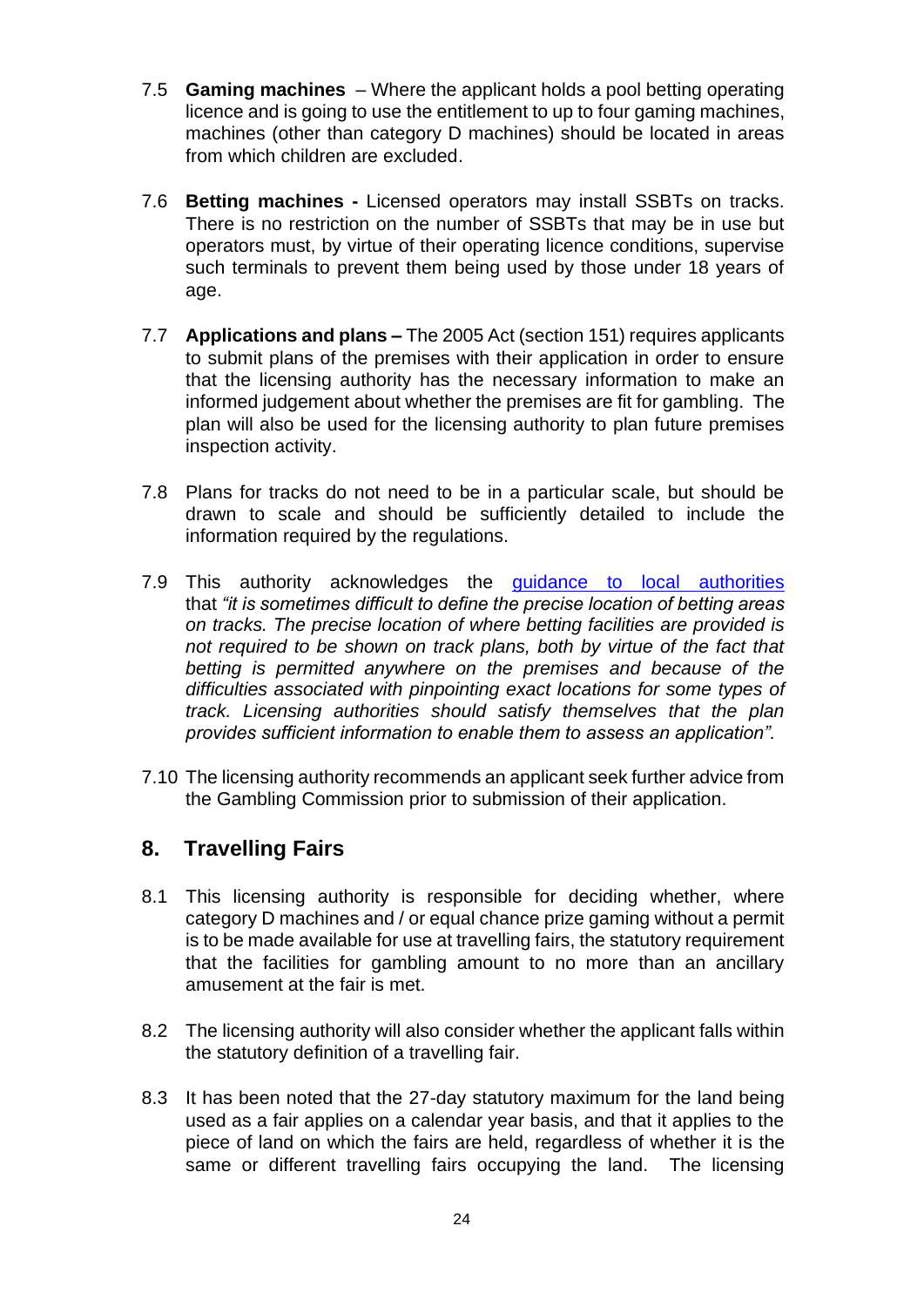authority will work with its neighbouring authorities to ensure that land, which crosses our boundaries, is monitored so that the statutory limits are not exceeded.

## **9. Provisional Statements**

- 9.1 Developers may wish to apply to this authority for provisional statements before entering into a contract to buy or lease property or land to judge whether a development is worth taking forward in light of the need to obtain a premises licence. There is no need for the applicant to hold an operating licence in order to apply for a provisional statement.
- 9.2 Section 204 of the 2005 Act provides for a person to make an application to the licensing authority for a provisional statement in respect of premises that he or she:
- Expects to be constructed
- Expects to be altered; or
- Expects to acquire a right to occupy
- 9.3 The process for considering an application for a provisional statement is the same as that for a premises licence application. The applicant is obliged to give notice of the application in the same way as applying for a premises licence. Responsible authorities and interested parties may make representations and there are rights of appeal.
- 9.4 In contrast to the premises licence application, the applicant does not have to hold or have applied for an operating licence from the Commission (except in the case of a track) and they do not have to have a right to occupy the premises in respect of which their provisional application is made.
- 9.5 The holder of the provisional statement may then apply for a premises licence once the premises are constructed, altered or acquired. The licensing authority will be constrained in the matters it can consider when determining the premises licence application, and in terms of representations about premises licence applications that follow the grant of a provisional statement, no further representations from relevant authorities or interested parties can be taken into account unless:
- They concern matters which could not have been addressed at the provisional statement stage, or
- They reflect a change in the applicant's circumstances
- 9.6 In addition, the authority may refuse the premises licence (or grant it on terms different to those attached to the provisional statement) only by reference to matters: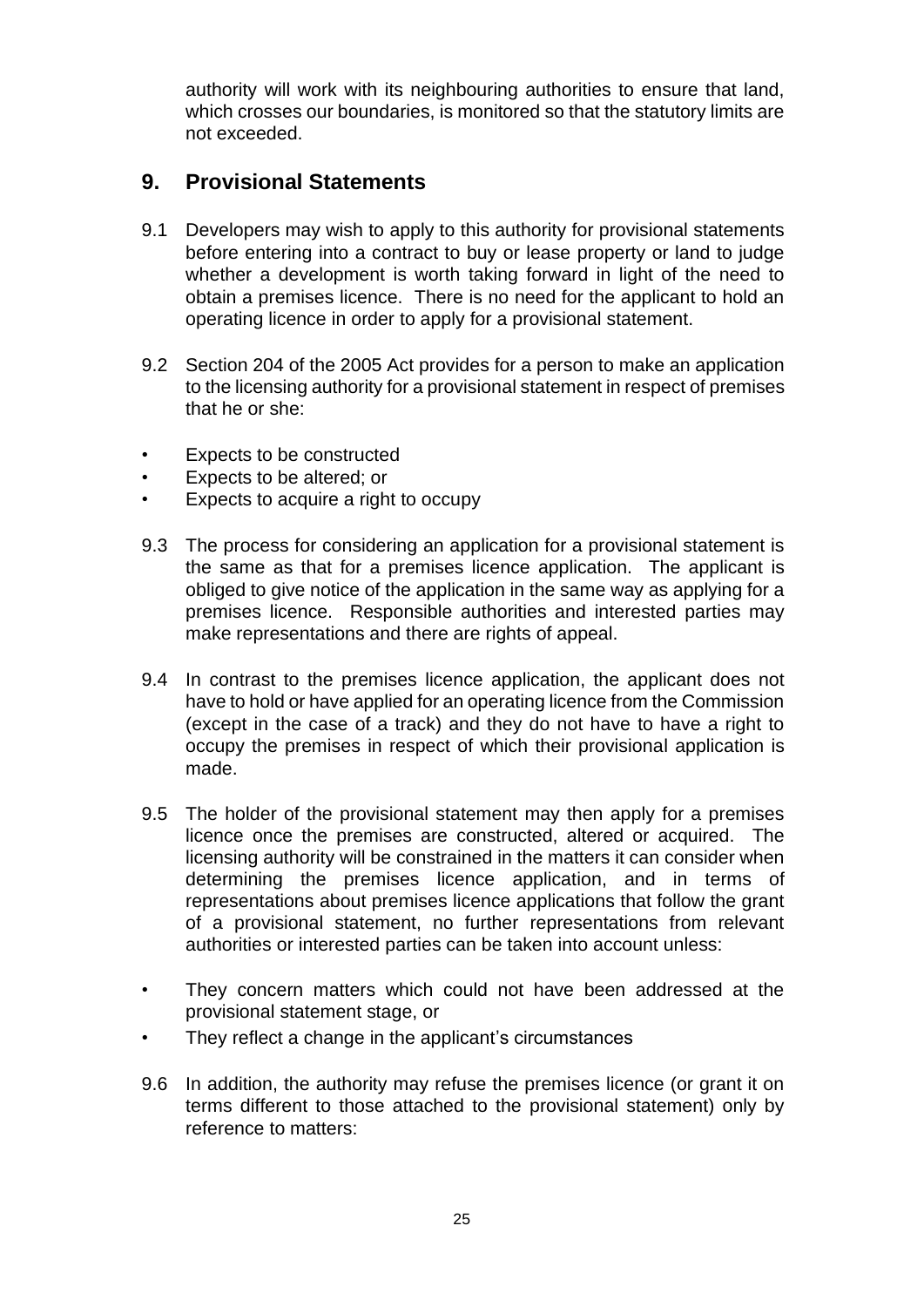- Which could not have been raised by objectors at the provisional statement stage
- Which in the authority's opinion reflect a change in the operator's circumstances; or
- Where the premises have not been constructed in accordance with the plan submitted with the application. This must be a substantial change to the plan and this licensing authority notes that it can discuss any concerns it has with the applicant before making a decision

## **10. Reviews**

- 10.1 Requests for a review of a premises licence can be made by interested parties or responsible authorities; however, it is for the licensing authority to decide whether the review is to be carried-out. This will be on the basis of whether the request for the review is relevant to the matters listed below:
- in accordance with any relevant code of practice issued by the **Commission**
- in accordance with any relevant guidance issued by the Commission; reasonably consistent with the licensing objectives; and
- In accordance with the authority's Statement
- 10.2 The request for the review will also be subject to the consideration by the authority as to whether the request is frivolous, vexatious or whether it will certainly not cause this authority to wish to alter/revoke/suspend the licence, or whether it is substantially the same as previous representations or requests for review
- 10.3 The licensing authority can also initiate a review of a particular premises licence, or a particular class of premises licence on the basis of any reason which it thinks appropriate.
- 10.4 Once a valid application for review has been received by the licensing authority, representations can be made by responsible authorities and interested parties during a 28 day period. This period begins 7 days after the application was received by the licensing authority, who will publish notice of the application within 7 days of receipt.
- 10.5 The licensing authority must carry out the review as soon as possible after the 28-day period for making representations has passed.
- 10.6 The purpose of the review will be to determine whether the licensing authority should take any action in relation to the licence. If action is justified, the options open to the licensing authority are:
- Add, remove or amend a licence condition imposed by the licensing authority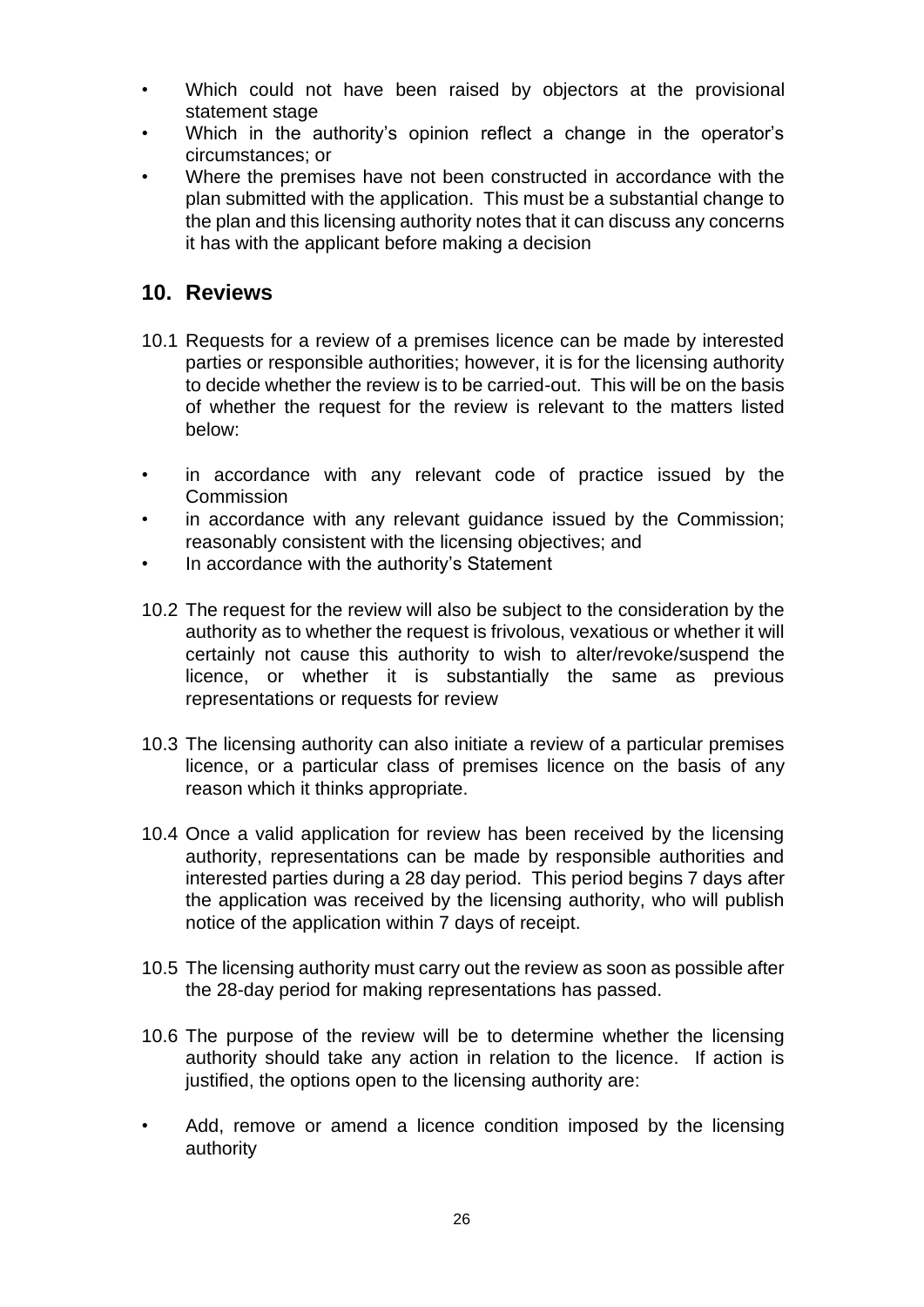- Exclude a default condition imposed by the Secretary of State (e.g. opening hours) or remove or amend such a condition
- Suspend the premises licence for a period not exceeding three months; and
- Revoke the licence

In determining what action, if any, should be taken following a review, the licensing authority must have regard to the principles set out in section 153 of the 2005 Act, as well as any relevant representation.

- 10.7 In particular, the licensing authority may also initiate a review of a premises licence on the grounds that a premises licence holder has not provided facilities for gambling at the premises. This is to prevent people from applying for licences in a speculative manner without intending to use them.
- 10.8 Once the review has been completed, the licensing authority must, as soon as possible, notify its decision to:
- The licence holder
- The applicant for review (if any)
- The Gambling Commission
- Any person who made a representation
- The Chief Officer of Police or Chief Constable
- Her Majesty's Commissioners for Revenue and Customs

## **11. Appeals**

11.1 There is a right of appeal for both applicants and those who have made relevant representations or applied for a review. This appeal must be lodged within a period of 21 days from the day on which the applicant was notified by the licensing authority of the decision and must be made to the magistrate's court.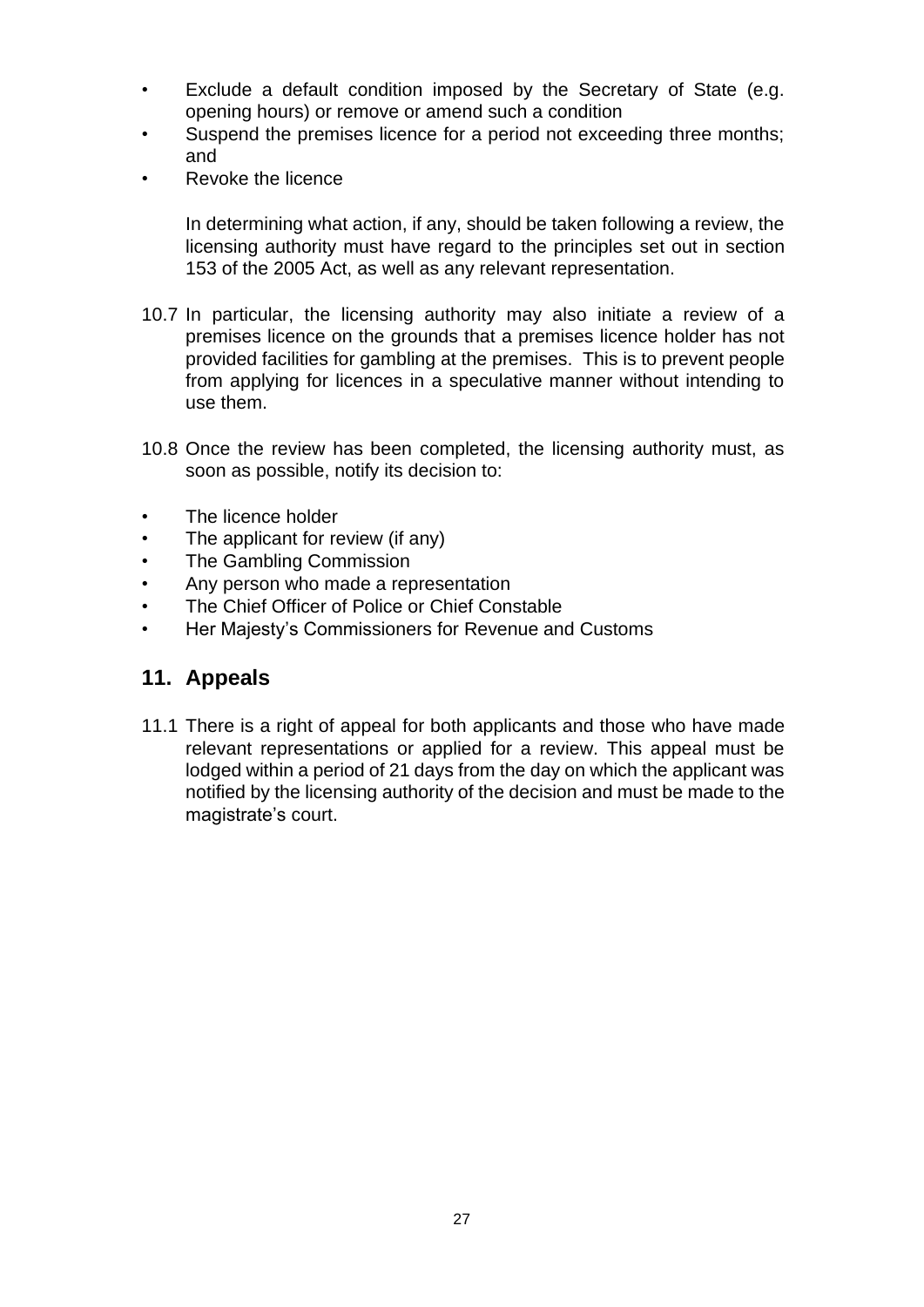## **Part C**

## **Permits / Temporary & Occasional Use Notice**

#### **Permits**

Permits regulate gambling and the use of gaming machines in premises, which do not hold a premises licence. They are required when a premises provides gambling facilities but either the stakes are very low or gambling is not the main function of the premises.

The licensing authority is responsible for issuing the following permits:

- uFEC gaming machine permits
- Alcohol licensed gaming machine permits
- Prize gaming permits
- Club gaming permits and club machine permits

The licensing authority can only grant or reject an application for a permit and cannot attach conditions. Therefore, the licensing authority will consider a number of factors before determining an application for a permit to ensure that the permit holder and the premises are suitable for the proposed gambling activities.

There is a minimum age of 18 for all players for all category A, B and C [gaming machines,](http://www.gamblingcommission.gov.uk/for-gambling-businesses/Compliance/Sector-specific-compliance/Arcades-and-machines/Gaming-machine-categories/Gaming-machine-categories.aspx) including category B3A gaming machines offering lottery style games. However, there is no minimum age for players of category D machines. The holder of any permit or premises licence has to comply with the codes of practice issued by the Commission on the location of and access to gaming machines by children and young persons, and the separation from category C and B machines where those are also located on the same premises.

#### **1. Unlicensed Family Entertainment Centre gaming machine permits (Statement of Principles on Permits)**

**1.1** This policy applies to those premises that are proposed to be used as uFECs. uFECs are those that offer only category D machines and a permit allows any number of these machines to be made available at the premises (subject to other considerations such as health and safety and fire regulations). Given that category D machines have no age restrictions, these premises particularly appeal to children and young persons. Therefore, the licensing authority will give particular weight to matters relating to child protection issues. It should be noted that the applicant must show that the premises will be wholly, or mainly, used for making gaming machines available for use (2005 Act, section 238).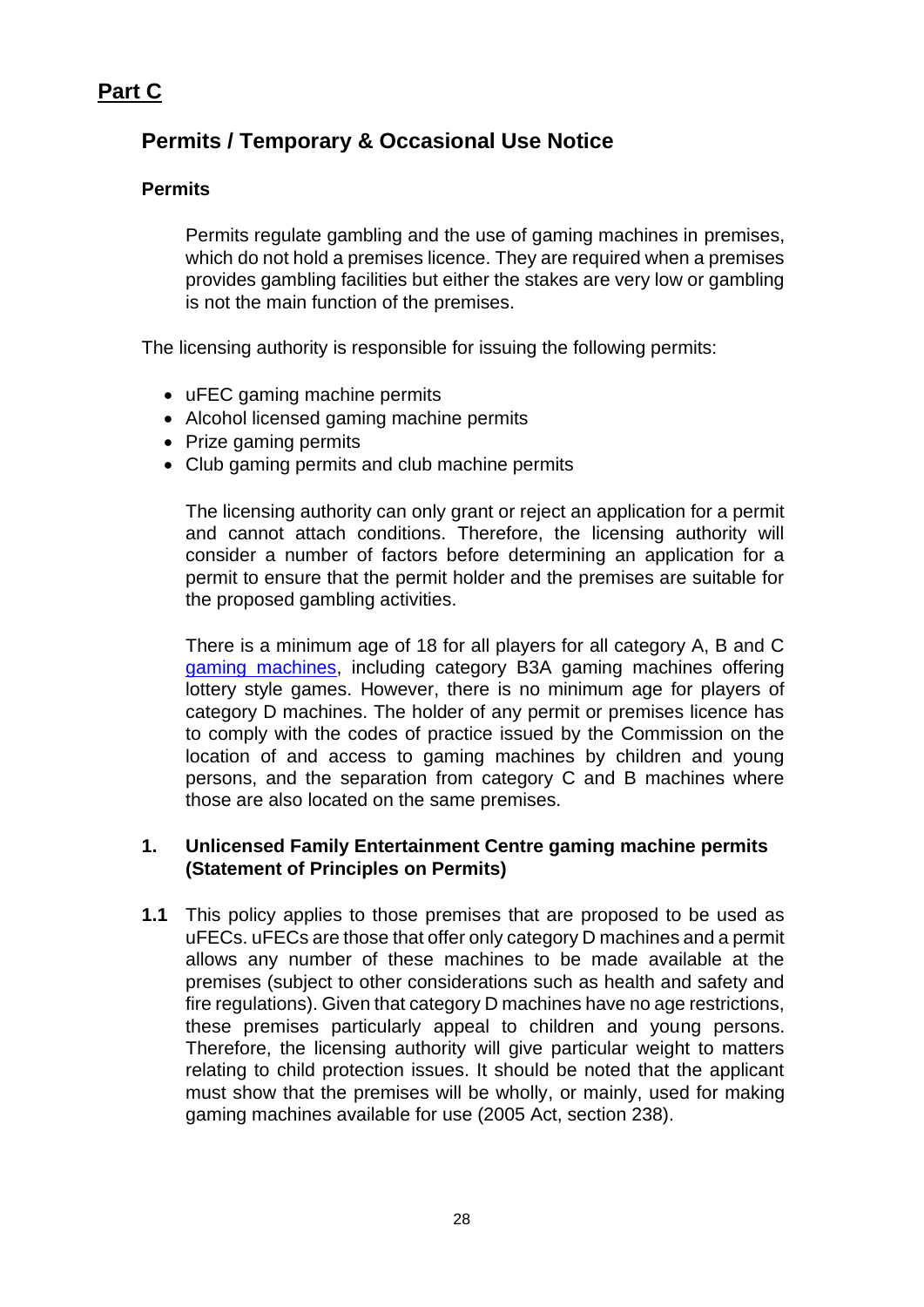- **1.2** The licensing authority will grant an application for a permit only if it is satisfied that the premises will be used as an unlicensed FEC, and following consultation with the police.
- **1.3** [The guidance to local authorities states](http://www.gamblingcommission.gov.uk/for-licensing-authorities/GLA/Part-24-Unlicensed-family-entertainment-centres.aspx#DynamicJumpMenuManager_1_Anchor_2) that a licensing authority may include a statement of principles that it proposes to apply when exercising its functions in considering applications for permits. In particular, it may want to set out the matters that it will take into account in determining the suitability of the applicant. Given that the premises is likely to appeal particularly to children and young persons, licensing authorities may wish to give weight to matters relating to protection of children from being harmed or exploited by gambling and to ensure that staff supervision adequately reflects the level of risk to this group.
- **1.4** The licensing authority will require applicants to demonstrate:
- a full understanding of the maximum stakes and prizes of the gambling that is permissible in unlicensed FECs
- that the applicant has no relevant convictions (those that are set out in schedule 7 of the Act); and
- That employees are trained to have a full understanding of the maximum stakes and prizes
- **1.5** This licensing authority will expect the applicant to show that there are policies and procedures in place to protect children from harm. Harm in this context is not limited to harm from gambling but includes wider child protection considerations. The efficiency of such policies and procedures will each be considered on their merits, however, they may include:
- appropriate measures / training for staff as regards suspected truant school children on the premises
- measures / training covering how staff would deal with unsupervised very young children being on the premises
- measures / training covering how staff would deal with children causing perceived problems on / around the premises
- **1.6** The licensing authority acknowledges that only premises that are wholly or mainly used for making gaming machines available may hold a uFEC gaming machine permit or a FEC premises licence. Both a licensed FEC and a uFEC are classified as 'premises'. The licensing authority considers that, generally, premises such as an entire shopping centre, motorway service station or similar would not be suitable for licensing or to hold a permit. Further the Authority believes that the machines should be in a designated, enclosed area, they should not be in walkways or corridors forming part of a larger building.
- **1.7** The licensing authority expects that there will be dedicated staff supervision of FEC areas, whether using a premises licence or permit. The Authority expects applicants to provide evidence to show that such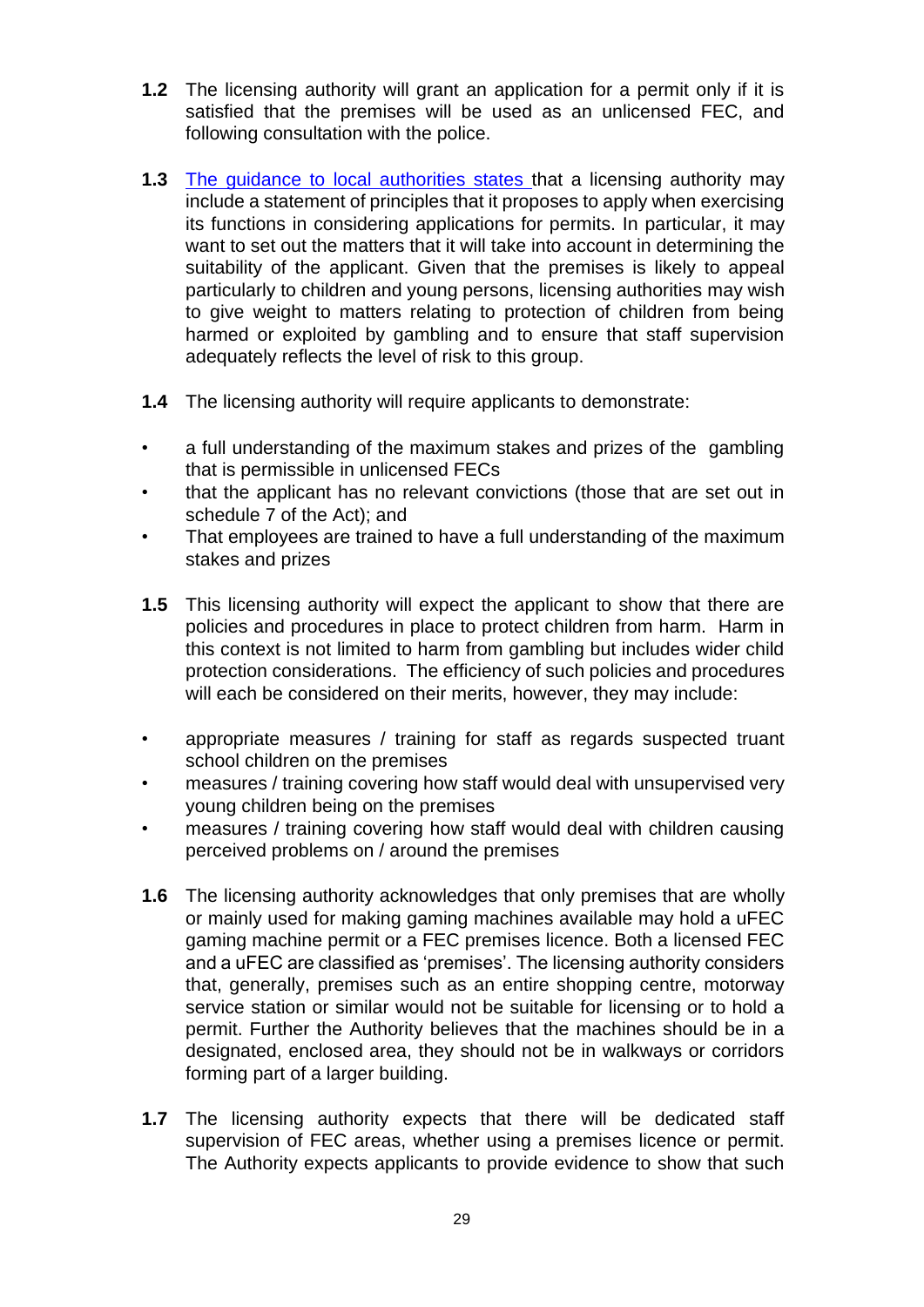direct supervision is in place and not falling to others, for example security or cleaning staff associated with the wider development (e.g. shopping centre). The authority will be especially concerned to see that staff are aware of the need to be vigilant for children who may be truanting from school.

**1.8** The authority expects to see a plan for the uFEC as part of the application.

#### **2. Alcohol Licensed Premises Gaming Machine Permits and Notifications**

- **2.1 Notifications of 2 or less machines** There is provision in the 2005 Act for premises licensed to sell alcohol for consumption on the premises and that have a bar at which alcohol is served, without a requirement that alcohol is served only with food, to automatically have 2 gaming machines, of categories C and/or D. Therefore, any hotel, restaurant or pub that has a bar can offer such gambling, but hotels and restaurants that serve alcohol only with food cannot. The premises merely need to notify the licensing authority. The licensing authority can remove the automatic authorisation in respect of any particular premises if:
- Provision of the machines is not reasonably consistent with the pursuit of the licensing objectives
- Gaming has taken place on the premises that breaches a condition of section 282 of the 2005 Act (i.e. that written notice has been provided to the licensing authority, that a fee has been provided and that any relevant code of practice issued by the Commission about the location and operation of the machine has been complied with)
- The premises are mainly used for gaming; or
- An offence under the 2005 Act has been committed on the premises

Gaming machine notifications for alcohol licensed premises will be rejected where a traditional bar, for example with beer pumps and optics is not provided.

- **2.2 Permits for 3 or more machines -** If a premises wishes to have more than 2 machines, then it needs to apply for a permit and the licensing authority must consider that application based upon the licensing objectives, any guidance issued by the Commission under section 25 of the 2005 Act, and "such matters as they think relevant."
- **2.3** Because gaming machines provide opportunities for solitary play and immediate pay-outs, they are more likely to engender repetitive and excessive play. The licensing authority, when considering an application, will consider whether granting a permit would be appropriate on a case by case basis, but will specifically have regard to the need to protect children and vulnerable persons from harm or being exploited by gambling and will expect the applicant to satisfy the Authority that there are sufficient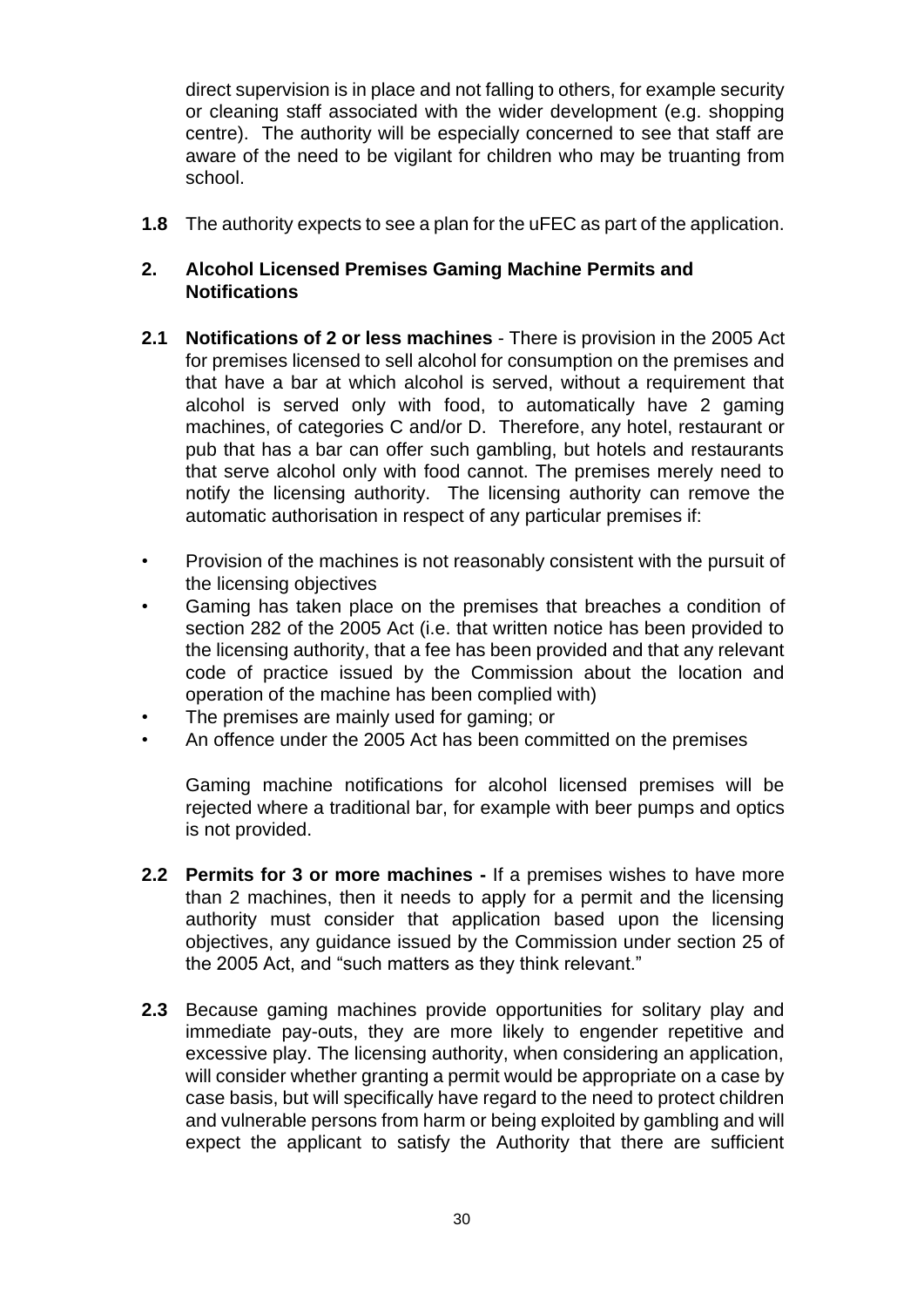measures to ensure that under 18 year olds do not have access to the adult only gaming machines.

- **2.4** The licensing authority expects applicants to offer their own measures to meet the licensing objectives. However appropriate measures may include:
- the adult machines being in sight of the bar, or in the sight of staff who will monitor that the machines are not being used by those under 18
- Notices and signage may also be helpful
- the provision of information leaflets and helpline numbers for organisations such as GamCare for the protection of vulnerable persons
- **2.5** When determining an application for an alcohol-licensed premises gaming machine permit, the licensing authority will consider each application on its own merits.
- **2.6** The licensing authority may cancel a permit or may vary the number or category (or both) of gaming machines authorised by it if:
- It would not be reasonably consistent with pursuit of the licensing objectives for the permit to continue to have effect
- Gaming has taken place on the premises in purported reliance on the permit but otherwise than in accordance with the permit or a condition of the permit
- The premises are mainly used or to be used for making gaming machines available, or
- An offence under the 2005 Act has been committed on the premises
- **2.7** Before the licensing authority cancels or varies a permit it will give the permit holder 21 days' notice of its intention and allow him/her the opportunity to make a representation. If the permit holder requests a hearing the licensing authority will arrange a Licensing Sub-Committee hearing to consider the permit holder's representation and any other evidence available before making its determination.
- **2.8** Gaming machine permits for alcohol licensed premises will be rejected where a traditional bar, for example with beer pumps and optics, is not provided.
- **2.9** The licensing authority will not grant a gaming machine permit if it considers that to do so would make gambling the primary activity at the premises.
- **2.10** It is recognised that some alcohol-licensed premises may apply for a premises licence for their non-alcohol licensed areas. Any such application would most likely need to be applied for, and dealt with, as an AGC premises licence.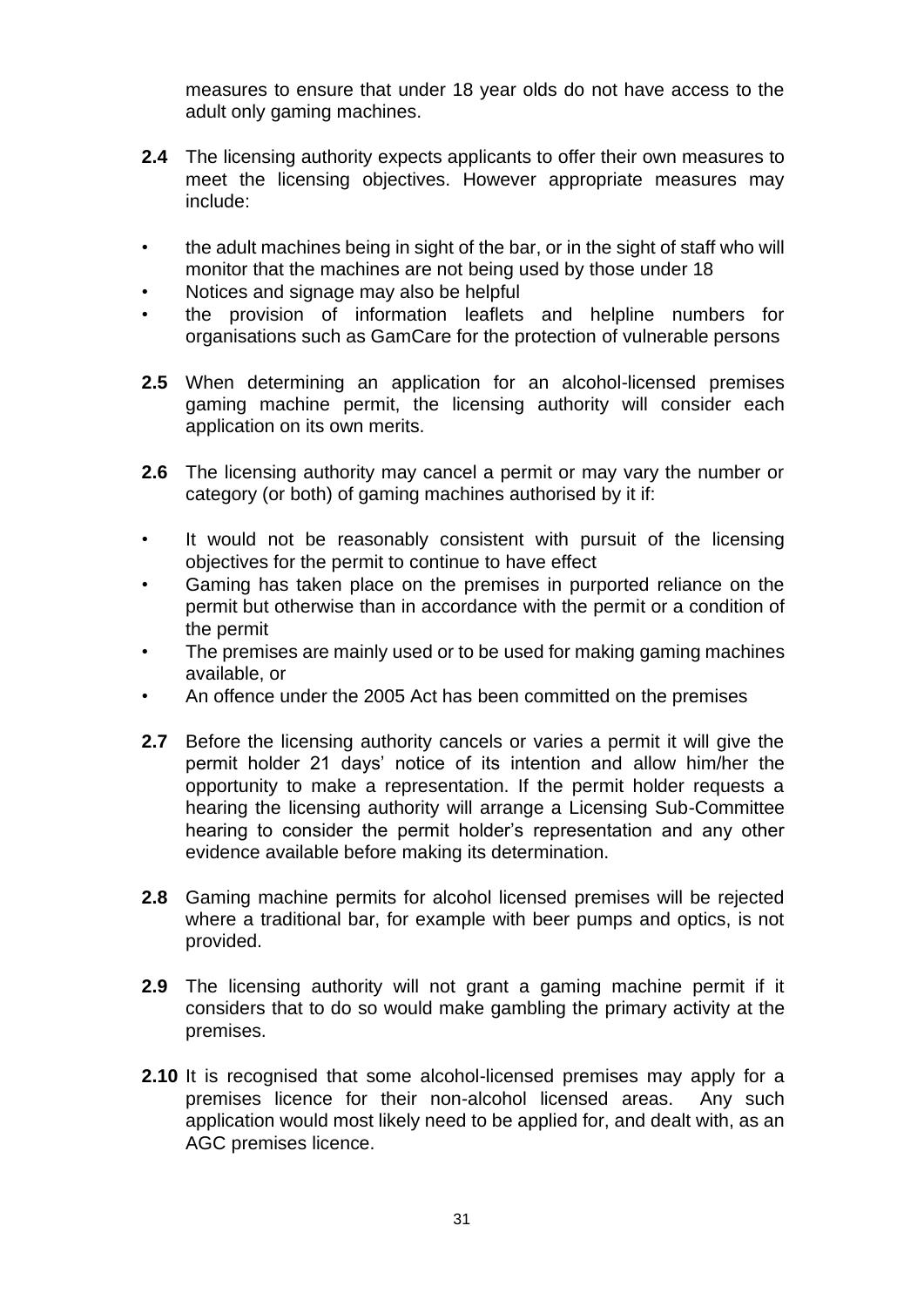- **2.11** The licensing authority can decide to grant the application with a smaller number of machines and/or a different category of machines than that applied for. Conditions (other than these) cannot be attached.
- **2.12** The holder of a permit or notification must comply with any code of practice issued by the Commission about the location and operation of the machines.
- **2.13** Officers of the licensing authority will check for compliance with these conditions when making visits to alcohol licensed premises.

#### **3. Prize Gaming Permits (Statement of Principles)**

- **3.1** This Statement applies to applications for, or renewals of, prize gaming permits. Gaming is prize gaming if the nature and size of the prize is not determined by the number of people playing or the amount paid for or raised by the gaming. Normally the prizes are determined by the operator before play commences.
- **3.2** Prize gaming may take place without a permit in various premises. These are casinos, bingo halls, AGCs, FECs, uFECs, and travelling fairs.
- **3.3** The 2005 Act states that a licensing authority may prepare a statement of principles that they propose to apply in exercising their functions under this schedule, which may, in particular, specify matters that the licensing authority proposes to consider in determining the suitability of the applicant for a permit.
- **3.4** Given that the prize gaming will particularly appeal to children and young persons, the licensing authority will give weight to child protection issues.
- **3.5** The applicant should set out the types of gaming that they are intending to offer and will also be expected to demonstrate:
- that they understand the limits to stakes and prizes that are set out in regulations
- that the gaming offered is within the law; and
- clear policies that outline steps to be taken to protect children from harm
- **3.6** In making its decision on an application for this permit, the licensing authority does not need to (but may) have regard to the licensing objectives but must have regard to any Commission guidance.
- **3.7** The licensing authority will only grant a permit after consultation with the police. This will enable the licensing authority to determine the suitability of the applicant in terms of any convictions that they may have that would make them unsuitable to operate prize gaming, the suitability of the premises in relation to their location, and issues about disorder.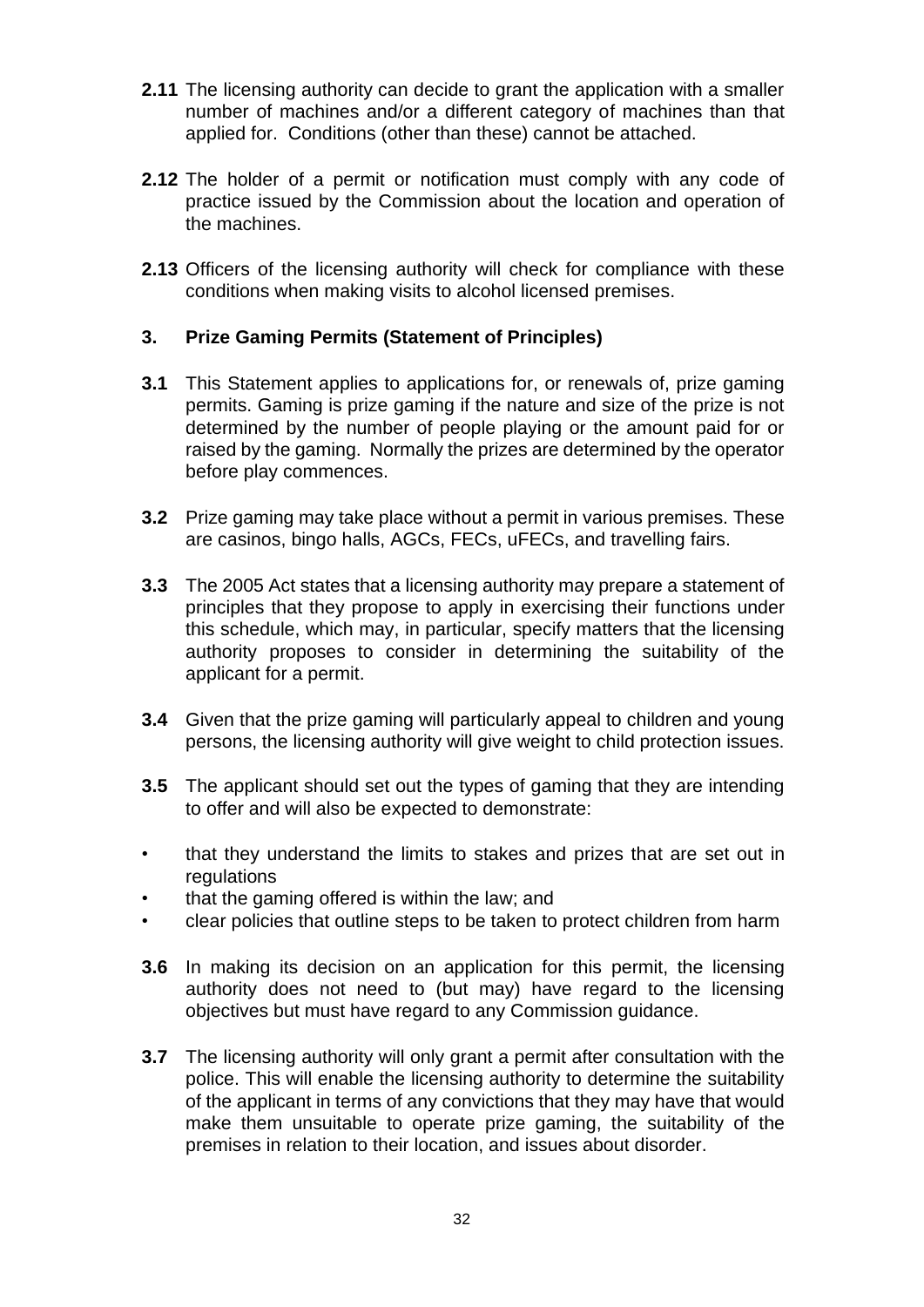- **3.8** There are conditions in the 2005 Act with which the permit holder must comply, but that the licensing authority cannot attach conditions. The conditions in the 2005 Act are:
- The limits on participation fees, as set out in regulations, must be complied with
- All chances to participate in the gaming must be allocated on the premises on which the gaming is taking place and on one day; the game must be played and completed on the day the chances are allocated; and the result of the game must be made public in the premises on the day that it is played
- The prize for which the game is played must not exceed the amount set out in regulations (if a money prize), or the prescribed value (if nonmonetary prize); and
- Participation in the gaming must not entitle the player to take part in any other gambling

#### **4. Club Gaming and Club Machine Permits**

- **4.1** Members clubs and miners' welfare institutes may apply for a 'club gaming permit' or a 'club machine permit'. Commercial clubs can only apply for a club machine permit.
- **4.2** A club gaming permit will enable the premises to provide gaming machines (3 machines of categories B3A, B4, C or D – but only one B3A machine can be sited as part of this entitlement), equal chance gaming and games of chance as set out in regulations.
- **4.3** A club machine permit will enable the premises to provide gaming machines (3 machines of categories B3A, B4, C or D – but only one B3A machine can be sited as part of this entitlement).
- **4.4** Commercial clubs cannot provide non-machine gaming other than exempt gaming under s.269 of the Act, so they should apply for a club machine permit (such a permit does not allow the siting of category B3A gaming machines by commercial clubs).
- **4.5** A non-commercial club must meet the following criteria to be considered a members' club:
- It must have at least 25 members
- It must be established and conducted wholly or mainly for purposes other than gaming (unless the gaming is permitted by separate regulations)
- It must be permanent in nature
- It must not be established to make a commercial profit
- It must be controlled by its members equally

Examples include working men's clubs, branches of the Royal British Legion and clubs with political affiliations.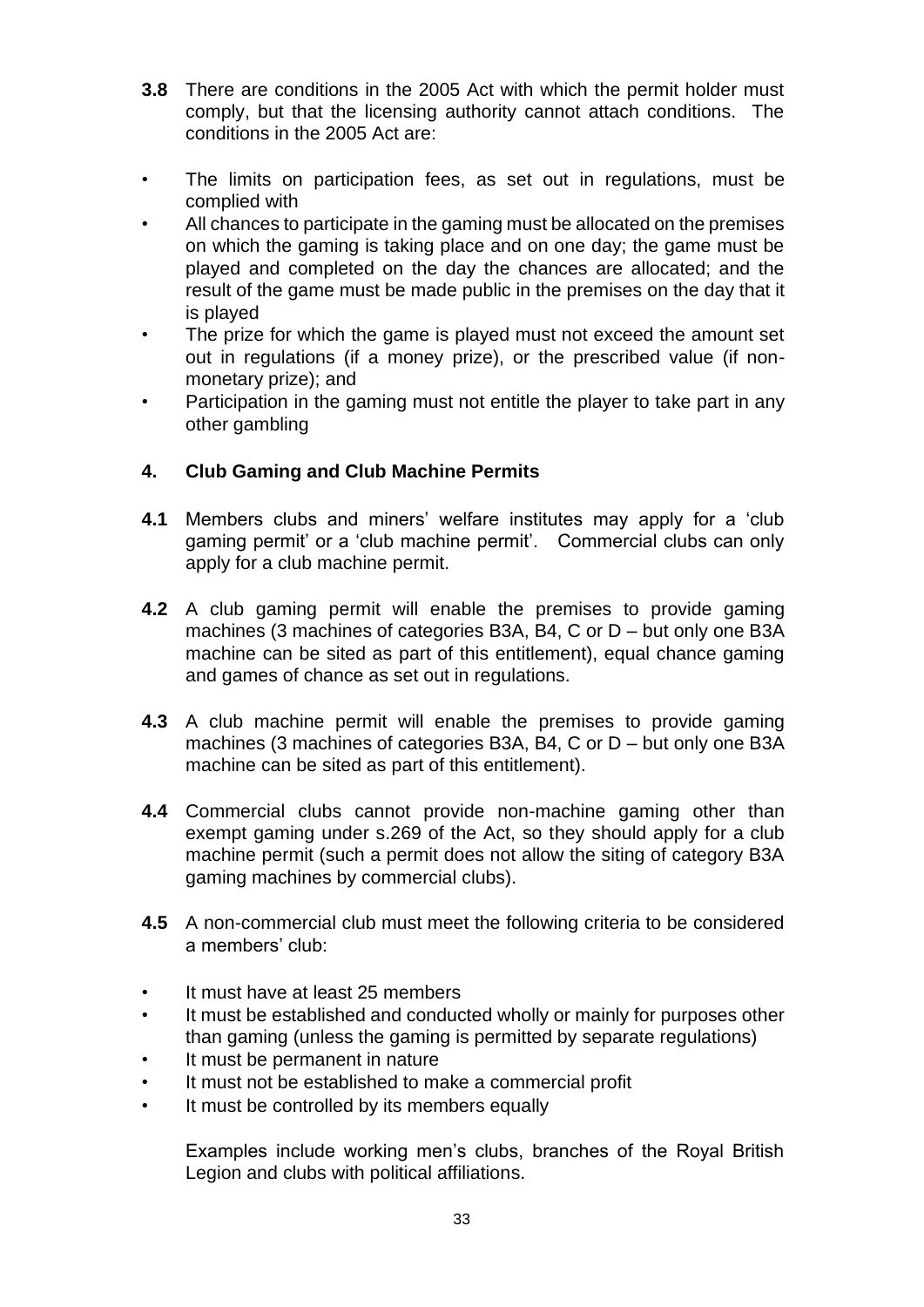- **4.6** The licensing authority may only refuse an application on the grounds that:
	- The applicant does not fulfil the requirements for a members' or miners' welfare institute and therefore is not entitled to receive the type of permit for which it has applied
	- The applicant's premises are used wholly or mainly by children and/or young persons
	- An offence under the 2005 Act or a breach of a permit has been committed by the applicant while providing gaming facilities
	- A permit held by the applicant has been cancelled in the previous ten years; or
	- An objection has been lodged by the Commission or the police
- **4.7** There is also a 'fast-track' procedure available under the 2005 Act for premises, which hold a club premises certificate under the 2003 Act (schedule 12 paragraph 10). As the guidance for local authorities states: "Under the fast-track procedure there is no opportunity for objections to be made by the Commission or the police, and the grounds upon which an authority can refuse a permit are reduced." and "The grounds on which an application under the process may be refused are'':
	- That the club is established primarily for gaming, other than gaming prescribed under schedule 12
	- That in addition to the prescribed gaming, the applicant provides facilities for other gaming; or
	- That a club gaming permit or club machine permit issued to the applicant in the last ten years has been cancelled
- **4.8** There are statutory conditions on club gaming permits that no child uses a category B or C machine on the premises and that the holder complies with any relevant provision of a code of practice about the location and operation of gaming machines.

#### **5. Temporary Use Notices**

- **5.1** Temporary use notices allow the use of premises for gambling where there is no premises licence but where a gambling operator wishes to use the premises temporarily for providing facilities for gambling. Premises that might be suitable for a temporary use notice, according to the Commission, would include hotels, conference centres and sporting venues.
- **5.2** The licensing authority can only grant a temporary use notice to a person or company holding a relevant operating licence i.e. a non-remote casino operating licence.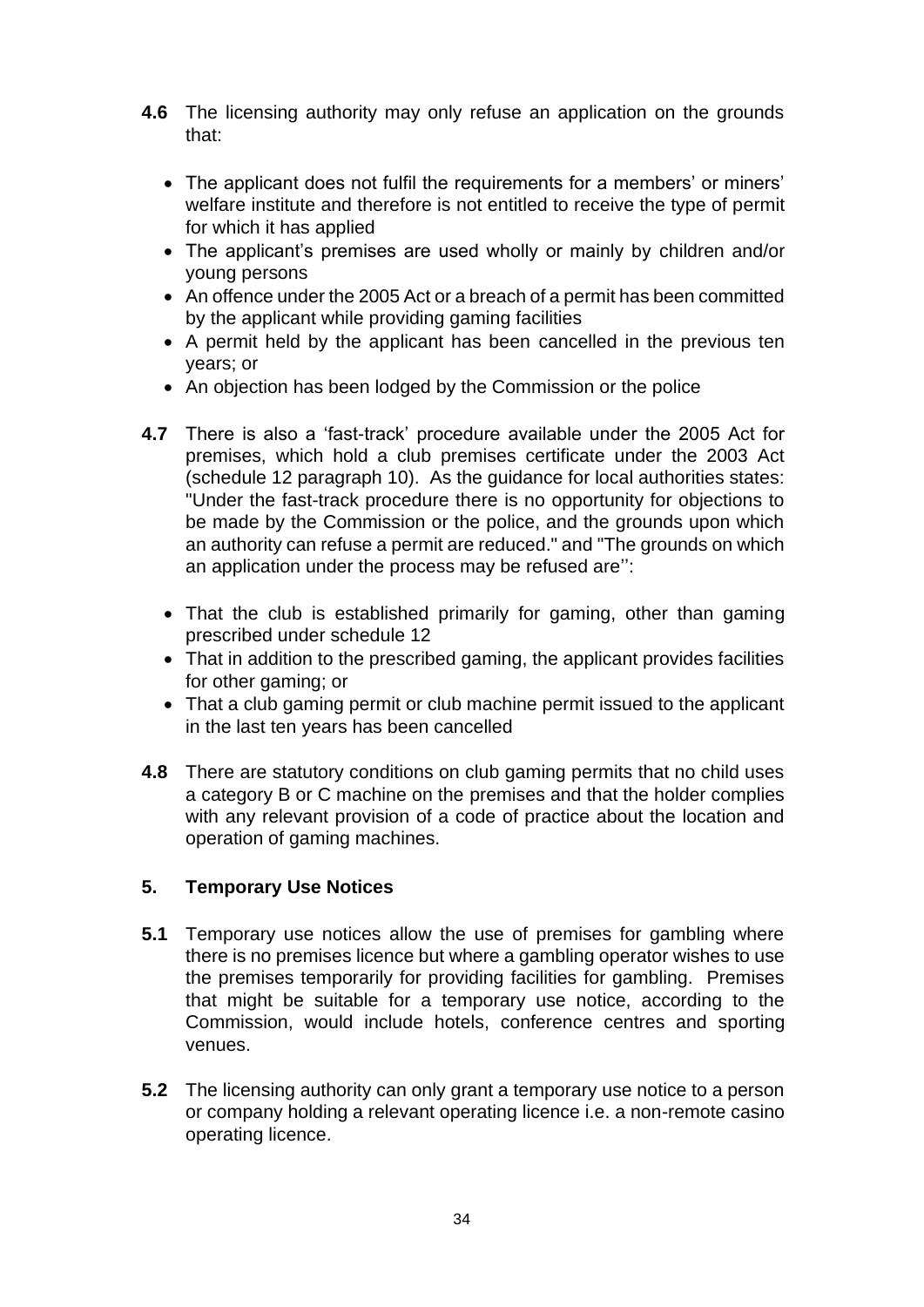- **5.3** Currently temporary use notices can only be used to permit the provision of facilities for equal chance gaming, where the gaming is intended to produce a single winner, which in practice means poker tournaments.
- **5.4** There are a number of statutory limits as regards temporary use notices. The meaning of "premises" in Part 8 of the 2005 Act is discussed in Part 7 of the guidance to local authorities. As with "premises", the definition of "a set of premises" will be a question of fact in the particular circumstances of each notice that is given. In the 2005 Act "premises" is defined as including "any place". In considering whether a place falls within the definition of a "set of premises" the licensing authority needs to look at, amongst other things, the ownership/occupation and control of the premises.
- **5.5** The licensing authority expects to object to notices where it appears that their effect would be to permit regular gambling in a place that could be described as one set of premises, as recommended in the guidance to local authorities.

## **6. Occasional Use Notices**

6.1 The licensing authority has very little discretion as regards these notices aside from ensuring that the statutory limit of 8 days in a calendar year is not exceeded. This licensing authority will though, consider the definition of a 'track' and whether the applicant is permitted to avail him/herself of the notice.

## **7. Lotteries**

- 7.1 The licensing authority registers and deals with small society lotteries. Promoting or facilitating a lottery falls within one of the following categories:
- Licensed lotteries (requiring an operating licence from the Commission)
- Small society lotteries (registered with the licensing authority); and
- Exempt lotteries
- 7.2 Lotteries permitted to be conducted without a licence from the Gambling Commission are:
- Small society lotteries (registered with the licensing authority)
- Incidental non-commercial lotteries
- Private Lotteries: (private society lottery, work lottery, residents' lottery)
- Customer lotteries
- 7.3 Societies may organise lotteries if they are licensed by the Commission, registered with the licensing authority or fall within the exempt category. The licensing authority recommends those seeking to run lotteries take their own legal advice on which type of lottery category they fall within.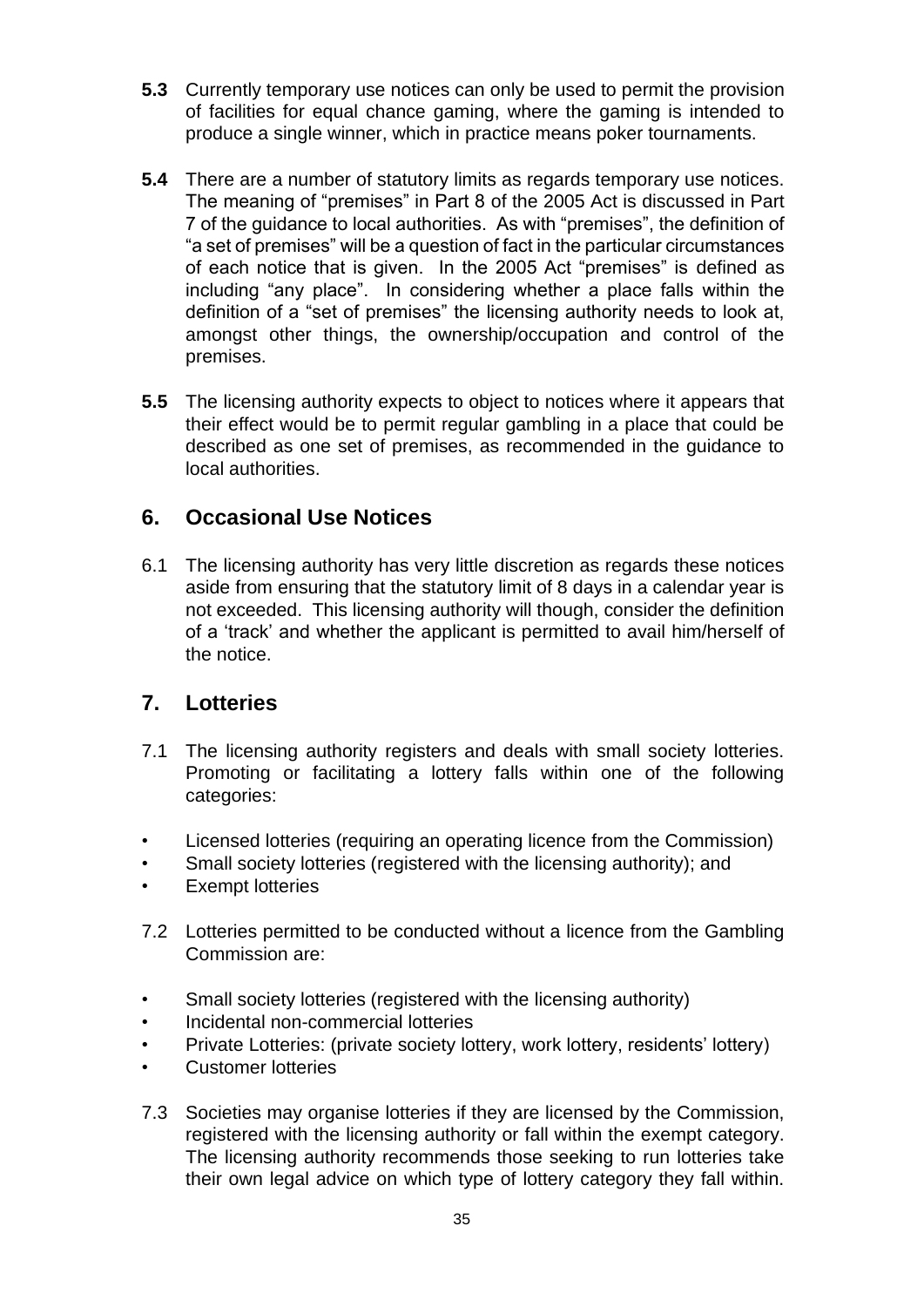However, guidance notes with regard to all lotteries, limits placed on small society lotteries and information setting out financial limits are available by contacting the licensing team.

- 7.4 Applicants for lottery licences must apply to the licensing authority in the area where their principal office is located. Where the licensing authority believes that the society's principal office is situated in another area, it will inform the society as soon as possible and where possible, will inform the other licensing authority.
- 7.5 The licensing authority will keep a public register of all applications and will provide information to the Commission on all lotteries registered by the licensing authority. As soon as the entry on the register is completed, the licensing authority will notify the applicant of registration.
- 7.6 The licensing authority will ask applicants to set out the purposes for which the society is established and will ask the society to declare that they represent a bona fide non-commercial society and have no relevant convictions. The licensing authority may, however, seek further information from the society and in particular may require a copy of the society's constitution.
- 7.7 Where the licensing authority intends to refuse registration of a society, it will give the society an opportunity to make representations and will inform the society of the reasons why it is minded to refuse registration and supply evidence on which it has reached that preliminary conclusion.
- 7.8 The licensing authority may revoke the registered status of a society if it thinks that they would have had to, or would be entitled to, refuse an application for registration if it were being made at that time. However, no revocations will take place unless the society has been given the opportunity to make representations. The licensing authority will inform the society of the reasons why it is minded to revoke the registration and will provide an outline of the evidence on which it has reached that preliminary conclusion.
- 7.9 With regards to where small society lottery tickets may be sold, the licensing authority applies the following guidance criteria to all small society lotteries it registers:
- Tickets should not be sold in a street, where street includes any bridge, road, lane, footway, subway, square, court or passage (including passages through enclosed premises such as shopping malls); and
- Tickets may be sold from a kiosk, in a shop or door-to-door.

This approach is consistent with the operating licence conditions imposed by the Commission upon operators of large lotteries.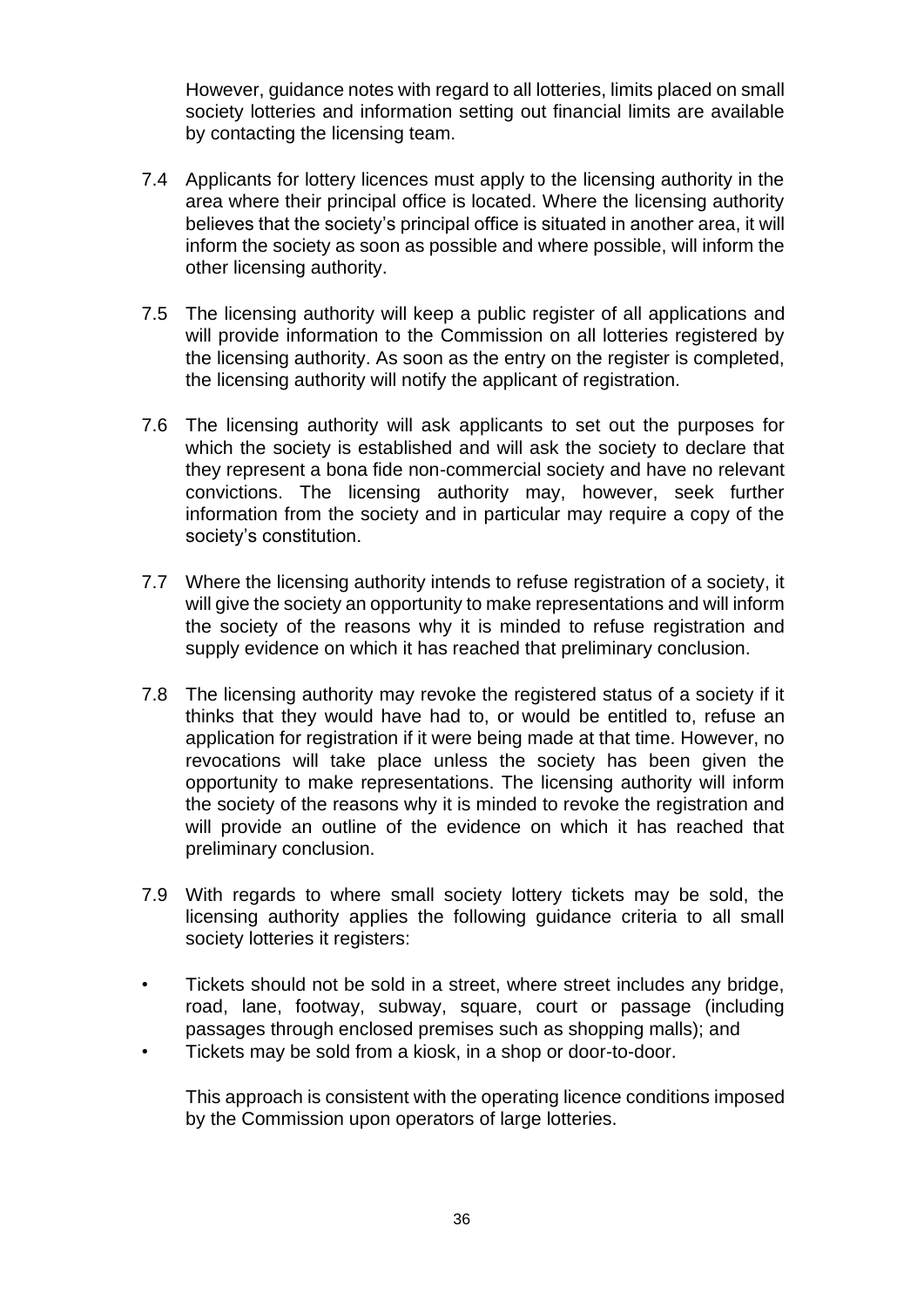## **8. Review**

8.1 This statement of principles will remain in existence for a period of three years and will be subject to review and further consultation before December **2024** However, following consultation, the licensing authority may make revisions to it as deemed necessary.

## **9. Glossary**

9.1 A glossary of terms is attached at Appendix 3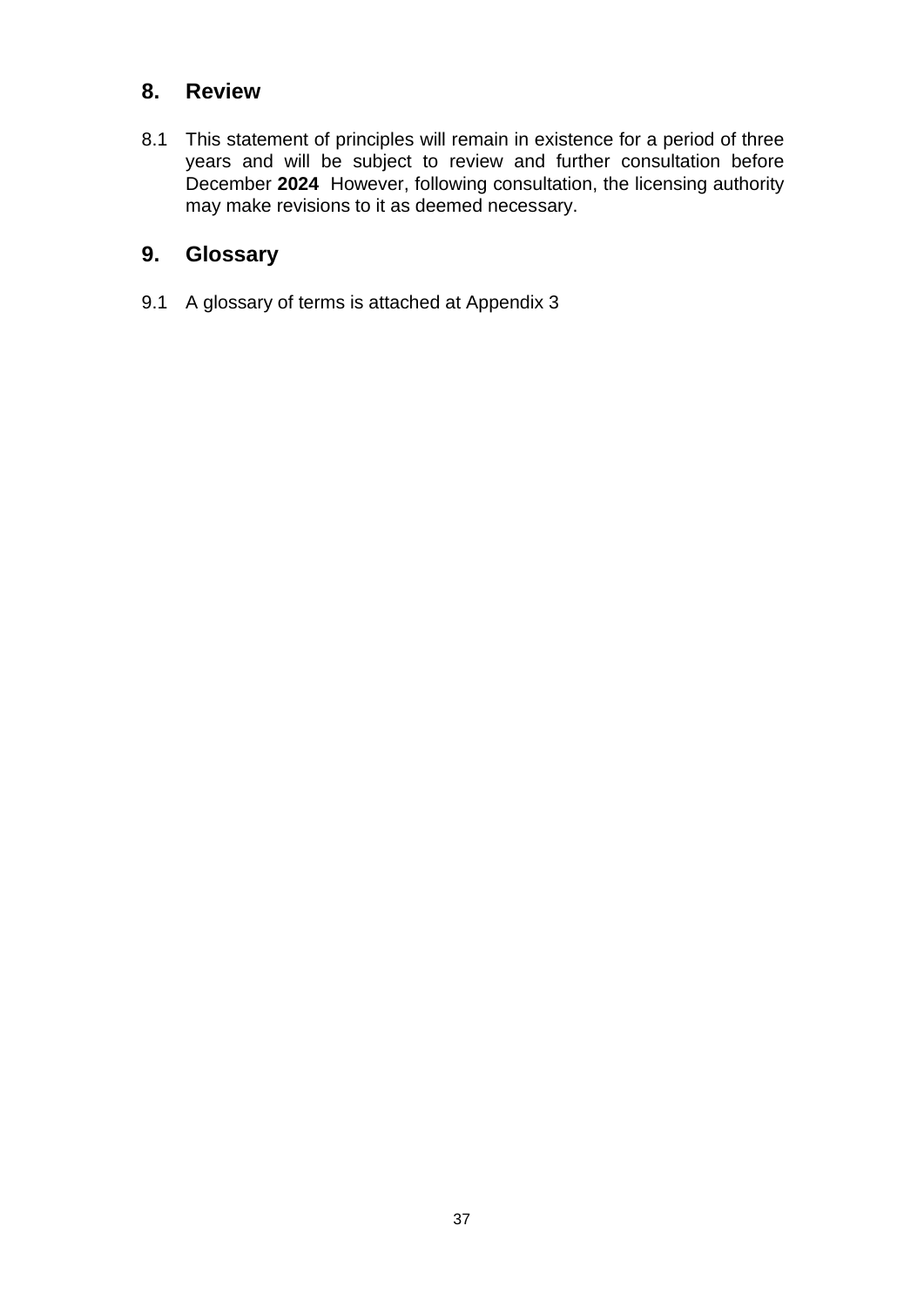## **APPENDIX 1 Summary of licensing authority delegations permitted under the 2005 Act**

**(**This summary is for information purposes only and does not form part of the Statement proper. The delegations may be amended at any time).

#### **GAMBLING ACT 2005 – PROPOSED SCHEME OF DELEGATIONS**

- 1. The following powers of the licensing authority shall be delegated to the Head of Environment and Public Protection through the council's scheme of delegations:
	- a. as a responsible authority, to make representations in respect of premises licences under Part 8 of the 2005 Act
	- b. to propose to attach a condition to a premises licence in accordance with section 169(1)(a) of the 2005 Act in addition to the mandatory or default conditions
	- c. to propose the exclusion of a default condition from a premises licence under section 169(1)(b) of the 2005 Act
	- d. as a responsible authority, to request a review of a premises licence under sections 197 or 200 of the 2005 Act
	- e. to give a notice of objection to a temporary use notice under section 221 of the 2005 Act
	- f. to serve notification of intended refusal of any of the following:-

i. Family entertainment centre gaming machine permit (Sch 10 Para 10) ii. Prize gaming permits (Sch 14 Para 11)

iii. Licensed premises gaming machine permits (Sch 13 Para 6) And also, in the latter case, notice of intention to grant the application but for a smaller number of machines than specified and/or a different category of machines from that specified in the application

- g. Serve notification of lapse of a family entertainment centre gaming machine permit (Sch 10 Para 14 and 15 (1)(b))
- h. Serve notice of intention to cancel or vary any of the following: i. Club gaming permit or club gaming machine permit (Sch 12 Para 21)

ii. Licensed premises gaming machine permits (Sch 13 Para 16) i. Create and amend the authority's application procedures in relation to applications for the following in accordance with any relevant legislation;

- i. Family entertainment centre gaming machine permits (sch10 paras 5 and 7)
- ii. Licensed premises gaming machine permits (Sch 13 Para 2)
- iii. Prize gaming permits (Sch 14 paras 6 and 8); and
- j. to appoint authorised persons under s 304 of the 2005 Act
- k. determine that any representations received under Part 8 of the 2005 Act are vexatious, frivolous, or certainly will not influence the Authority's determination of an application; and
- l. reject all or part of any application for a review of a premises licence in accordance with section 198 of the 2005 Act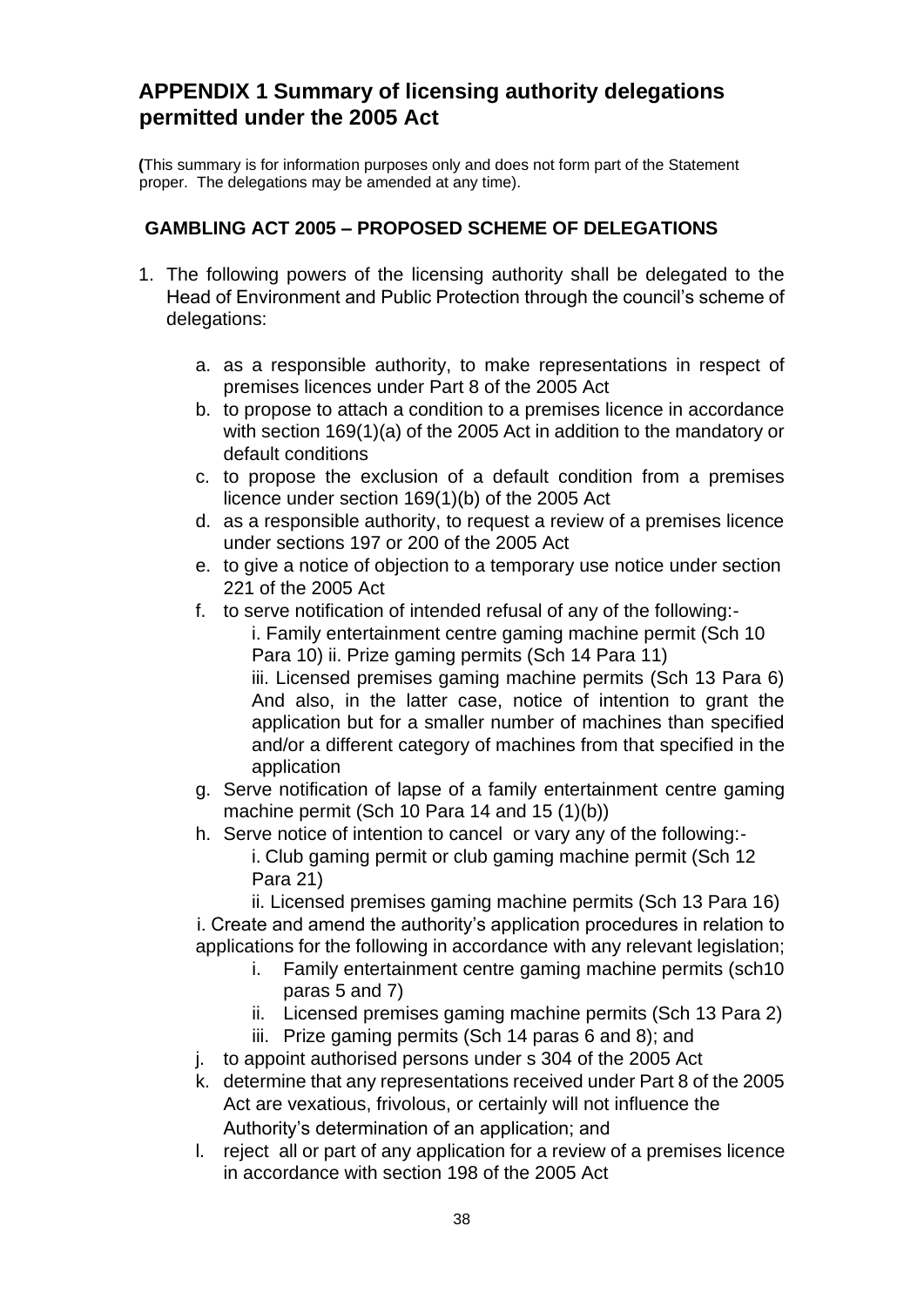2. In relation to the following matters in the attached table the authority will, in the majority of cases, adhere to the table of delegated functions set out below. This table indicates the lowest level of the authority which will normally exercise the delegation though the authority reserves the right, where appropriate, for any particular matter to be dealt with at a higher level whilst having due regard to statutory requirements. For example, an officer may choose not to exercise their delegated power and refer the matter to the sub-committee or the sub-committee itself may choose to refer the matter to the full committee.

| <b>Matter to be dealt</b><br>with                                                                     | <b>Council</b> | Sub-committee<br>of Alcohol and<br><b>Entertainment</b><br>Licensing<br><b>Committee</b>                                                                                                                                            | <b>Head of</b><br><b>Environment</b><br>and Public<br><b>Protection</b>                                                                                                                                       |
|-------------------------------------------------------------------------------------------------------|----------------|-------------------------------------------------------------------------------------------------------------------------------------------------------------------------------------------------------------------------------------|---------------------------------------------------------------------------------------------------------------------------------------------------------------------------------------------------------------|
| Final approval of<br>three year licensing<br>statement of<br>principles                               | All cases      |                                                                                                                                                                                                                                     |                                                                                                                                                                                                               |
| Statement of<br>principles not to<br>permit casinos                                                   | All cases      |                                                                                                                                                                                                                                     |                                                                                                                                                                                                               |
| Fee setting<br>(when appropriate)                                                                     | All cases      |                                                                                                                                                                                                                                     |                                                                                                                                                                                                               |
| Application for<br>premises licence<br>(including<br>applications for<br>reinstatement under<br>s195) |                | Representation<br>made and not<br>withdrawn (s154<br>$(4)(a)$ ) and/or<br>Where the<br>licensing<br>authority<br>considers that a<br>condition should<br>be added to the<br>licence under<br>$s169(1)(a)$ or a<br>default condition | No representation<br>made or<br>representations<br>have been<br>withdrawn<br>The only<br>representations<br>received are<br>vexatious,<br>frivolous, or<br>certainly will not<br>influence the<br>authority's |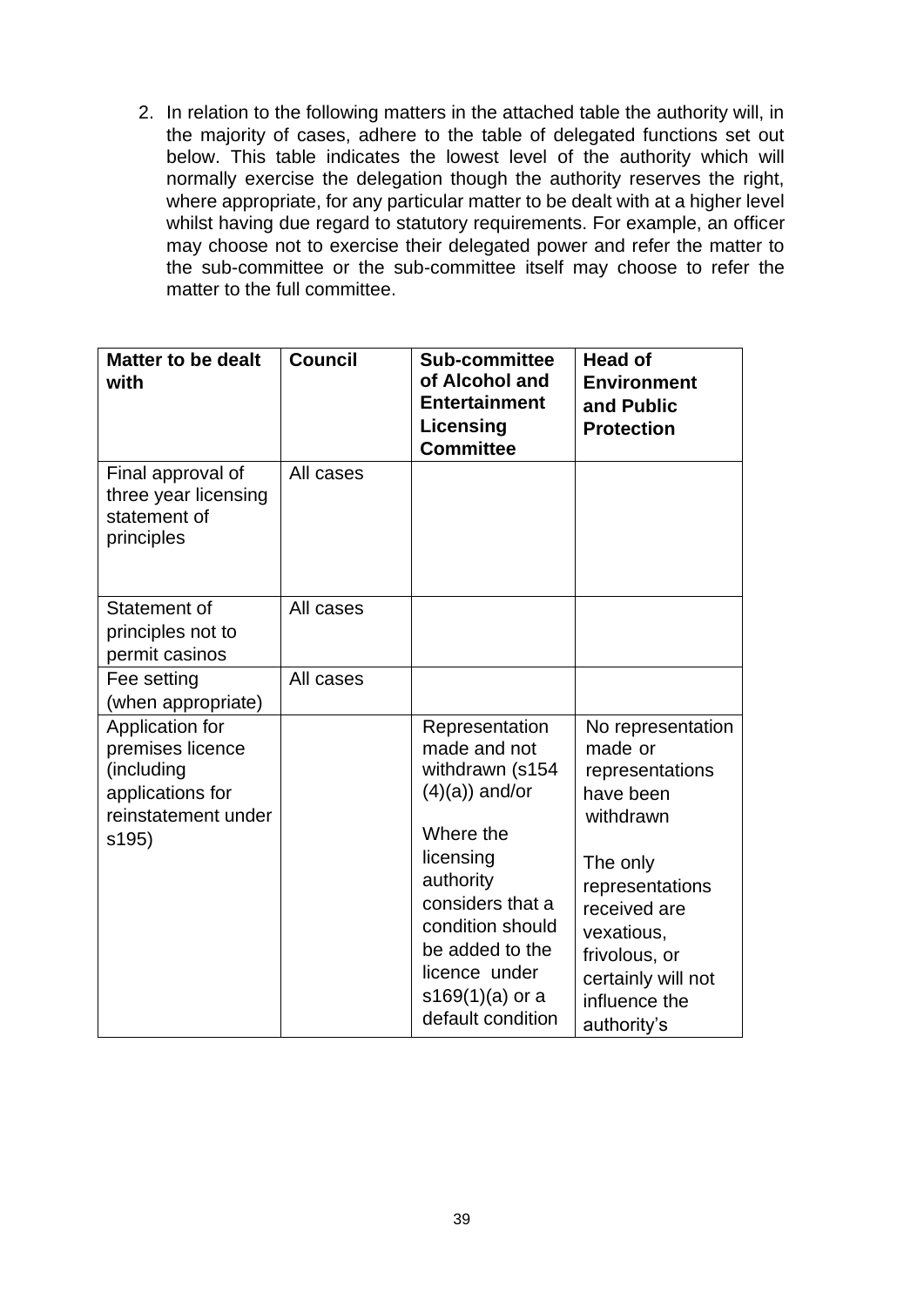|                                         | should be<br>excluded under<br>s169(1)(b)<br>unless the<br>applicant and<br>any persons<br>making<br>representations<br>agree to this<br>course of action<br>and that a<br>hearing is<br>unnecessary                                                                                                                                                                                                                             | determination of<br>the application.                                                                                                                                    |
|-----------------------------------------|----------------------------------------------------------------------------------------------------------------------------------------------------------------------------------------------------------------------------------------------------------------------------------------------------------------------------------------------------------------------------------------------------------------------------------|-------------------------------------------------------------------------------------------------------------------------------------------------------------------------|
| Application to vary<br>premises licence | Representation<br>made and not<br>withdrawn (s154<br>(4)(b)<br>and/or                                                                                                                                                                                                                                                                                                                                                            | <b>No</b><br>representation<br>made or<br>representations<br>have been<br>withdrawn                                                                                     |
|                                         | Where the<br>licensing<br>authority<br>considers that a<br>condition should<br>be added to the<br>licence under<br>s169(1)(a) or a<br>default condition<br>should be<br>excluded under<br>s169(1)(b)<br>unless the<br>applicant and<br>any persons<br>making<br>representations<br>agree to this<br>course of action<br>and that a<br>hearing is<br>unnecessary<br>$($ s187 $(3)$ )<br>If the application<br>for variation is to | The only<br>representations<br>received are<br>vexatious,<br>frivolous, or<br>certainly will not<br>influence the<br>authority's<br>determination of<br>the application |
|                                         | remove a default<br>condition and<br>there are no                                                                                                                                                                                                                                                                                                                                                                                |                                                                                                                                                                         |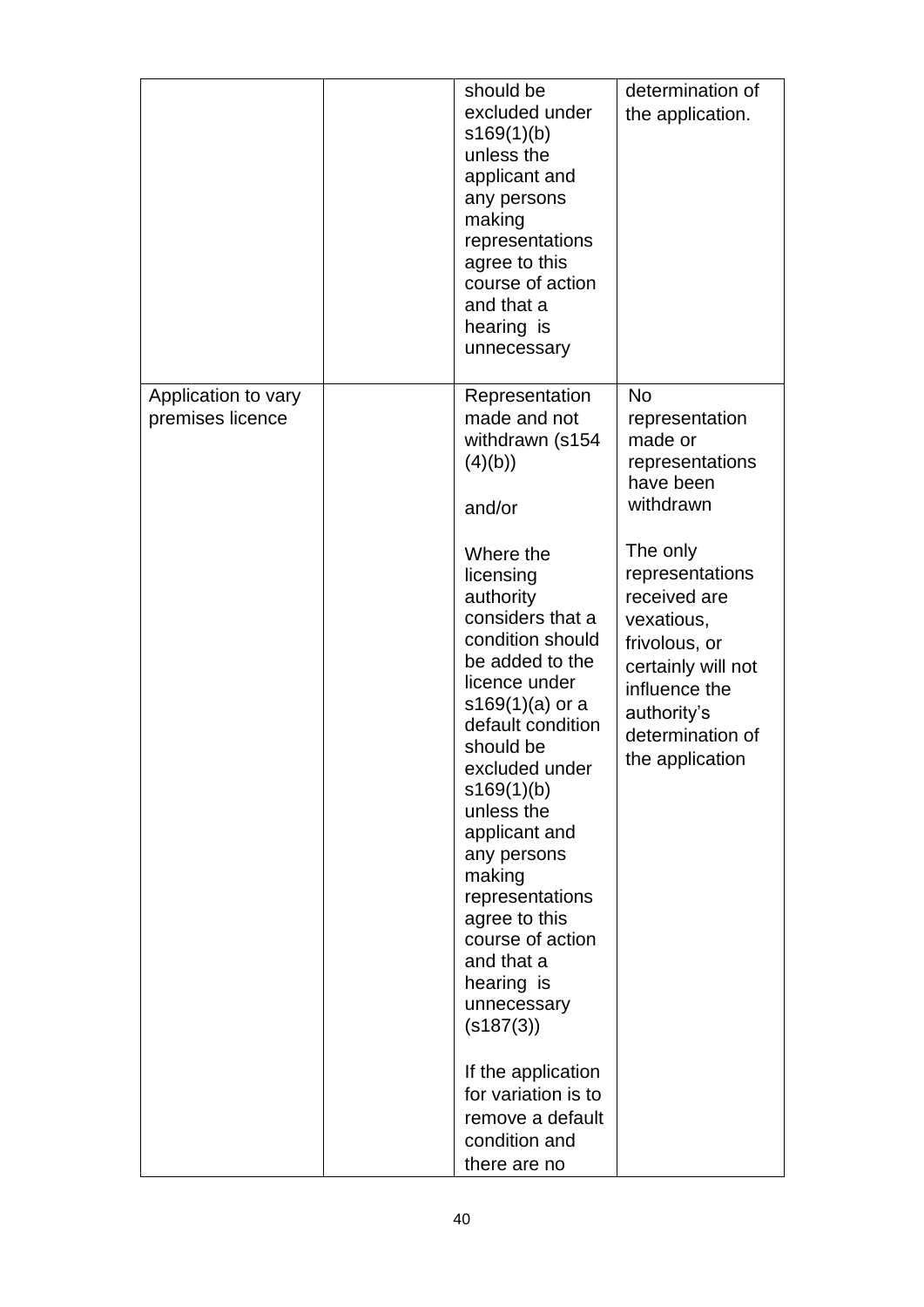|                                                    | representations<br>and there are no<br>proposals by the<br>Authority to<br>otherwise alter<br>the conditions<br>this could be<br>dealt with at<br>officer level<br>without a<br>hearing |                                                                                                                                                                                                                                                                                 |
|----------------------------------------------------|-----------------------------------------------------------------------------------------------------------------------------------------------------------------------------------------|---------------------------------------------------------------------------------------------------------------------------------------------------------------------------------------------------------------------------------------------------------------------------------|
| Application for<br>transfer of premises<br>licence | Representation<br>made by the<br>Commission<br>s154(4)(c)<br>Representations<br>made and not<br>withdrawn under<br>s161                                                                 | All other cases<br>where no<br>representation<br>made by the<br>Commission,<br>including cases<br>where the only<br>representations<br>received are<br>vexatious,<br>frivolous, or<br>certainly will not<br>influence the<br>authority's<br>determination of<br>the application |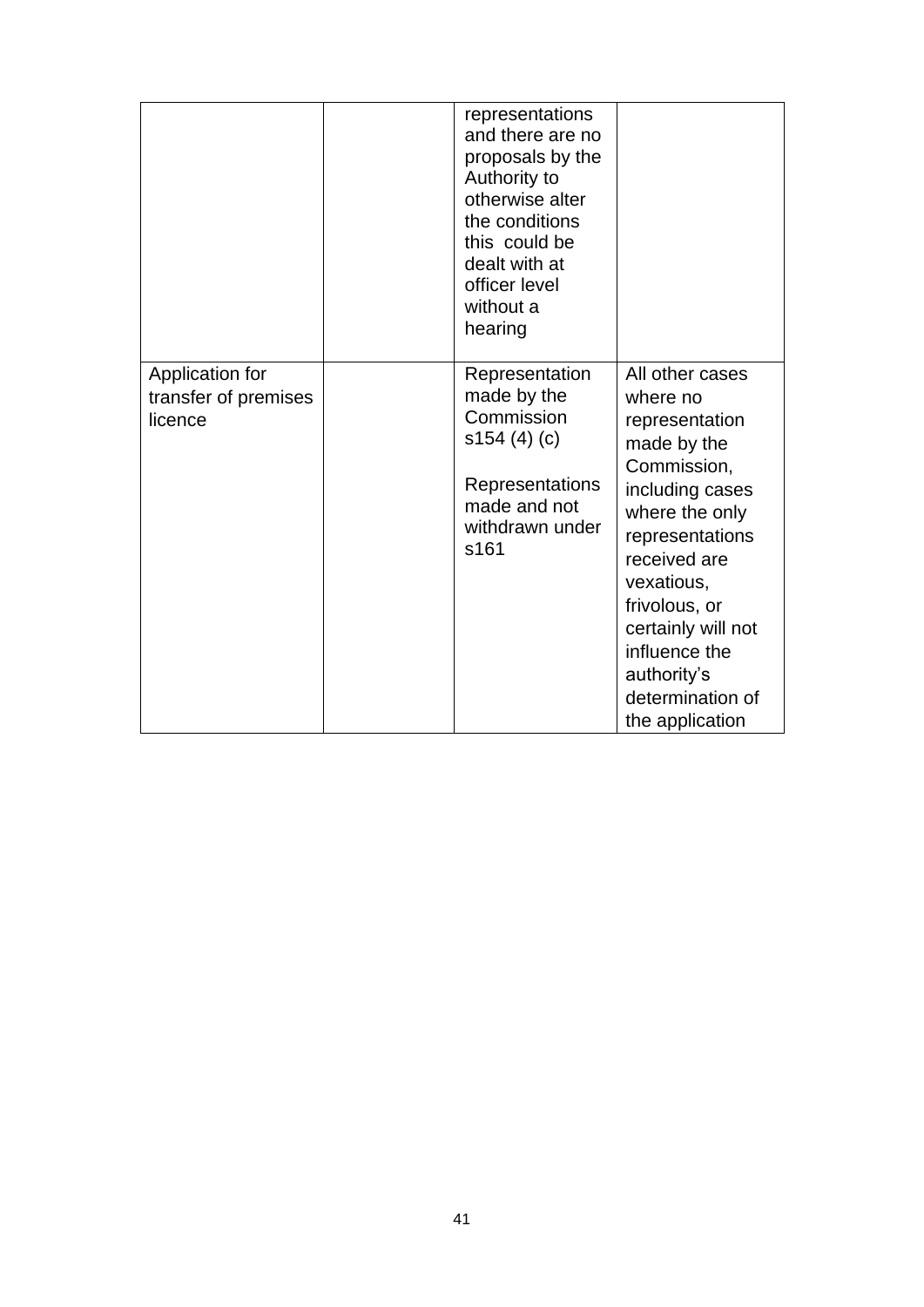| Application for a<br>provisional<br>statement | Representation<br>made and not<br>withdrawn s154<br>(4)(d)<br>and/or                                                                                                                                   | No representation<br>made or<br>representations<br>have been<br>withdrawn |
|-----------------------------------------------|--------------------------------------------------------------------------------------------------------------------------------------------------------------------------------------------------------|---------------------------------------------------------------------------|
|                                               | Where the<br>licensing<br>authority<br>considers that a<br>condition should<br>be added to the<br>licence under<br>$s169(1)(a)$ or a<br>default condition<br>should be<br>excluded under<br>s169(1)(b) |                                                                           |

| Revocation of a<br>premises licence<br>due to non-payment<br>of an annual fee.<br>s <sub>193</sub> |                                                                                                     | All cases |
|----------------------------------------------------------------------------------------------------|-----------------------------------------------------------------------------------------------------|-----------|
| Review of a<br>premises licence                                                                    | All cases go to<br>Alcohol and<br>Entertainment<br><b>Licensing Sub</b><br>Committee s154<br>(4)(e) |           |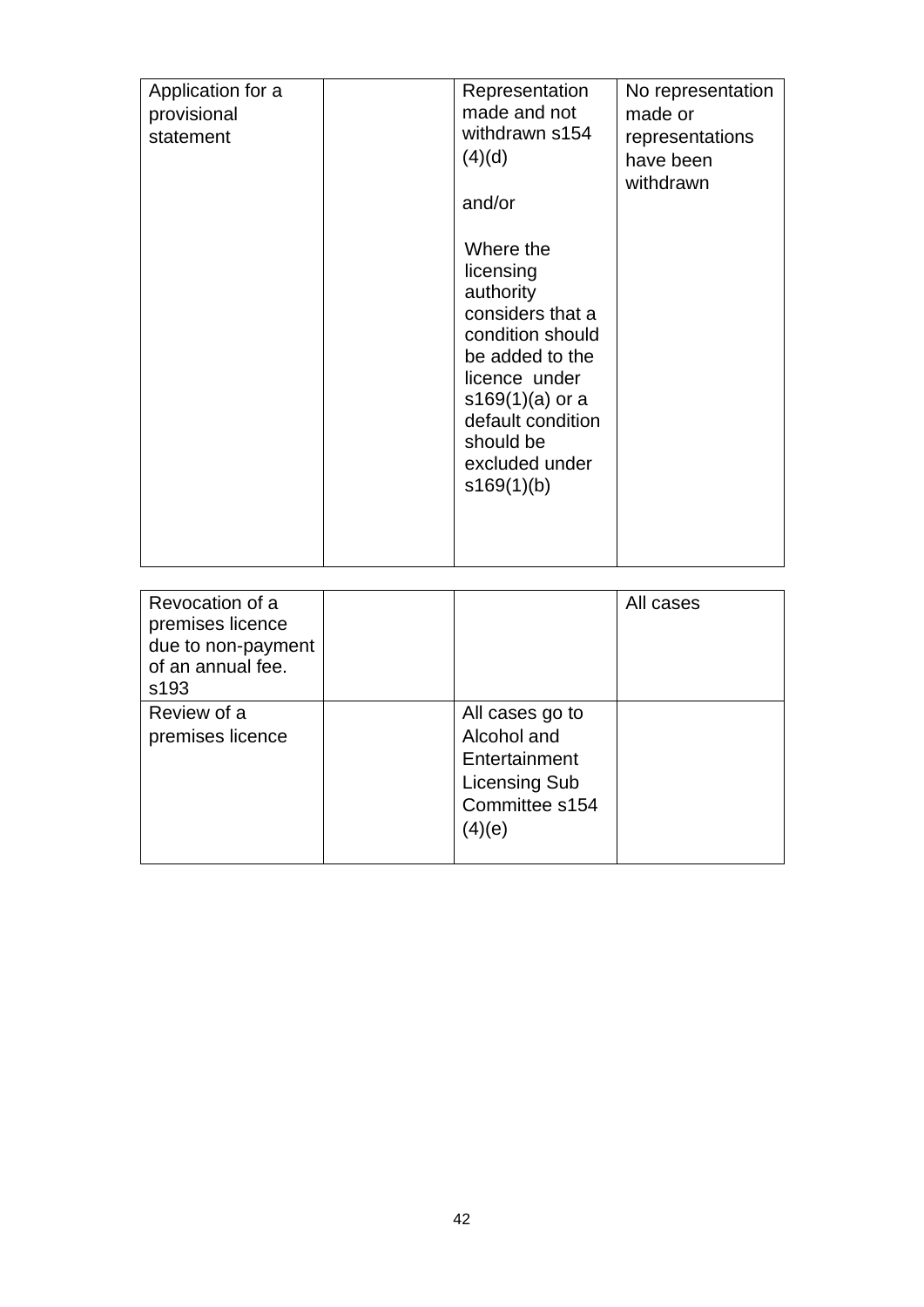| <b>Application for Club</b><br>gaming/club<br>machine permits,<br>renewals and<br>variations (including<br>those leading to<br>cancellation of<br>permit) under sch12<br>Para 15 | Objection made<br>and not<br>withdrawn (sch<br>12 Para 28 (2))<br>Refusal of permit<br>proposed on the<br>grounds listed in<br>sch 12<br>paragraph<br>$6(1)(a)-(d)$ , or<br>paragraph 10(3)<br>as applicable<br>unless Authority<br>and all relevant<br>parties agree that<br>a hearing is<br>unnecessary<br>(sch 12 Para 7) | No objection<br>made or<br>objections have<br>been withdrawn<br>Refusal of permit<br>proposed on the<br>grounds listed in<br>sch 12 paragraph<br>$6(1)(a)-(d)$ or<br>paragraph 10(3)<br>as applicable,<br>where Authority<br>and all relevant<br>parties agree a<br>hearing is<br>unnecessary (sch<br>12 Para 7) |
|----------------------------------------------------------------------------------------------------------------------------------------------------------------------------------|------------------------------------------------------------------------------------------------------------------------------------------------------------------------------------------------------------------------------------------------------------------------------------------------------------------------------|------------------------------------------------------------------------------------------------------------------------------------------------------------------------------------------------------------------------------------------------------------------------------------------------------------------|
| <b>Cancellation of Club</b><br>gaming/club<br>machine permits<br>under schedule 12<br>paragraph 21                                                                               | All cases                                                                                                                                                                                                                                                                                                                    |                                                                                                                                                                                                                                                                                                                  |
| Consideration of<br><b>Temporary Use</b><br>Notices (including<br>notices modified<br>under s223)                                                                                | All cases where<br>an objection<br>notice has been<br>received unless<br>each person who<br>would be entitled<br>to make<br>representations<br>agrees that a<br>hearing is<br>unnecessary.                                                                                                                                   | All other cases                                                                                                                                                                                                                                                                                                  |
|                                                                                                                                                                                  | All cases where a<br>counter notice<br>may be required<br>(s232(3))                                                                                                                                                                                                                                                          |                                                                                                                                                                                                                                                                                                                  |
| Decision to give a<br>counter notice to a<br>temporary use<br>notice                                                                                                             | All cases except<br>where time limits<br>for temporary<br>events are<br>exceeded<br>pursuant to<br>section 218(3)<br>and section<br>218(5)                                                                                                                                                                                   | All cases where<br>time limits for<br>temporary events<br>are exceeded<br>pursuant to<br>section 218(3) and<br>section<br>218(5)                                                                                                                                                                                 |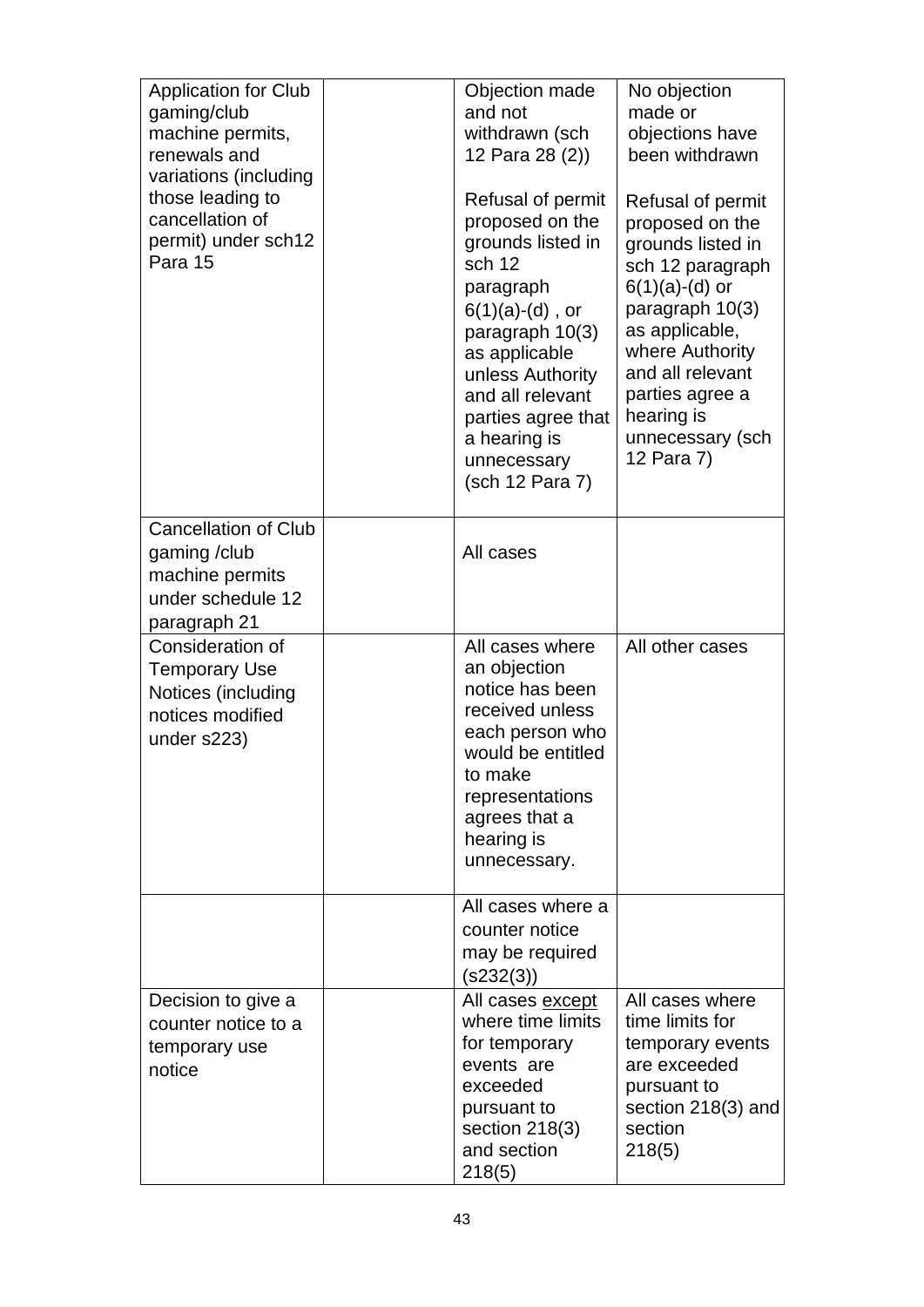| Applications for<br>other permits<br>registrations and<br>notifications                        | All cases where<br>the officer serves<br>notice of intention<br>of refusal and<br>representations<br>are received or<br>proposes to grant<br>for lesser number<br>of machines. | All cases except<br>where the officer<br>serves notice of<br>intention of refusal<br>and<br>representations<br>are received or<br>proposes to grant<br>for lesser number<br>of machines. |
|------------------------------------------------------------------------------------------------|--------------------------------------------------------------------------------------------------------------------------------------------------------------------------------|------------------------------------------------------------------------------------------------------------------------------------------------------------------------------------------|
| Cancellation of<br>licensed premises<br>gaming machine<br>permits. sch 13<br>paragraph 16      | All cases                                                                                                                                                                      |                                                                                                                                                                                          |
| Cancellation of<br>licensed premises<br>gaming machine<br>permits for non-<br>payment of fee   |                                                                                                                                                                                | All cases                                                                                                                                                                                |
| Cancellation of club<br>gaming permits /<br>club machine<br>permits for non-<br>payment of fee |                                                                                                                                                                                | All cases                                                                                                                                                                                |
| Registration /<br>revocation of small<br>society lotteries                                     | Where officers<br>believe there is a<br>reason to refuse /<br>revoke the<br>application /<br>registration                                                                      | All other cases                                                                                                                                                                          |
| Cancellation of a<br>small society lottery<br>due to non-payment<br>of annual fee              |                                                                                                                                                                                | All cases                                                                                                                                                                                |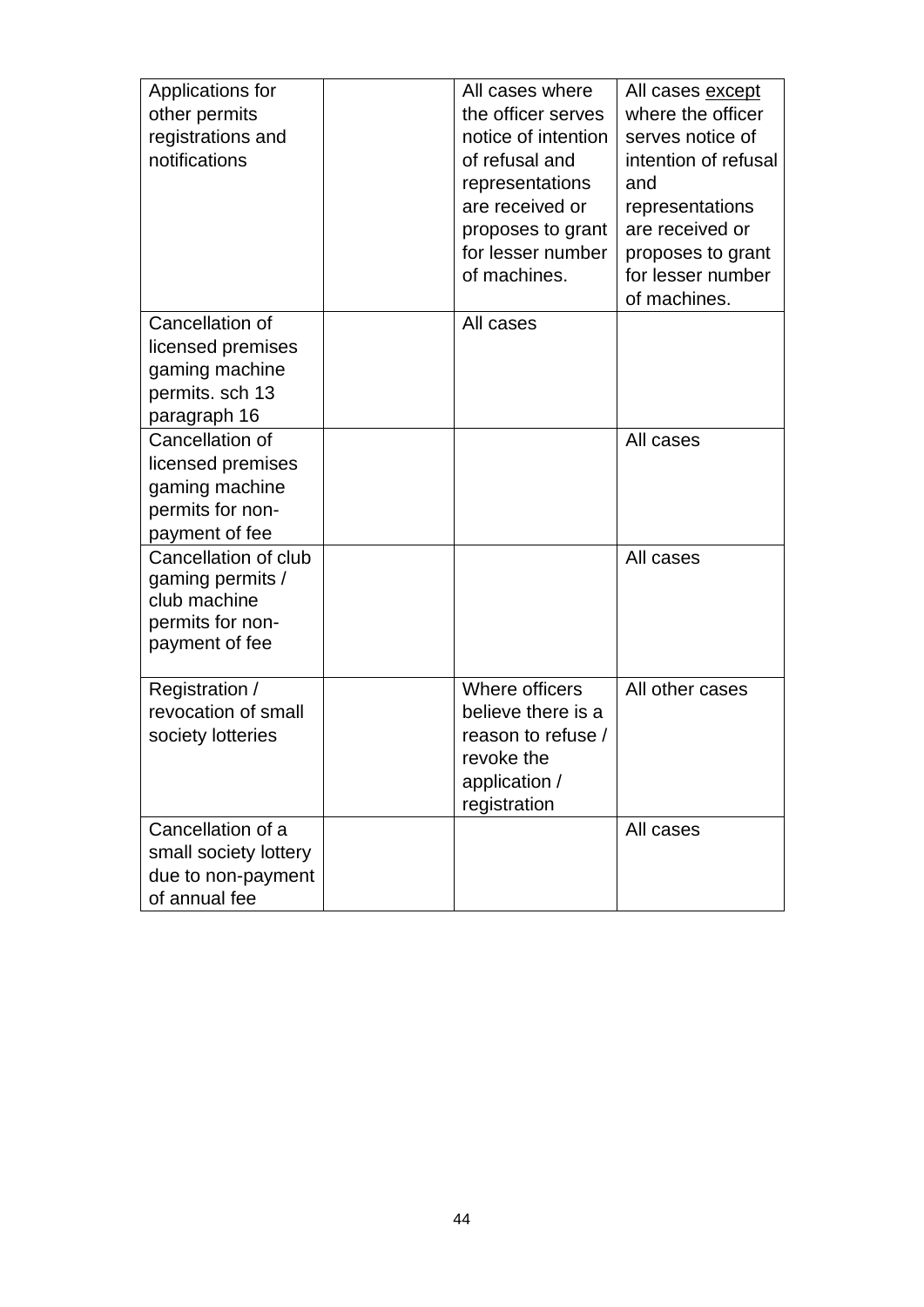## **APPENDIX 2**

**Consultees** 

**All North Kesteven District Council Councillors Town and Parish Councils Lincolnshire Police Lincolnshire Fire & Rescue Lincolnshire Safeguarding Children Board Lincolnshire Safeguarding Adults Board Public Health (Lincolnshire County Council) Gambling Commission LCC Trading Standards GAMCARE Association of British Bookmakers BACTA (British Amusement Catering Trade Association) British Beer and Pub Association Bingo Association**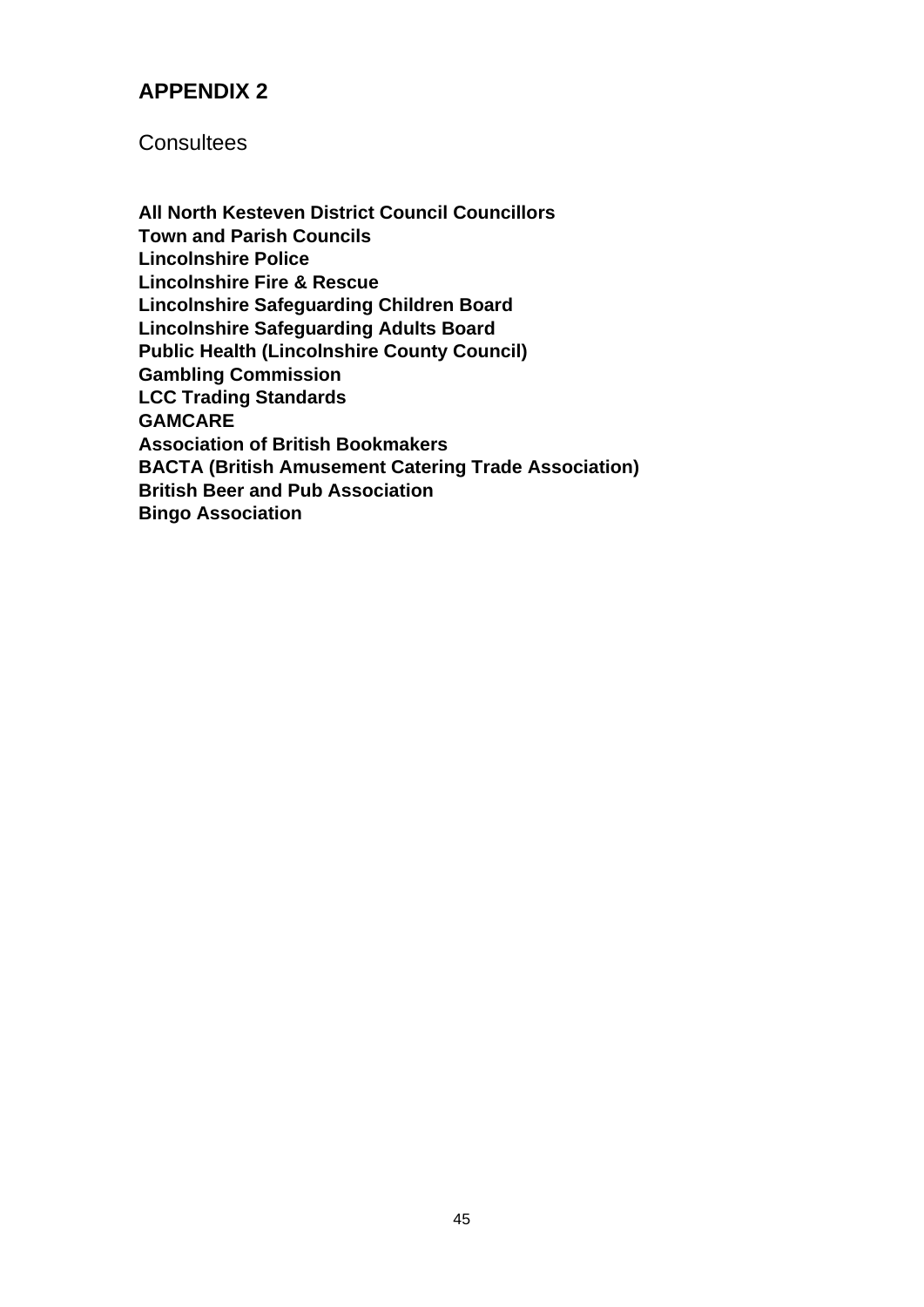# **APPENDIX 3**

# **GLOSSARY OF TERMS**

| Council:                   | <b>North Kesteven District Council</b>                                                                                                                      |
|----------------------------|-------------------------------------------------------------------------------------------------------------------------------------------------------------|
| Applications:              | Applications for licences and permits as stated in the<br><b>Statement of Principles</b>                                                                    |
| Notifications:             | Notifications of temporary and occasional use notices                                                                                                       |
| 2003 Act:                  | The Licensing Act 2003                                                                                                                                      |
| 2005 Act:                  | The Gambling Act 2005                                                                                                                                       |
| Regulations:               | Regulations made under the 2005 Act                                                                                                                         |
| Premises:                  | Any place, including a vehicle, vessel or moveable structure                                                                                                |
| <b>Premises</b><br>Licence | Issued by the licensing authority to authorise premises to be<br>used for the activities as defined by section 150 of the 2005<br>Act                       |
| Operator<br>Licence        | Issued by the Gambling Commission to organisations and<br>individuals who are providing facilities for gambling as<br>defined by section 65 of the 2005 Act |
| Personal<br>Licence        | Issued by the Gambling Commission to certain categories of<br>people working in the gambling industry as defined by<br>section 127 of the 2005 Act          |
| Family                     | The Act creates two classes of family entertainment centres:                                                                                                |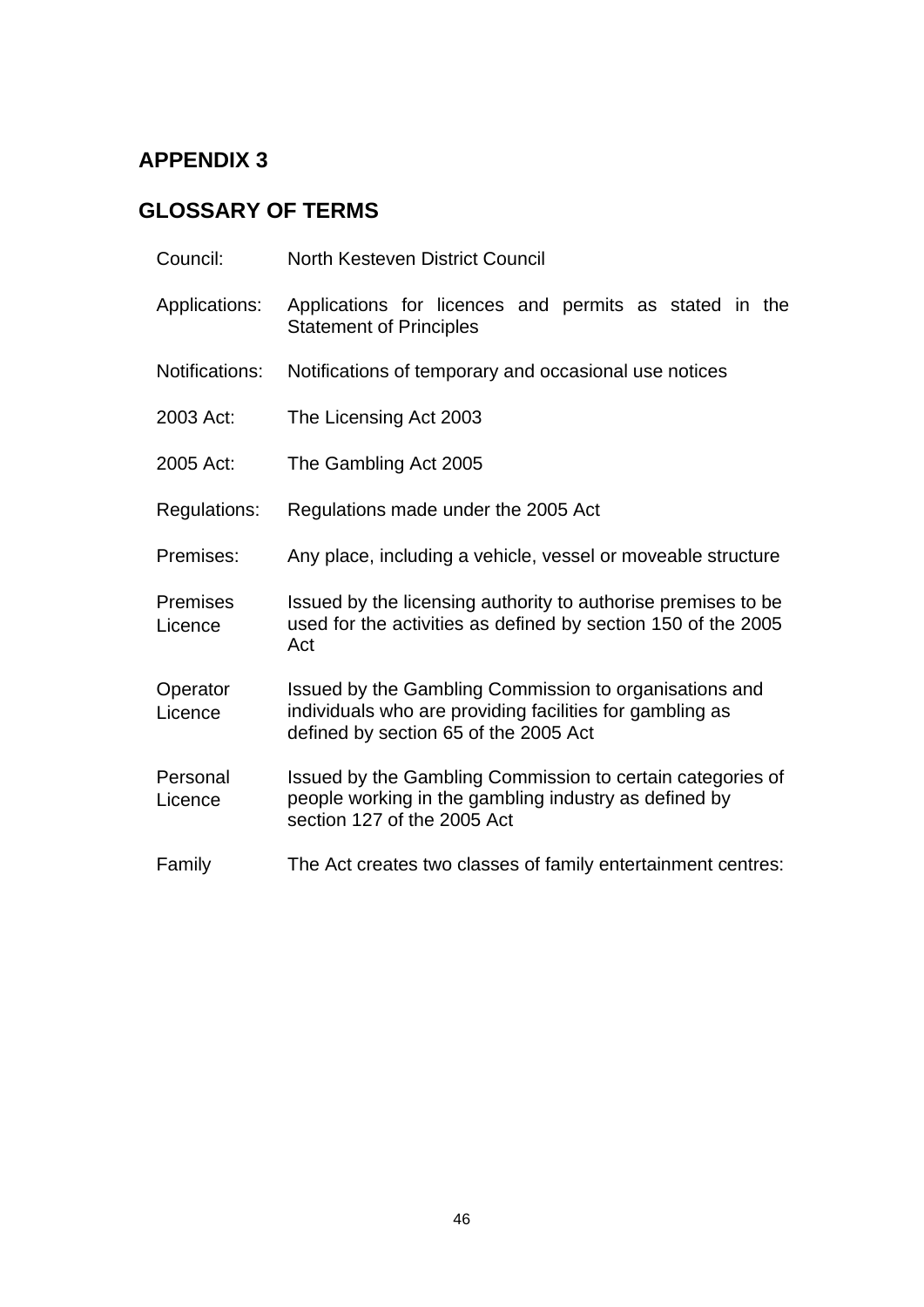| entertainment<br>centre   | Licensed (FEC): which provide category C and D gaming<br>machines and require a premises licence<br>Unlicensed (uFEC): which provide category D gaming<br>machines in reliance on a Gaming machine Permit                                                                                                                                                                                                                                                                                                                                                                                                                                                                                                                                                                                                                                      |
|---------------------------|------------------------------------------------------------------------------------------------------------------------------------------------------------------------------------------------------------------------------------------------------------------------------------------------------------------------------------------------------------------------------------------------------------------------------------------------------------------------------------------------------------------------------------------------------------------------------------------------------------------------------------------------------------------------------------------------------------------------------------------------------------------------------------------------------------------------------------------------|
| Adult gaming              | Premises which provide category B, C and D gaming centre<br>machines and require an operating licence and a premises<br>licence                                                                                                                                                                                                                                                                                                                                                                                                                                                                                                                                                                                                                                                                                                                |
| Gaming<br>Machine         | A machine which is designed or adapted for use by<br>individuals to gamble as defined by section 235 of the 2005<br>Act.<br>Gaming machines fall into categories depending on the<br>maximum stake and prize available.<br>The Gambling Commission's web site contains up to date<br>information about gaming machine categories, stakes and<br>prizes                                                                                                                                                                                                                                                                                                                                                                                                                                                                                         |
| Code of<br>practice:      | Means any relevant code of practice under section 24 of the<br>Gambling Act 2005                                                                                                                                                                                                                                                                                                                                                                                                                                                                                                                                                                                                                                                                                                                                                               |
| Responsible<br>authority: | For the purposes of this Act, the following are responsible<br>authorities in relation to premises:<br>1. The licensing authority in whose area the premises are<br>wholly or mainly situated (North Kesteven District<br>Council);<br>2. The Gambling Commission;<br>3. Lincolnshire Police;<br>4. Lincolnshire Fire and Rescue;<br>5. Planning Department, North Kesteven District Council;<br>6. Environment and Public Protection (Health & Safety)<br>North Kesteven District Council (or the Health and<br>Safety Executive in premises where enforcement of<br>health and safety legislation rests with them)<br>7. Environment and Public Protection<br>(Environmental Protection) North Kesteven District<br>Council<br>8. Lincolnshire Safe Guarding Children's Board,<br>Lincolnshire County Council;<br>9. HM Revenue and Customs. |